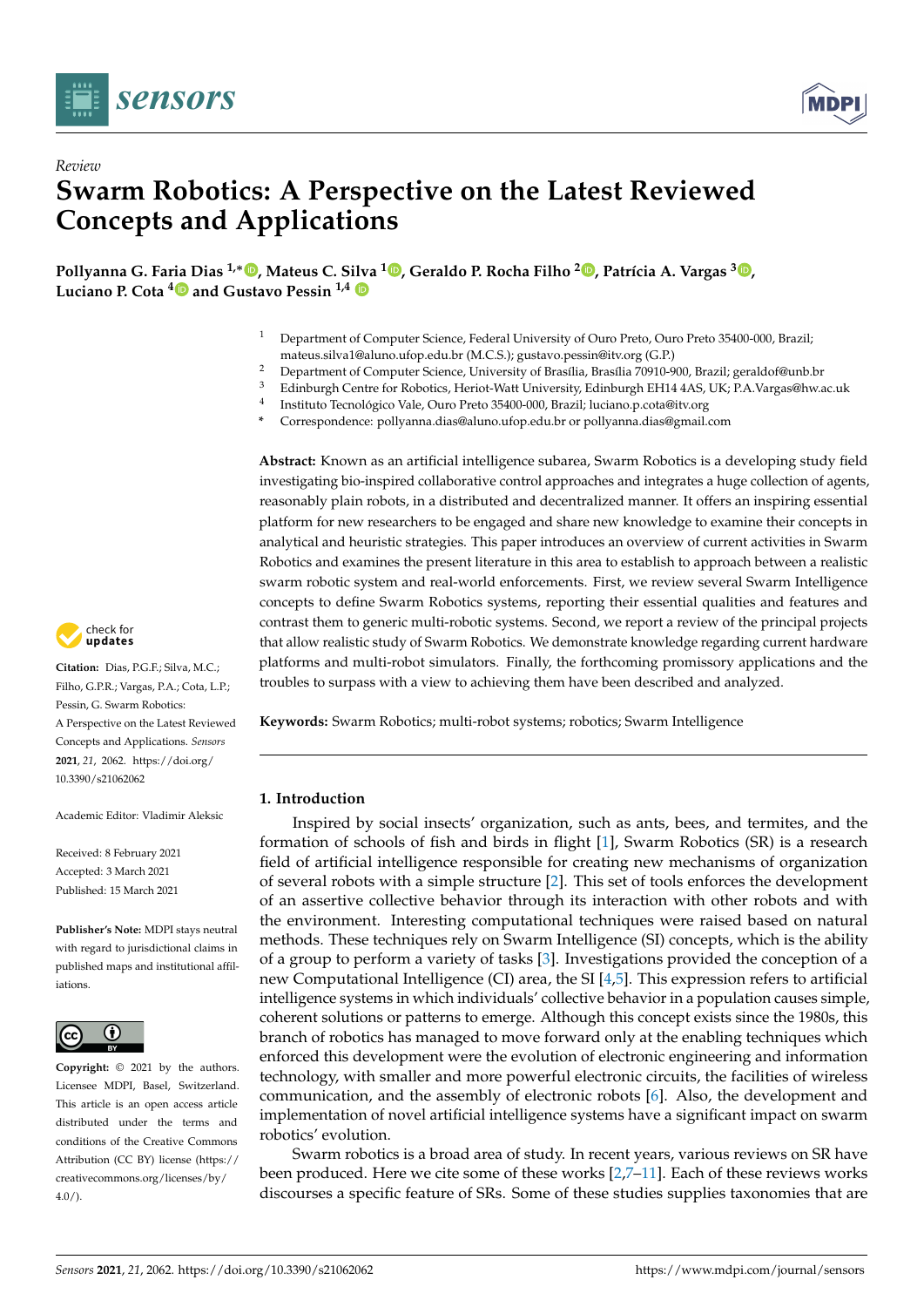helpful to classify associated works. Possible Dorigo et al. work [\[7\]](#page-24-6) is the principal access to enter to SR research area for a fresh edge. The work explains all features associated with SR, beginning from its bases, inherent characteristic and interesting ownerships. It crosses SR potential applications and scientific involvements, connecting some of the principals associated continuous study works and relating on umpteen features of design, analysis, and arising behaviors, until introducing some open questions of SRs in realworld applications.

One of the questions confronting the blooming of SRs is an application in the engineering area. Brambilla et al. [\[2\]](#page-24-1) analyze the literature from the viewpoint of Swarm Engineering. They study especially the concepts and descriptions that subscribe to the employment of SRs in the engineering area and, therefore, could help approximate realworld applications. They also collaborate too many exhausting brief taxonomies: one for methods and the other for tasks required in SRs. Garattoni and Birattari [\[8\]](#page-24-8) studied existent research works on SRs, addressing the description of an engineering process for creation, analyzing, and conserving robotic swarms. The authors then introduce SR from an engineering outlook and report associated works that subscribe to SR's progress as an engineering area. Another hard defiance in SRs is regarding system formal modeling capable of effectively simulating robotic swarms. Hamman and Schmickl [\[12\]](#page-24-9) as Hammann in Ref. [\[9\]](#page-24-10) contributed interesting works, whereupon the authors stimulate the existent studies endeavors on swarm systems and the incentive of the formal mathematical modeling of these types of distributed and self-organized systems. Particular attention is spent to prove how mathematical models for varied kinds can enhance our knowledge of selfregulation existing in natural swarm systems such as social insect colonies. Moreover, the authors explain how mathematical models manipulate and optimize artificial swarm groups' conduct as used in SRs. Usual problems, such as modeling endeavor and to formulate itself, influence as generators of new experiments and empirical experiments that produce significant model specifications. Correll has provided another remarkable academic study of SR modeling, and Hamman [\[11\]](#page-24-7). The authors demonstrate an extensive survey of probabilistic modeling of various features in swarming structures, such as populace functional, cooperation, and spatial distribution of the swarm agents, even as for cooperative decision and optimization inside the swarm. The study is accomplished by releasing several open defiances concerning merging non-spatial with spatial probabilistic formulating approaches to produce superior suitable models for SRs.

A relevant component portions of a swarming system is the exhibition cooperative behavior. Trianni and Campo [\[10\]](#page-24-11) debate in an instructive manner some fundamental cooperative behaviors noticed in the area of SRs. The midst of others determines and refers to research works on differences in swarm aggregation behavior, swarm agent coordination movements in a swarm, examination, and decision-making as realized by the swarm. In this paper, we summarize the research accomplished during the last 30 years in this field of SR systems. This approach structure is based on Navarro and Matía [\[13\]](#page-24-12), but with some relevant additions. For instance, we perform broader and more in-depth research and analysis on the hardware components, software simulators, features, and swarm robotics applications. We evaluate more work and provide critical analysis of the presented content. Also, the result of Navarro and Matía is outdated, while this approach brings the current state-of-the-art. Finally, we offer a broader set of swarm robotics applications, overviewing several areas where authors propose real appliances of these techniques. Finally, we also assessed some other review papers in this review, from which we notice some relevant differences.

In the literature, there are other swarm robotics overviews. Nedjah and Junior [\[14\]](#page-24-13) reviewed solutions and concepts but did not assess real-world applications using swarm robotics. Brambilla et al. [\[2\]](#page-24-1) overviewed several SR projects and theoretical aspects. Nonetheless, they did not create a taxonomical table to analyze and compare the solutions, and they also did not assess the real-world applications. Bayındır [\[15\]](#page-24-14) thoroughly reviewed theoretical aspects of SR. Nevertheless, he did not assess prototyping solutions,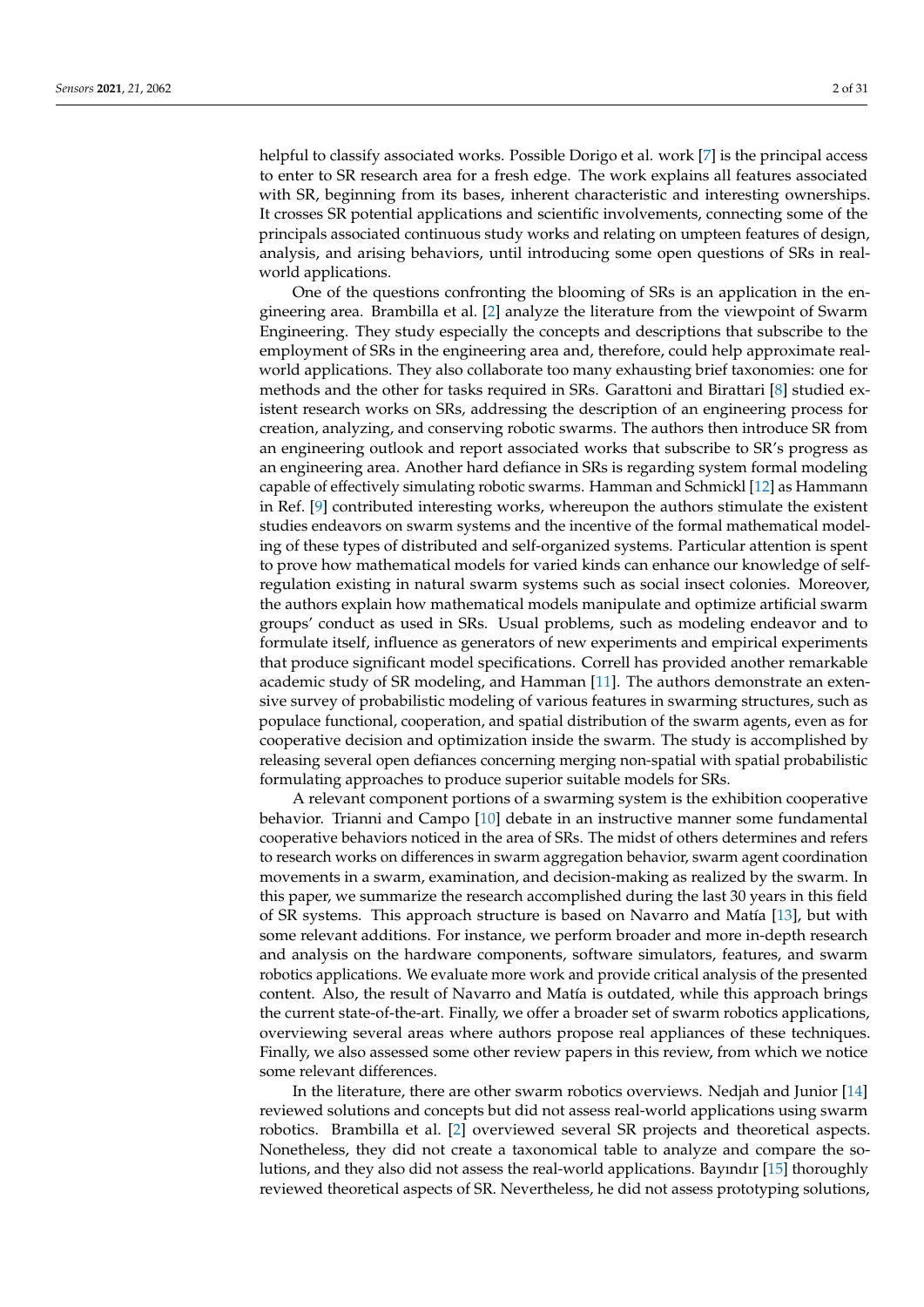simulation platforms, and real-world applications. Garattoni and Birattari [\[8\]](#page-24-8) reviewed the design and development process for SR. They also overviewed some notable projects. However, they describe the platforms without comparing and analyzing and do not assess real-world applications. Hamann and Schmickl [\[9\]](#page-24-10) study the process of modeling SR solutions. They did not survey existing platforms and solutions, some theoretical aspects, and real-world applications in their work. Thus, this work aims to fill this gap present a new overview of Swarm Robotics and its applications. For this matter, we review several concepts, frameworks, and appliances, identifying the ground concepts, development frameworks, tools, and application fields in swarm robotics. With this study, we expect to provide an updated view of the Swarm Robotics field. Specifically, the contributions of this research are:

- An analysis of the inspirations and definitions of SR. This discussion also differentiates the concepts of mobile robots, multi-robot systems, and swarm robotics. Regarding this contribution, there is also a presentation of the main features of this field.
- An evaluation of several SR projects' main features. This work accesses several robotics platforms, frameworks, simulators, and projects presented in the literature. With this information, we provide an overview of the most commonly used research tools.
- A presentation of the most basic behaviors and tasks in SR. We provide a general discussion regarding the techniques currently applied to solve the field problems with this analysis.
- A presentation of the applications that use SR. This discussion provides an overview of the importance of swarm robotics in multiple environments and applications.

This paper is organized as follows: In Section [2,](#page-2-0) we explain the inspiration to create collective-intelligence-based systems. Section [3](#page-3-0) outlines the definitions and main characteristics of SR, highlighting the differences from other multi-robot systems design approaches. In Section [4,](#page-5-0) we present some great swarm robotic projects, examining their main features of each appliance. Section [6](#page-19-0) displays some of the fields of applications from swarm robotics in real contexts. Finally, in Section [7,](#page-23-0) we present an overview and discussion of the gathered information.

#### <span id="page-2-0"></span>**2. Swarm Behaviors**

In the previous section, we presented the context and primary objective of this work. In this section, we outline the concepts which inspire the creation of SR appliances. From termite mounds to fish schools, many social groups in nature live unitedly to survive and thrive. Similar swarm behaviors influence various computational procedures to answer problems and coordinate strategies for collective robotics. With the constant search for intelligent prototypes motivated by real-world methods, it was found that simple agents, who alone are unable to carry out trivial tasks, perform highly complex works when they act mutually as an organized automatic system [\[16\]](#page-24-15). In nature, this pattern is observed in several species such as bees in the composition, appears and building a hive, termites that make complicated tunnel systems, ants that can find paths when looking for food, birds flying in line in search of food, among others [\[17–](#page-24-16)[20\]](#page-24-17). Collective behaviors in swarms happen in almost each biological measure degree: they can be diverse from single-celled organisms [\[21\]](#page-24-18) to the largest animals on Earth [\[22\]](#page-24-19). An essential feature of swarms is decentralization. A decentralized swarm is one in which complex behavior arises through the labor of autonomous agents acting on local information, not briefings of any imposing dominion [\[23\]](#page-24-20). In other words, there is no head in the swarm directing other members to perform the planned tasks.

Usually, a swarm consists of a set of identical (or similar) members belonging to progressing in an asynchronous manner [\[1\]](#page-24-0). These individuals own single competencies compared to the whole group: they have restricted cleverness and cannot conclude the swarm aims without the rest of the group. Additionally, it has been proven that group members do not need any illustration or global understanding of the swarm to reproduce complicated collective behaviors. Surprisingly, the complexity of these collective behaviors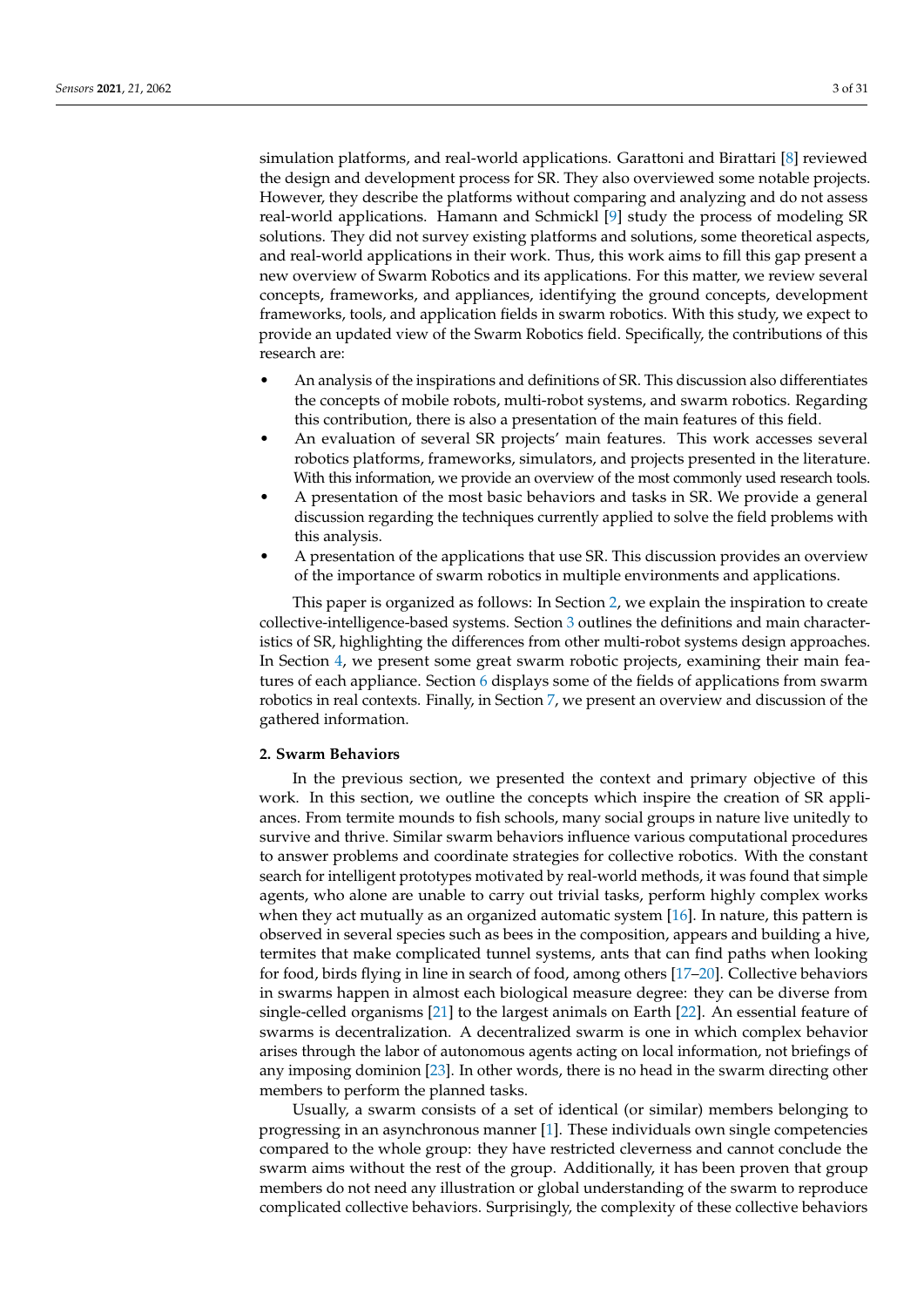and structures does not reflect the relative simplicity of an insect's individual behaviors of an insect [\[24\]](#page-24-21). Swarm members do not know about the swarm's overall status of the swarm [\[25\]](#page-24-22). Usually, the entities that compose the swarm have small or simple individual capabilities. Communication among members is achieved only on a local basis. A descriptive instance is a flock of birds: birds in the flock can accompany a communal orientation in their displacement to travel thousands of kilometers to a defined target location. However, each bird is concentrated purely on its local neighbors.

<span id="page-3-1"></span>

**Figure 1.** Mobile Robotics, Multi-Robot Systems, and Swarm Robotics field delimitation. Swarm Robotics is a subfield of Multi-Robot Systems, which itself is also a subfield of Mobile Robotics research.

Decentralization is closely associated with another important feature: self-organization. Self-organization relies on combining the following four basic rules: positive feedback, negative feedback, randomness, and multiple interactions [\[4\]](#page-24-3). Nevertheless, when an ant discovers a possible fount of food, it comes back to the colony, releasing some pheromone trace on the way back. Assuming other ants notice the pheromones, they also pursue the track to the food fount and come back to the colony, dropping new pheromones, therefore consolidating this specific path. These pheromones' traces will disappear through time, decreasing the attractive strength. Shorter trails are less reached in brief periods by this evaporation procedure. Hence, they probably go through more repeatedly than extensive ones. Consequently, nature offers a remedy to the problem of discovering the shortest path between colony and food fount. These collaborative behaviors provide means for computer scientists and engineers to create methods to resolve practical issues, working as "bio-inspiration".

#### <span id="page-3-0"></span>**3. Defining Swarm Robotics**

In the previous section, we provided an overview of the inspirational concepts of SR. We displayed how the idea for SR was created from concepts of Collective Intelligence in nature. In this section, we formalize the concepts and main features for SR. Furthermore, we present the main differences between SR and other methods of multi-robot collaboration.

There are many fields wherever sets of robots are used simultaneously to execute a mutual task. Remarkable samples contain multi-robot systems, sensor networks, and multiagent systems. Nevertheless, they are not regarded as robotic swarms, as they do not usually obey the rules and base of SRs. The first important information on SR is that this field is a subset of techniques contained in the review article of Multi-Robot Systems (MRS) [\[14\]](#page-24-13), which is itself an extension of the Mobile Robotics (MR) research field. Although some robots are fixed-base manipulators, MR studies the robots which can change their global position using locomotion actuators [\[26\]](#page-24-23). This means there are other techniques for creating collaborative tools using multiple robots. Furthermore, there is a set of features that defines and differentiates Swarm Robotics from other MRS. Figure [1](#page-3-1) displays how these fields relate to each other. Osaba et al. [\[27\]](#page-24-24) also enforce that robustness and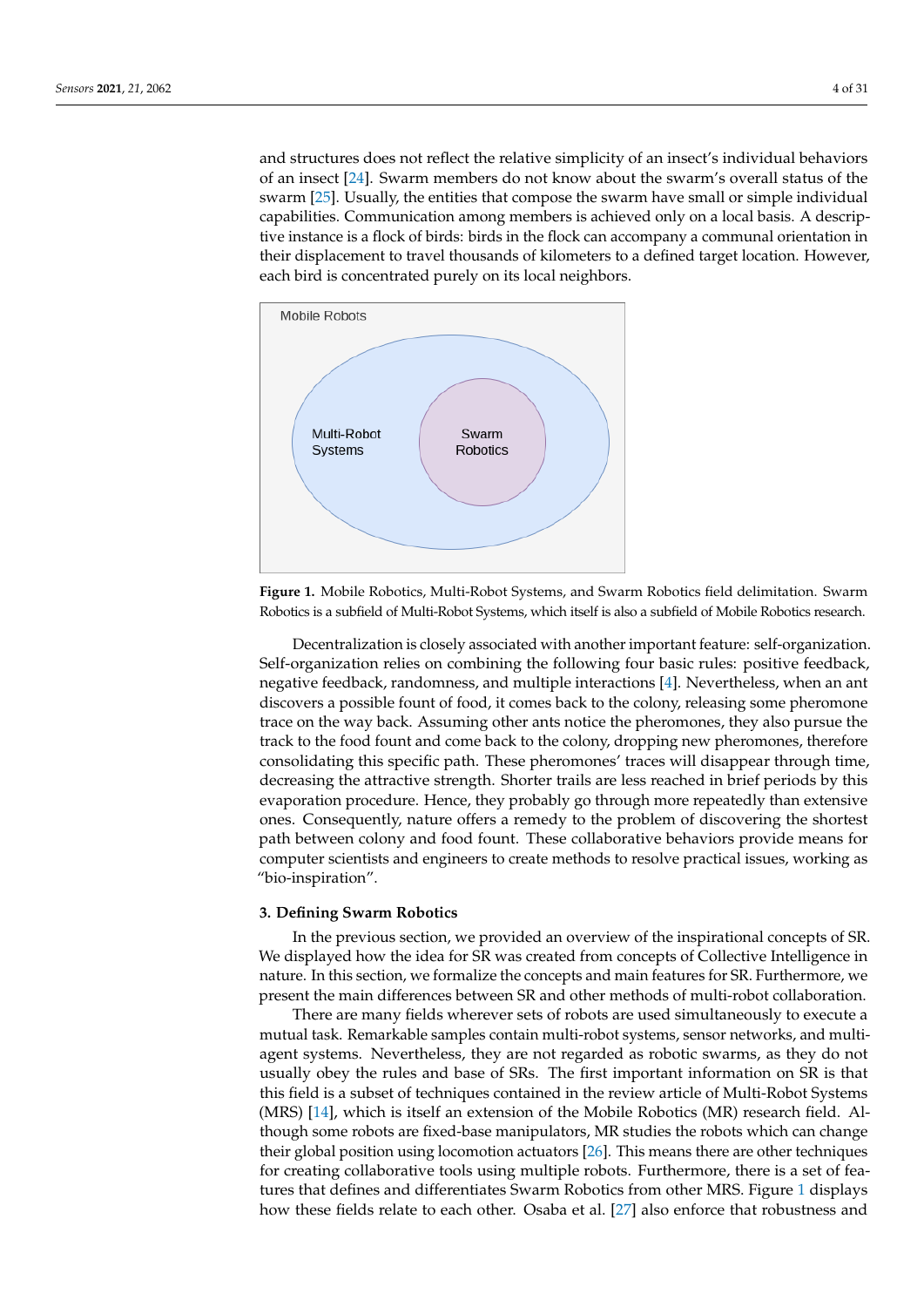scalability are vital features in Swarm Robotics appliances. Furthermore, they present parallelism is another essential feature in Swarm Robotics Systems. They enforce that this parallelism happens through simple tasks occurring through concurrent interactions. Another significant contribution is the categorization of SR techniques in Operational Research and Computational Intelligence. Yang et al. [\[28\]](#page-24-25) introduced a new distributed and parallel self-assembly method that employs the lattice system like a methodical and identical agent like formation carriers to mold a two-dimensional according to a user specification form independently. The authors measure this recent method's viability and scalability in simulation tests and implement the self-assembly algorithm on Rubik, a robot created in their lab. Li and Tan [\[29\]](#page-24-26) enforce that SR is self-organizing systems. This feature occurs as they are inspired by natural self-organizing behavior. Also, they state that these appliances aim to have a design composed of many robots. They enforce the robustness constraint, also stating that the design is also cost-restrictive. Singh et al. [\[30\]](#page-24-27) enforce that SR Systems are self-organizing appliances. They also state that these systems are robust and flexible due to autonomy and decentralization. Finally, these authors agree that the individual entities have limited sensing and processing capabilities, being cost-restrictive. They state that the performance of these systems depends on the information exchange. Ali et al. [\[31\]](#page-24-28) also report that SR Systems are self-organizing, distributed, and autonomous. They state that many individuals compose these systems. They also present fault tolerance, robustness, and scalability as key features in these appliances. They enforce the importance of communication in such systems to achieve success in performing the targeted tasks correctly.

# *3.1. Swarm Robotics Main Features*

From the first estimation, we can summarize the main features of Swarm Robotics. Still, there are three primary characteristics in SR appliances.

- **Robustness**: The system must be able to perform the target task, even if some elements present failures. The most significant advantage of a distributed system with independent agents is the collective robustness, even with some individuals presenting failures [\[14](#page-24-13)[,27–](#page-24-24)[31\]](#page-24-28).
- **Flexibility**: The systems must be flexible. In other words, they must serve multiple purposes and tasks, even with restricted communication and perception resources [\[14,](#page-24-13)[28,](#page-24-25)[30,](#page-24-27)[32\]](#page-24-29).
- **Scalability**: The system must be functional with a different number of elements. The addition or loss of individuals must not jeopardize the task completion [\[14](#page-24-13)[,27,](#page-24-24)[28](#page-24-25)[,31\]](#page-24-28).

In line with some fundamentals of Swarm Intelligence, an important topic is that SR ought to be created so that intended collective behavior arises from the local interactions among agents and between the agents and the environment. Our research also brings an additional set of features from SR applications:

- 1. The robots of the swarm are comparatively small and low-cost [\[28–](#page-24-25)[30\]](#page-24-27).
- 2. The robots should be independent, with the potential to understand and manage in an actual environment by themselves [\[28](#page-24-25)[–30,](#page-24-27)[32\]](#page-24-29).
- 3. In theory, the robots should all be equal. However, if not, the robotic swarm should be similar [\[33\]](#page-25-0).
- 4. The robots should be simple and cannot perform tasks separately or demonstrate unsatisfactory performance to accomplish it. This means they inevitably must work together to solve the problem [\[14](#page-24-13)[,27–](#page-24-24)[30\]](#page-24-27).
- 5. The swarm is decentralized, self-organized, and distributed [\[27](#page-24-24)[–32\]](#page-24-29).
- 6. The norms controlling the swarm agents are commonly simple and executed individually, likewise to the collaborative behavior usually seen in nature, and capable of generating a wide collection of compound collective behaviors [\[14](#page-24-13)[,27](#page-24-24)[,29](#page-24-26)[,30\]](#page-24-27).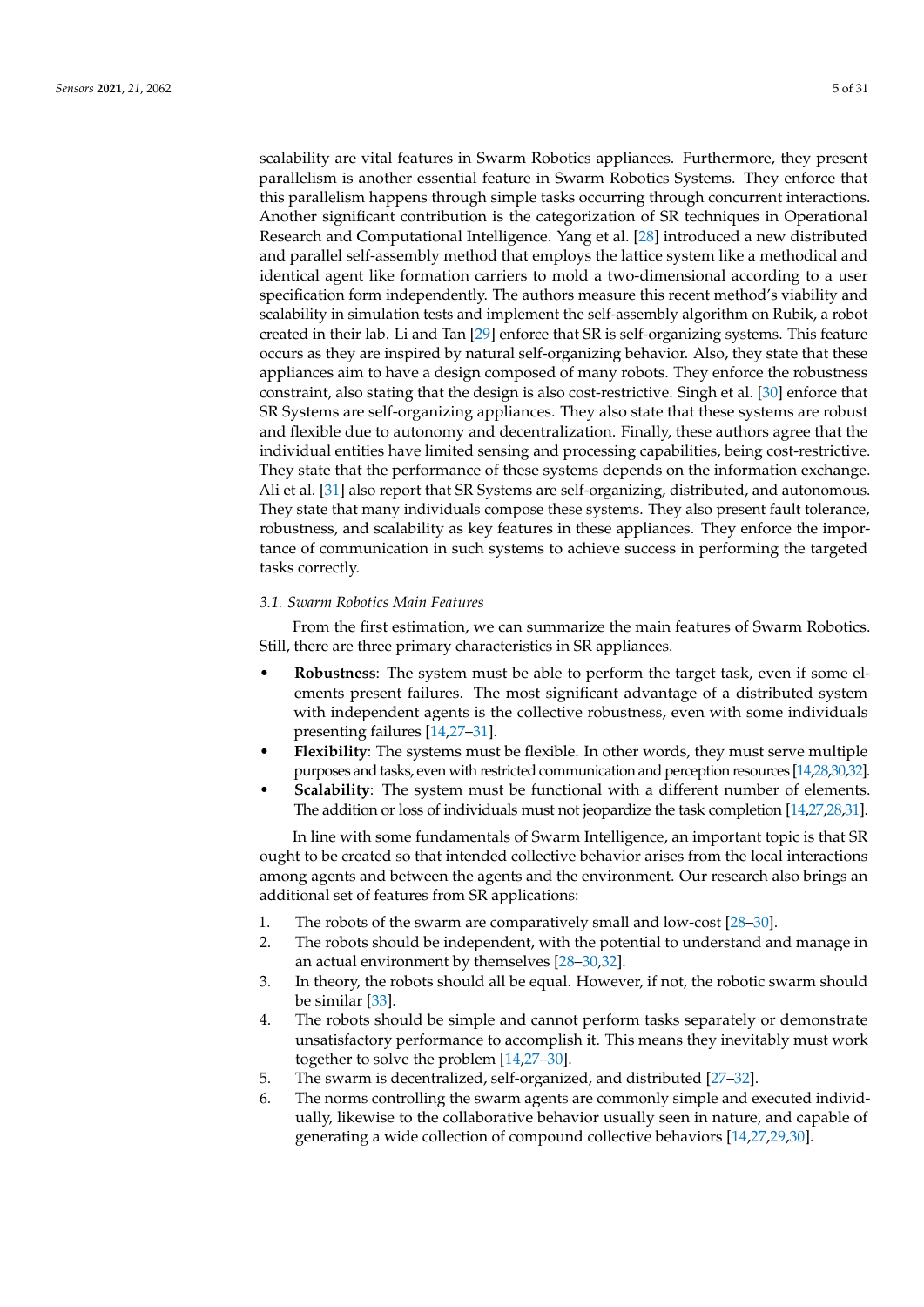# *3.2. Differences between Swarm Robotics and Other Multi-Robot Systems*

To understand the difference between Swarm Robotics and other cooperative architectures in robotics, we need to conceptualize the MRS. MRS is a set of Multi-agent systems, where the individual agents are robots. These systems are composed of multiple autonomous robots, interacting with each other, with individual goals and sensory information [\[34\]](#page-25-1). In the previous subsection, we stated that SR Systems are decentralized. In MRS, where one or more individuals can have a leadership role over the group [\[33,](#page-25-0)[35](#page-25-2)[,36\]](#page-25-3). In these systems, the robots are driven to form some predefined shape. Also, in a general manner, Swarm Robotics refers to cost-restrained machines. MRS is not closed on this scope, often managing autonomous robots in the industrial supply chain or with sophisticated structures [\[37](#page-25-4)[,38\]](#page-25-5). Another relevant point on the differentiation between Swarm Robotics and MRS is the acting capabilities. Swarms usually are homogeneous and composed by constrained agents in the individual capabilities. MRS consider the individual acting capability as an essential feature in many appliances [\[39\]](#page-25-6). These systems also can present high heterogeneity, which is not typical in Swarm Robotics. As expected, the presented features display that Swarm Robotics is a special application of MRS. Nevertheless, to classify an MRS as a Swarm Robotics System, the design process must consider a complementary set of rules and features presented in the previous sections.

#### <span id="page-5-0"></span>**4. Swarm Robotic Projects**

In the previous section, we presented the main concepts around Swarm Robotics. We explained the fundamental concepts that build Swarm Robotics research. Also, we discussed Swarm Robotics main features and differentiated them from other concepts in the context of Multi-Robot Systems. In this section, we report some of the main projects that enable practical research on Swarm Robotics. We provide information about actual hardware platforms and multi-robot simulators.

# *4.1. Robotic Plataforms*

In the most recent decades, Swarm Robotics has been the main object of study for academic research and industry sectors. The first projects in 1980s and 1990s established concepts and the basis of this area. Many robotic platforms used in SR investigations in many laboratories are described as follows. In this stage, we feature some of the main platforms developed to research swarm robotics applications throughout the years.

- 1. *Khepera* was one of the first robotic projects, developed in the mid-1990 [\[40\]](#page-25-7). This robot was created by École Polytechnique Fédéralede Lausanne—(EPFL, Switzerland). Another version such as *Khepera III* [\[41\]](#page-25-8) were launched during the next decade with some simulation programs. In a further version, *Khepera IV* is compounded by Linux Core running 800 MHz ARM Cortex-A8 Processor with 256 MB of RAM, an additional flashcard 512MB and 8GB for data and with 802.11 b/g Wi-Fi, Bluetooth 2.0 EDR, and 20 sensors [\[42\]](#page-25-9).
- 2. *Alice* was created by Gilles Caprari at Autonomous Systems Lab at EPFL as an enhancement from *Khepera*. It was a small and independent robot that became very popular due to its size and comparatively low-cost, enabling it possible to produce and manage a group of hundreds of robots concurrently [\[43,](#page-25-10)[44\]](#page-25-11).
- 3. *Kobot* was created at the Middle East Technical University, Turkey [\[45\]](#page-25-12). *Kobot* is a movable robot equipped with some sensors. It was drawn to be used in various robotic research jobs, such as guided movement.
- 4. *E-puck* [\[46\]](#page-25-13) is a platform created to help engineering students at their class. The robots own an uncomplicated accurate structure effortless to comprehend, manage and preserve. The robots were as versatile, with many alternatives for more improvement and upgrading, whereby sensors, processors, and so on. This device is constantly under upgrade, and its last version is *E-puck 2* [\(http://www.e-puck.org/index.php?](http://www.e-puck.org/index.php?option=com_content&view=article&id=55&Itemid=42) [option=com\\_content&view=article&id=55&Itemid=42,](http://www.e-puck.org/index.php?option=com_content&view=article&id=55&Itemid=42) acessed on 3 March 2021).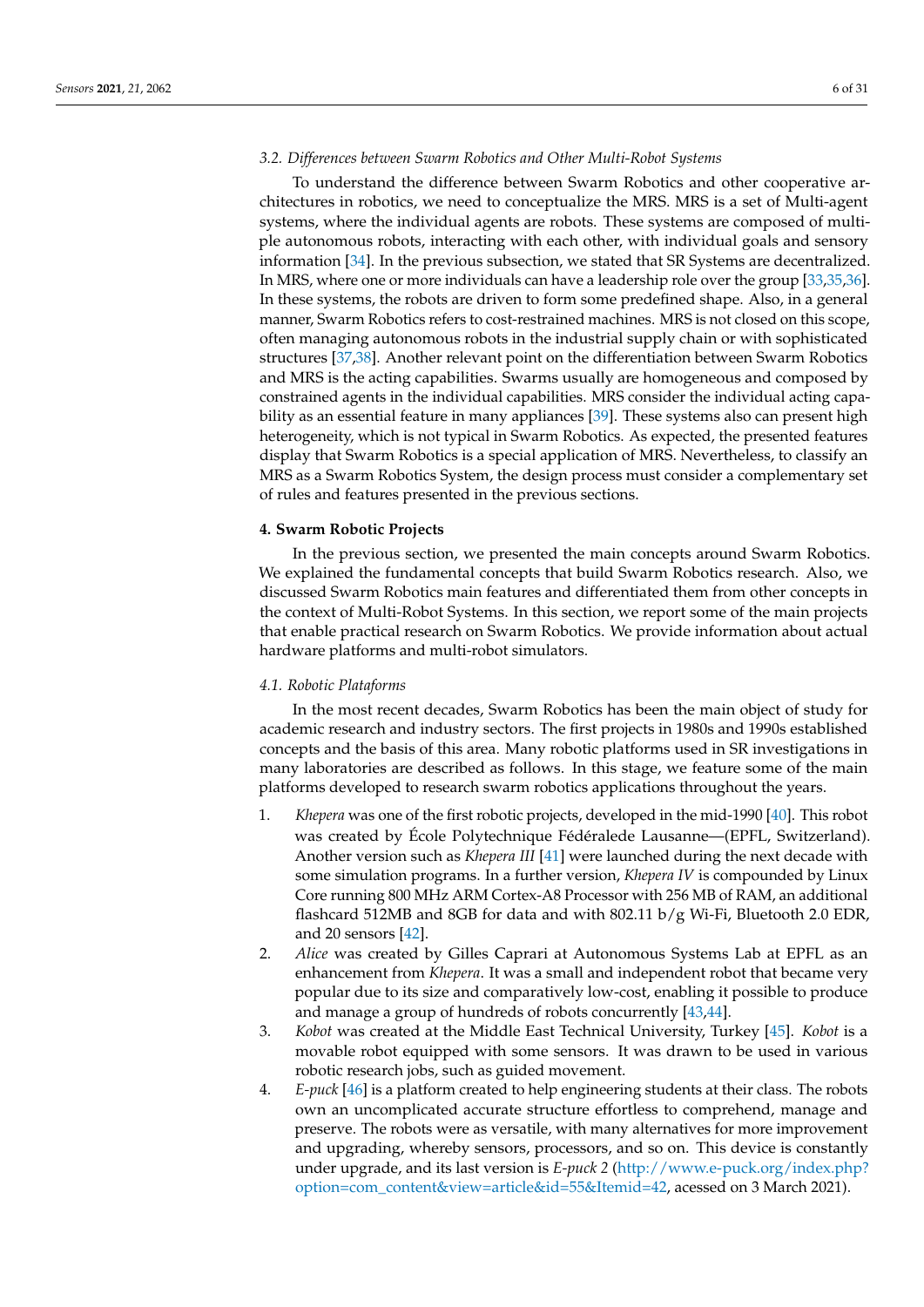- 5. *Jasmine* was a public open hardware robot produced by the University of Stuttgart whose goal was to construct a low-cost and easy microrobot platform [\[47\]](#page-25-14).
- 6. *Sambot* is a robotic platform proposed by Wei et al. [\[48\]](#page-25-15) as self-organizing swarms that link to form new structures. Self-organization happens through a moving docking mechanism.
- 7. *I-Swarm* is a platform created to combine micro robotics and self-organizing swarm robotics with many individuals [\[49](#page-25-16)[,50\]](#page-25-17).
- 8. *S-bot* was a robotic prototype created by Mondada et al. [\[51\]](#page-25-18) to generate a swarm robotics colony named SWARM-BOT. It features an ARM processor running Linux, omnidirectional cameras, infrared proximity sensors, light sensors, accelerometers, and actuators.
- 9. *AMiR* is a platform for research and education on swarm robotics. Its low cost allows the creation of systems with many robots. The prototypes are equipped with infrared emitters and phototransistors to allow stigmergy [\[52\]](#page-25-19).
- 10. *Colias* is a small and low-cost platform to enforce research on swarm robotics applications. The communication between individuals happens locally also using infrared [\[53,](#page-25-20)[54\]](#page-25-21). Later, other researchers proposed enhancements to this platform [\[55,](#page-25-22)[56\]](#page-25-23).
- 11. *eSwarBot* is a platform created to allow affordable research and experimentation using real robots. It is based on an Arduino microcontroller and specifically targets the educational and academic environments [\[57\]](#page-25-24).
- 12. *Pheeno* is a robot designed for flexible swarm robotics applications. It targets education, research, and outreach activities. This model features a 3-DoF gipper module, and infrared range sensors, a camera, and an Inertial Measurement Unit as sensors [\[58\]](#page-25-25).
- 13. *Pi Swarm* is a platform developed targeting research and education in swarm robotics. Its objectives include cost reduction and simplifying the platform programming, and tool-chain [\[59\]](#page-26-0).
- 14. *microUSV* is a small platform to validate marine swarm robotics appliances. It features 3D-printed parts and off-the-shelf components to compose its design [\[60\]](#page-26-1).
- 15. *mROBerTO* and *mROBerTO 2.0* are robotic platforms with advanced computational and sensing abilities to create swarm robotics applications. The advances on this platform allowed the creation of platforms with more reliability and repeatable locomotion [\[61\]](#page-26-2).
- 16. *Kilobot* is a very small and scalable robotic platform designed to test collective algorithms with hundreds or thousands of robots. This platform has a very low cost and is easy to assemble and operate [\[62,](#page-26-3)[63\]](#page-26-4).
- 17. *Tribots* are three-legged robots designed to reproduce complex strategies from ants, including the evasion from large predators. The robots are insect-scaled and easy to assemble. Nonetheless, it allows a set of five different movements [\[64\]](#page-26-5).

To better understand and compare these various solutions, we provide a taxonomic analysis of the solutions. The chosen criteria were hardware and physical features. We extracted the most valuable information from the hardware used to prototype and build the solutions from the papers. We chose to analyze the primary CPU/MCU, Memory, Extra MCU units, Sensors, Actuators, and Robot size. We notice that most solutions use low-power PIC or ATmega MCUs, or even ARM CPUs to perform the operations from the presented data. Clock frequencies vary from 4 MHz to 1 GHz. Most systems have Lithium batteries, providing from 3.4 to 11.1V. The sensors, actuators, and sizes vary according to the purpose of the robot. Finally, some solutions apply extra MCU units to handle low-level tasks. Table [1](#page-9-0) provide the data from this analysis. Finally, we gathered the main features of swarm robotic solutions. Based on the evaluated information, swarm robotic solutions should present these main features:

1. *A primary CPU/MCU*, responsible for the high-level robot intelligence. As stated before, swarm robotics usually have low-level intelligent tasks, as the intelligence is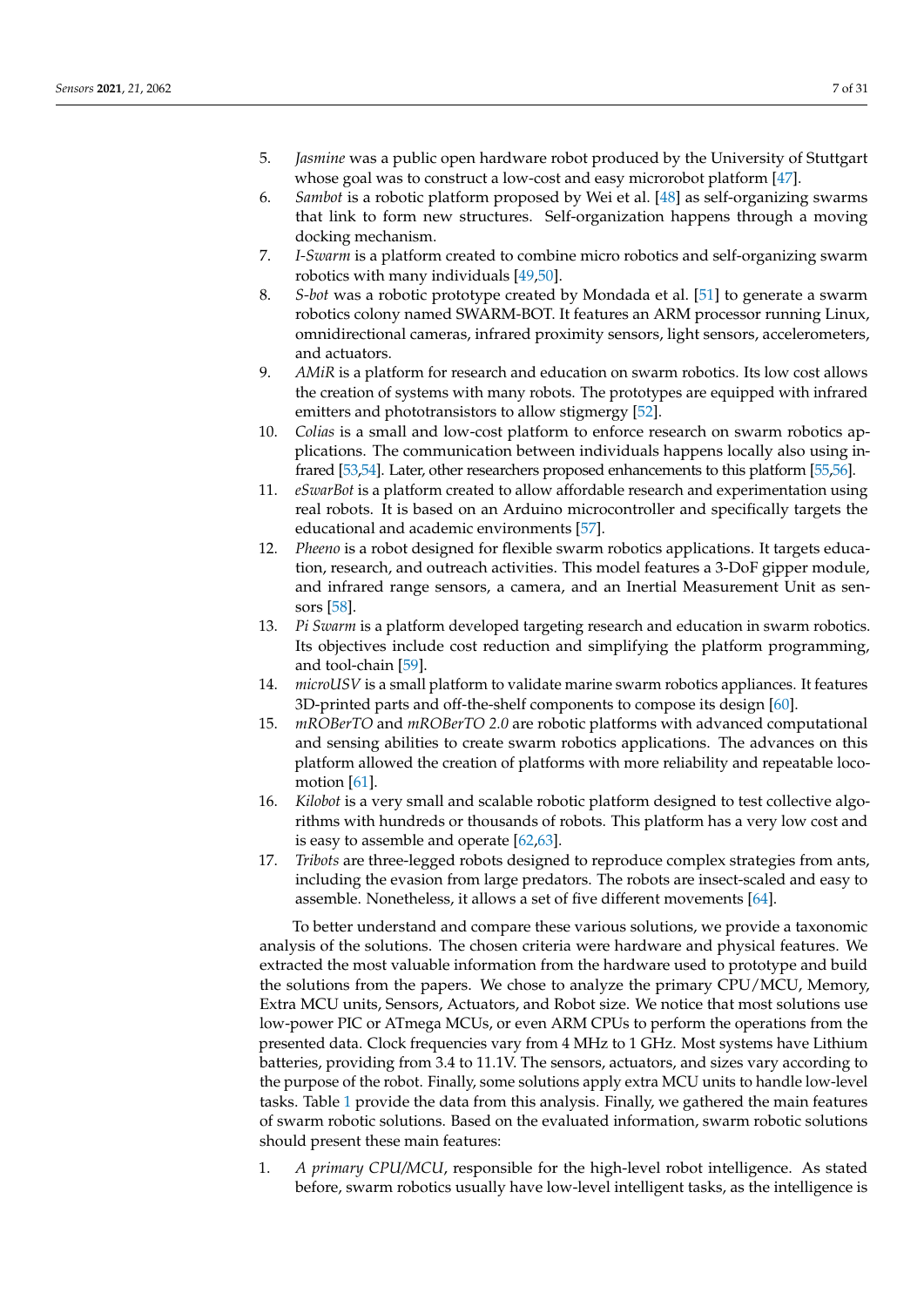usually collective. Thus, usually, the platforms have low-power MCUs or embedded CPUs with constrained resources.

- 2. Some solutions present *auxiliary MCU modules*. These modules are usually responsible for real-time tasks. There is no guarantee of real-time operations in more elaborated solutions, especially those using CPUs with embedded OSs. Thus, these auxiliary units control these low-level tasks.
- 3. The robot context-awareness comes from the *Sensors/Transducers*. These devices include the communication modules, as collective intelligence is a critical feature in swarm robotics.
- 4. The interaction with the environment and neighbors comes from the *Actuators/Transducers*. Again, the communication modules are also a part of this feature, as they have active participation in the communication and collective intelligence. For instance, many robots use IR LEDs and phototransistors to perform local communication.
- 5. Sizes vary from microrobots of 1.6 cm (approximately 1 inch) to 23 cm. Nonetheless, all solutions can be considered *low-size robots*, as this feature is essential for the swarm's scalability.

# *4.2. Robotic Simulators*

Running SR algorithms in real platforms is a perfect solution for the development of applications. Nevertheless, hardware development often requires a significant investment in hardware platforms. Even for low-cost platforms, this is not ideal when development time and availability, for example. Thus, the simulators are exciting tools to test algorithmic aspects in robotics and swarm robotics. Also, the availability of these systems and the flexibility allow the prototyping and previous validation of these systems' aspects. In this stage, we present some of the most relevant and recent simulation tools.

- 1. *Gazebo* is a robotics simulation platform [\[65\]](#page-26-6) created by the player/stage project [\[66\]](#page-26-7). This framework features individual and multi-robot simulation methods.
- 2. *UberSim* is a platform originally created to validate soccer robots [\[67\]](#page-26-8). This system relies on the ODE as its physics platform.
- 3. *USARsim* is a simulation platform based on the Unreal Engine [\[68\]](#page-26-9). This platform is very popular in robotics competitions, and can be combined with ROS for simulation and control [\[69\]](#page-26-10).
- 4. *SwarmBot3D* [\[70](#page-26-11)[,71\]](#page-26-12) emulates the functioning of the *S-Bot* [\[51\]](#page-25-18). The physical engine used to create this platform was Vortex.
- 5. *Microsoft Robotics Studio (MSRS)* is a framework based in Windows to simulate robotic units [\[72\]](#page-26-13). The physics simulator in this context was an external appliance created by Ageia.
- 6. *ARGoS* is a simulator developed for multi-robot simulation [\[73\]](#page-26-14). This platform allows the usage of multiple physics engines, enabling the simulation of up to 10,000 e-puck in 60% of the time taken in a real-world experiment.
- 7. *Kilogrid* is a virtual environment [\[74,](#page-26-15)[75\]](#page-26-16) created to emulate the *Kilobots* [\[62](#page-26-3)[,63\]](#page-26-4). It enables the experimentation with more *Kilobot* modules, providing a mean to experiment without the limitations of the unit's real versions.
- 8. *Simbad* is an autonomous robot simulation package [\[76\]](#page-26-17). It enables various methods of single or multi-robot simulation using a Java-based platform.
- 9. *RoboNetSim* is a framework for multi-robot and network simulation [\[77\]](#page-26-18). This platform is based on ARGoS, with added network simulators.
- 10. *Webots* is a mobile robotics simulation platform [\[78,](#page-26-19)[79\]](#page-26-20). The physics features are changeable inside the platform, allowing the emulation of flexible robots and environments.
- 11. *JBotEvolver*is a platform to enhance research and education in evolutionary robotics [\[80\]](#page-26-21). This platform is based in Java, with easy installation and use.
- 12. *CoppeliaSim*, which was previously named *V-Rep*, is a mobile robots simulation framework [\[81\]](#page-26-22). This platform allows the simulation of several aspects of multiple robots inside a defined environment.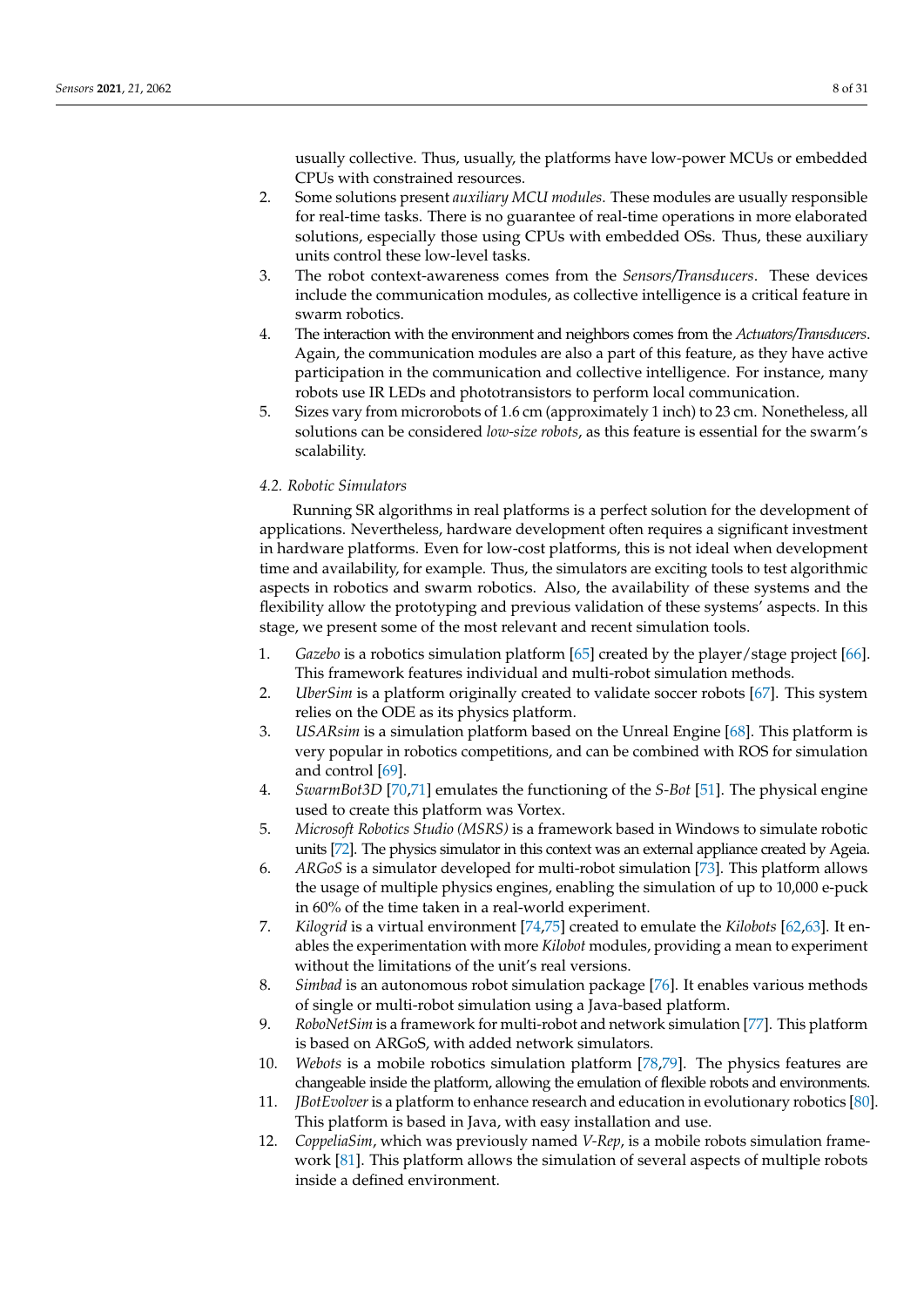|            | <b>CPU/MCU</b>                           | Memory | Extra MCU            | <b>Battery</b>                                   | <b>Sensors</b>                                                                                                                                              | <b>Actuators</b>                                                                                                                       | <b>Size</b>      |
|------------|------------------------------------------|--------|----------------------|--------------------------------------------------|-------------------------------------------------------------------------------------------------------------------------------------------------------------|----------------------------------------------------------------------------------------------------------------------------------------|------------------|
| Khepera    | Arm Cortex-A8<br>@800 MHz                | 256 MB | dsPIC33FJ64<br>GS608 | $1 \times 7.2$ V Li-Poly<br>$(3600 \text{ mA}h)$ | Optical Sensors,<br>Ultrassonic Sensors,<br>IMU,<br>Microphones,<br>Camera                                                                                  | 2 DC motors,<br>3 RGB LEDS,<br>1 loudspeaker                                                                                           | 14.8 cm          |
| Khepera IV | Arm Cortex-A8<br>@800 MHz                | 256 MB | dsPIC33FI64<br>GS608 | $1 \times 7.4$ V Li-Poly<br>$(3400 \text{ mA})$  | 8 IR Proximity and Light<br>4 IR Ground Proximity<br>5 Ultrassonic Sensors<br>IMU.<br>Microphone,<br>Camera                                                 | 2 DC motors,<br>3 RGB LEDS,<br>1 loudspeaker                                                                                           | 14.0 cm          |
| Alice      | <b>PIC16F84</b><br>@ 4 MHz               |        |                      | $3 \times 1.5$ V<br>$(23 \text{ mAh})$           | 4 infrared sensors, radio board                                                                                                                             | 2 Swatch motors,<br>radio board                                                                                                        | $2.1 \text{ cm}$ |
| Kobot      | <b>PIC18F4620A</b><br>@ 20 MHz           |        |                      | 2000 mAh Li-Poly<br>(possibly 3.7 V)             | 8 infrared sensors,<br>ZigBeeCommunication Module                                                                                                           | 2 DC Motors,<br>ZigBee communication module                                                                                            | $12 \text{ cm}$  |
| E-puck     | PIC30F46014<br>@ 64 MHz                  | 8 kB   |                      | 5 Wh Li-Ion,<br>1800 mAh<br>(possibly 3.7 V)     | 8 infrared sensors,<br>3D accelerometer,<br>3D gyro,<br>3 microphones,<br>camera                                                                            | 2 stepper motors,<br>1 loudspeaker,<br>8 red LEDs,<br>green LED ring,<br>red LED beam                                                  | 7.5 cm           |
| E-puck 2   | STM32F407<br>@168 MHz                    | 192 kB |                      | 5 Wh Li-Ion.<br>1800 mAh<br>(possibly 3.7 V)     | 8 infrared sensors,<br>3D accelerometer,<br>3D gyro,<br>3D magnetometer,<br>4 microphones,<br>camera,<br>Front real distance sensor,<br>Time of fight (ToF) | 2 stepper motors,<br>1 loudspeaker,<br>4 red LED,<br>4 RGB LEDs,<br>green light,<br>1 front red LED<br>Bluetooth 2.0,<br>BLE,<br>Wi-Fi | 7.5 cm           |
| Jasmine    | ATmega168<br>@8MHz                       | 1 kB   | ATmega88             | 5V Li-Po Battery<br>$(250 \text{ m/h})$          | 6 IR Phototransistors,<br>1 IR receiver<br>for communication                                                                                                | 2 DC Motors,<br>6 IR Phototransistors,<br>one IR LED for communication                                                                 | 3.0 cm           |
| Sambot     | STM32<br><b>ARM Cortex-M3</b><br>@72 MHz | 128 kB | $4\times$ ATMega8    |                                                  | 4 encoders.<br>Accelerometer,<br>Gyroscope,<br>ZigBee<br><b>Communication Module</b>                                                                        | 2 Micro DC Motors,<br>Coupling module motor,<br>coupling hook motor,<br>ZigBee communication module                                    | 10.2 cm          |

# **Table 1.** Taxonomic table of the Swarm Robotics prototyping solutions.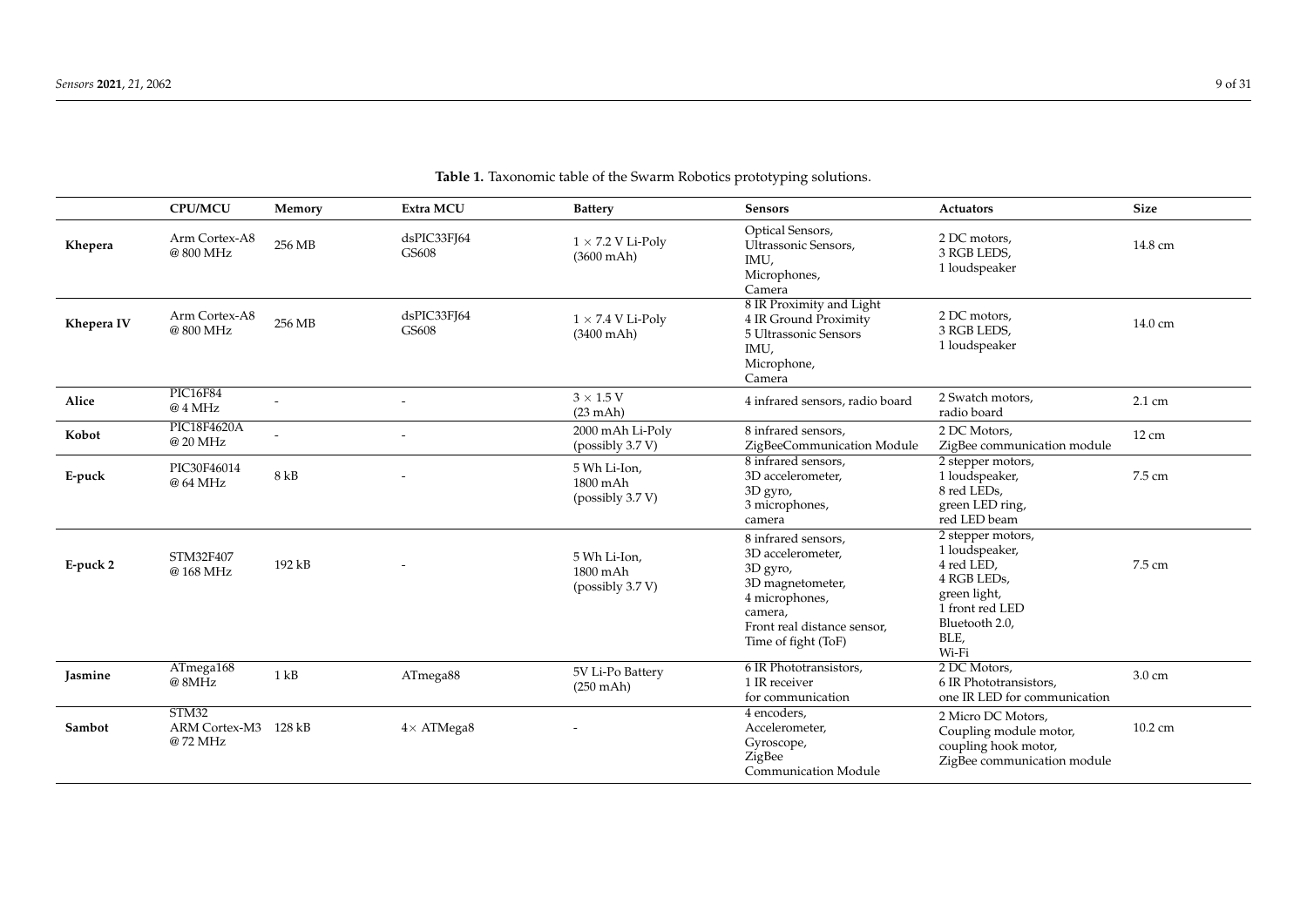# **Table 1.** *Cont.*

<span id="page-9-0"></span>

|          | <b>CPU/MCU</b>                   | Memory   | Extra MCU                    | <b>Battery</b>                                   | Sensors                                                                                                                                                                                                  | Actuators                                                                         | <b>Size</b>      |
|----------|----------------------------------|----------|------------------------------|--------------------------------------------------|----------------------------------------------------------------------------------------------------------------------------------------------------------------------------------------------------------|-----------------------------------------------------------------------------------|------------------|
| S-bot    | <b>XScale ARM</b><br>@400 MHz    | 64 MB    | $10\times$ PIC<br>processors | 4Wh Li-Ion<br>(possibly 3.7 V,<br>$1100$ mAh $)$ | color omnidirectional camera,<br>16 lateral and 4 bottom<br>IR proximity sensors,<br>24 light sensors,<br>a 3 axis accelerometer,<br>two humidity sensors,<br>incremental encoders<br>and torque sensors | Mobility DC motors,<br>gripper motors,<br>2 loudspeakers,<br>8 RGB LEDs           | 11.6 cm          |
| AMiR     | ATmega168<br>@ 8MHz              | $1$ $kB$ |                              | 3.7 V Li-Poly<br>$(400 \text{ mA})$              | <b>IR Receivers</b>                                                                                                                                                                                      | 2 DC Motors,<br><b>IR Emitters</b>                                                | 7.3 cm           |
| Colias   | <b>ARM Cortex-M4</b><br>@180 MHz | 256 kB   | Atmega168                    | Lithum 3.7 V<br>$(320 \text{ mAh})$              | 2 DC Motors, RGB LED,<br>3 LEDs                                                                                                                                                                          | Motion Sensor,<br>Camera,<br>2 microphones,<br>2 light sensors,<br>3 IR receivers | 4.0 cm           |
| eSwarBot | ATMega328P<br>@ 16 MHz           | 32 KB    |                              | $1 \times 9$ V<br>$(2300 \text{ mA})$            | MaxSonar EZ1,<br>2 encoders,<br>2.4 GHz XBee                                                                                                                                                             | 6 RGB LED,<br>2.4 GHz XBee.<br>2 DC Motors                                        | 12.6 cm          |
| Pheeno   | ARM Cortex-A7<br>@900 MHz        | $1$ GB   | ATmega328P                   | 11.1 V Li-Po<br>$(3000 \text{ mA})$              | 3D accelerometer,<br>3D magnetometer,<br>wheel encoders,<br>IR sensor, camera                                                                                                                            | RPR serial linkage servo,<br>2 DC Motors                                          | $5.0 \text{ cm}$ |
| microUSV | ARM11<br>@1GHz                   | 512 MB   | ATmega328                    | 9 V Battery                                      | <b>IMU</b>                                                                                                                                                                                               | DC Motor                                                                          | 23.0 cm          |
| mROBerTO | <b>ARM Cortex-M0</b><br>@ 16 MHz | 256 KB   |                              | $3\times3.7$ V Li-Po<br>$(120$ mAh)              | Light, range, gyro, camera,<br>accelerometer, compass,<br>distance, bearing                                                                                                                              | 2 micro DC motors                                                                 | 3.2 cm           |
| Kilobot  | Atmega328<br>@ 8 MHz             | 32 KB    |                              | 3.4 V Li-ion<br>$(160 \text{ mAh})$              | IR Receiver                                                                                                                                                                                              | infrared LED transmitter,<br>2 Vibration Motors                                   | $1.6 \text{ cm}$ |
| Tribot   | ATtiny4313<br>@ 10 MHz           | 256 B    |                              | $3 \times 3.7$ V Li-Po<br>$(120 \text{ m/h})$    | 2 IR proximity sensors                                                                                                                                                                                   | 2 IR transceivers,<br>3 linear spring-type<br>shape-memory alloy (SMA)            | 5.8 cm           |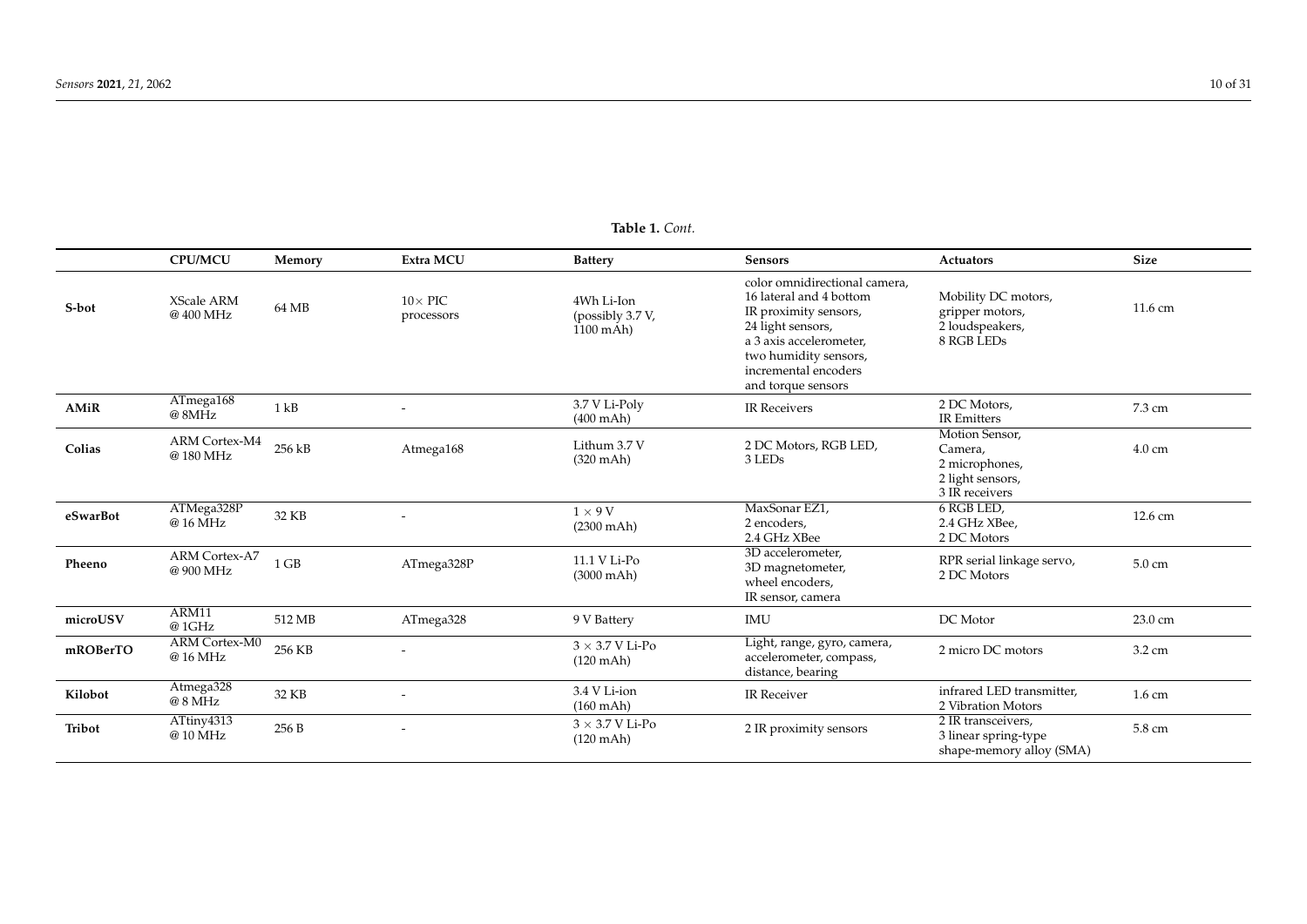#### *4.3. Architectures and Frameworks*

Another important aspect of SR appliances is the architectures and frameworks. It is essential to understand the tools created to design and develop applications. From these aspects, we also need to understand the dataflow inside a proposed solution. These issues help to assess the real-time aspects, data processing, and data analysis payload processes within any project. In the context of SR, it is feasible to analyze the data in the Edge [\[82](#page-26-23)[,83\]](#page-26-24), Fog [\[84](#page-26-25)[–86\]](#page-26-26), Cloud [\[87](#page-27-0)[–89\]](#page-27-1), or even combine these strategies [\[90\]](#page-27-2). Some examples of frameworks and architectures are:

- **Aerostack** is an example of architecture and software framework developed for UAV/UAS SR applications [\[91\]](#page-27-3). The onboard application has modules to control real-time and non-real-time tasks. The collective architecture considers modules that target the most relevant tasks in the context of each SR unit.
- **ARCog** is a cognitive-based architecture designed to surface inspections in large scale [\[92\]](#page-27-4). The decision process happens through a supervising agent that attends solicitations from each unit throughout the execution time.
- **ALLIANCE** is a software architecture designed to facilitate the control of heterogeneous SR applications [\[93\]](#page-27-5). Internally, each unit has a set of high-level functions to perform designed tasks, using information from internal states, other robots, and environmental conditions.
- **CoMPACT** presented a hierarchical architecture to control UAV swarms [\[94\]](#page-27-6). This proposal combines mission-planning tasks with dynamic reassignment, motion planning, and swarm behaviors.

#### **5. Basic Behaviors and Tasks in Swarm Robotics**

In this section, we describe a compilation of most meaningful techniques in Swarm Robotics. Researchers classify Swarm Robotic Systems based on the tasks or behaviors performed by swarms through several experimental results. As expected, some features are rather basic but represent a part of some challenging tasks.

#### *5.1. Aggregation*

Aggregation is a technique where single robots gather together to achieve tasks, for instance, collective movement or exchange of information. This technique permits swarm agents to get spatially nearby in a particular region to each other for more interaction.

Aiming to demonstrate the aggregation dynamics, Firat et al. [\[95\]](#page-27-7) concentrate the investigation on the self-organized aggregation of swarm-robot systems. According to the authors, the goal was to survey the prelude of "informed robots" and examine the amount of these agents are required to conduct the aggregation development regarding a predetermined area among those accessible in ambiance. They investigate the aggregation procedure with informed robots in three situations: two are morphologically symmetric and an asymmetric scenario. This research's main collaboration is to prove the result of the insertion of a small part of informed robots in both ambiances: symmetric and asymmetric ambiances. In symmetric ambiances, agents conduct the aggregation method to investigate selected areas; in the asymmetric ambiance, informed robots can change natural choices in the majority denoted area and persuade the swarm to gather on minimum select areas. The authors demonstrate detailed experiments to investigate how the procedure can foretell the dynamics noticed with a swarm in symmetric situations.

Khaldi et al. [\[96\]](#page-27-8) investigate the Minkowski distance function in self-organized research aggregations inside swarm robotics systems. The authors developed an aggregation technique named DM-KNN, supported by the Minkowski distance function. The authors also say the employment of such a function conducts an essential advance in the aggregation efficiency when confronted with a preceding aggregation procedure. The authors analyze the efficiency of their technique with that DM-KNN technique using the AMBR metric. Subsequently, they study the efficiency of the two techniques by considering the swarm dispersion capacity they intend to minimize. Experiments indicate the suggested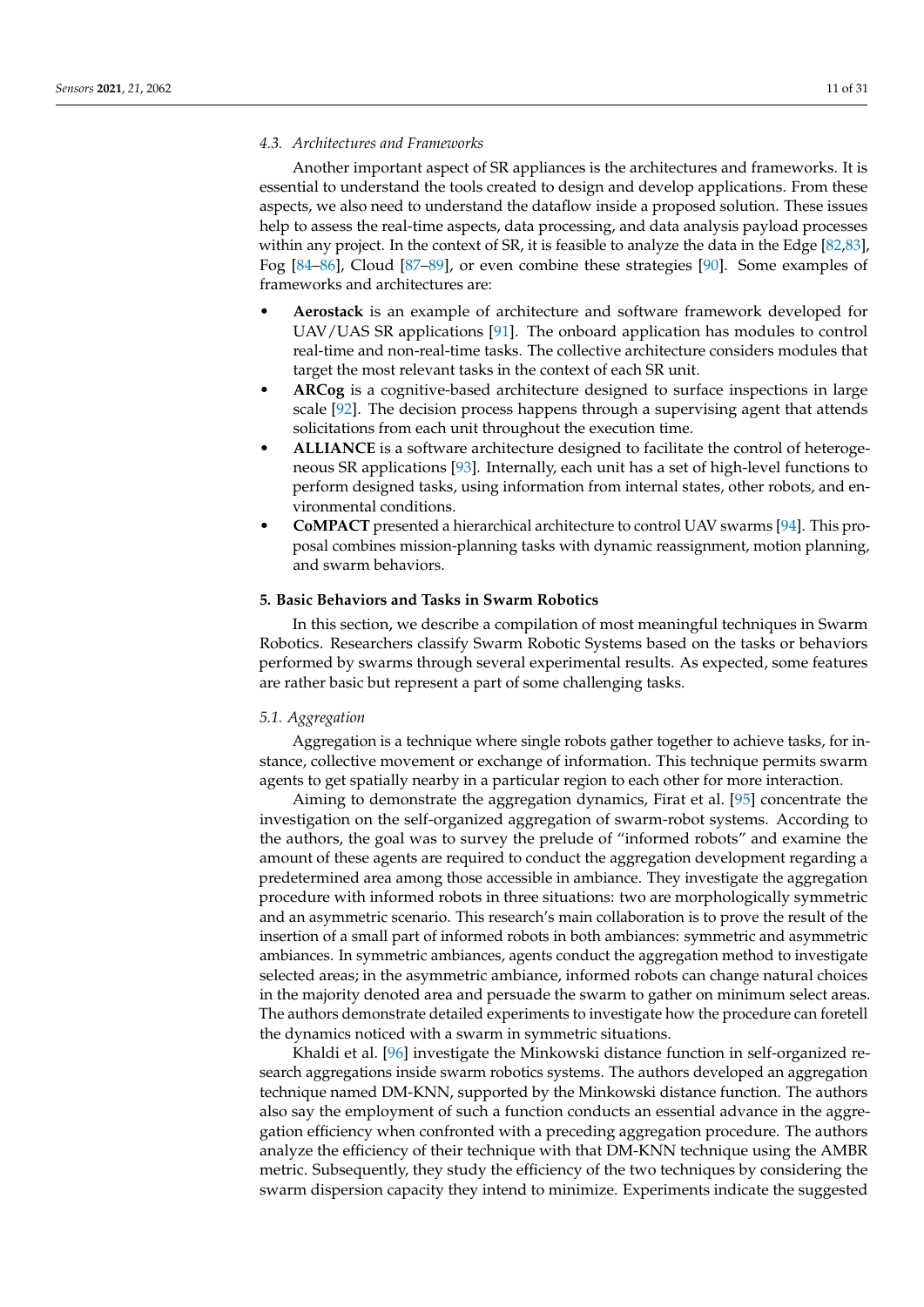aggregation technique surpasses the performance in contrast to the DW-KNN proposal. Mısır et al. [\[97\]](#page-27-9) proposed a fuzzy-based self-organizing aggregation approach. In the developed technique, swarm agents assess their controlled sensor input by norms of fuzzy logic and exhibit aggregation behavior with the proposed approach. Simultaneously, swarm agents either own the facility to avoid obstructions in a restricted area with this procedure. Swarm agents identify nearby robots, make choices, and show aggregation behaviors. The authors explain the proposed method employs fuzzy logic controllers to rate restricted sensor data. Organized experiments were employed on several swarm robots with diverse areas dimensions. Furthermore, the noise was employed on the sensor input to investigate the fuzzy logic's efficiency supported the self-organizing aggregation procedure. Shah and Vachhani [\[98\]](#page-27-10) introduce a decentralized technique for swarm aggregation. This technique simplifies tasks, whereas the robots practice local decision-making. The authors say this research's first goal is to arrange steady gathers of a swarm employing exclusive local experience and no interaction between robots. A theoretical study of the suggested procedure is shown encouraged in the concept of switched systems. Computational experiments are performed to prove aggregates' stability in the closeness of broad barriers and outward perturbations. Moreover, the authors describe an implementation of the suggested controller in an authentic process using examinations on the swarm of distinctive microbots. The proposed method lacking communication indicates comparable performance compared to previous swarm aggregation methods employing global and local iterations.

#### Distributed and Reinforcement Learning

Reinforcement learning is a supported method where agents that can be in a group of conditions and can perform a specified group of activities, collect feedback on the outcomes of their actions, over an award. The goal of the agents is to select a mapping inside mapping and actions thus to maximize the award. The award is attached to agents that straight complete an aim with global reinforcement using a local reinforcement model where every robot is awarded for each fulfillment; local reinforcement is more suitable with swarm intelligence fundamentals because it does not demand sharing global information with the swarm.

Hüttenrauch et al. [\[99\]](#page-27-11) suggest a novel state representation deep multi-agent RL supported on the average embedding of distributions, where they consider the robots like samples and uses the empirical average embedding as an entry for a decentralized policy. They determine distinct characteristic distances of the average embedding using histograms, radial basis procedures, and neural networks instructed end-to-end. They assess the representation of two renowned problems of swarm literature in a global and locally observable configuration. In the local configuration, they moreover insert single communication protocols. On all proposals, the average embedding representation using neural network characteristics allows the most valuable information swap among neighboring robots, favoring the deploying of complicated collective procedures. Encouraged by new progress in single-agent reinforcement learning, Sartoretti et al. [\[100\]](#page-27-12) present a single-Agent Asynchronous Actor-Critic (A3C). A3C allows the robots to train a distributed policy, in which the robots labor jointly towards an ordinary aim without interaction. Their method depends on the unified policy and crucial learning, but decentralized policy performance, in an entire observable process. They present that all robots' total experiences can be influenced to fast practice a policy that scales to smaller and larger swarms. They prove the algorithm's applicability on a multi-robot construction problem, where the robots need to organize easy blocks components to construct a user-defined structure. The authors demonstrate simulation outcomes where a swarm of different dimensions builds distinct assays structures without additional training.

Wai et al. [\[101\]](#page-27-13) propound a double average schema, where each robot iteratively accomplishes mean on both space and time to embody neighboring gradient information and local award information. They verified the propounded algorithm converge to the optimal solution at an overall geometric ratio. An algorithm constructs in a primal-dual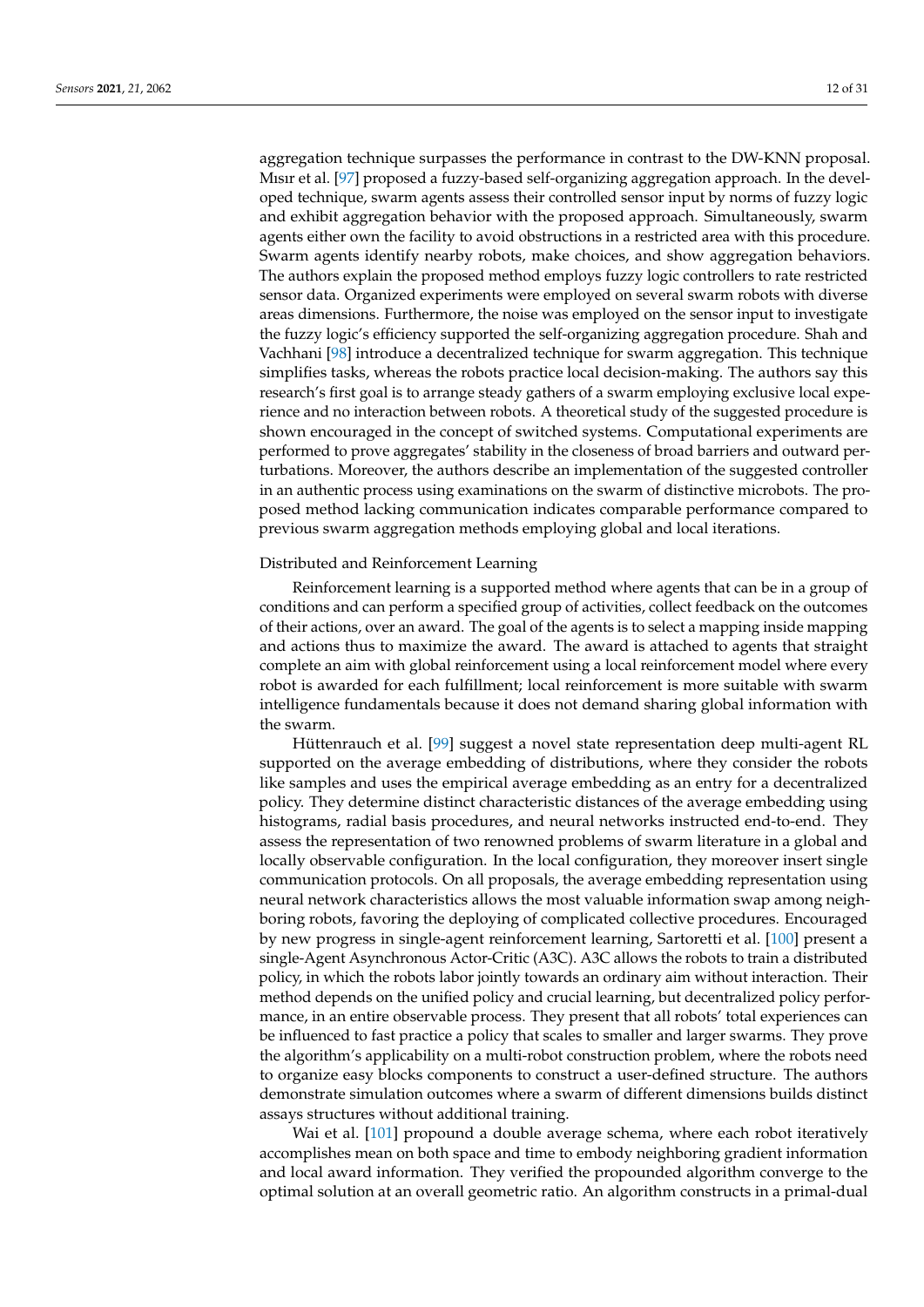formulation of the average squared designed Bellman error minimization problem provides an increase in the decentralized convex-concave saddle-point problem. According to the authors, the propounded algorithm is prime to reach quickly finite-time convergence on decentralized convex-concave saddle-point problems. Di Mario et al. [\[102\]](#page-27-14) investigate the automatic synthesis of robotic controllers to numerous mobile agents' coordinated motion. The method used to train the controllers is a clatter-impervious version of Particle Swarm Optimization employed in two distinct scenarios: centralized and distributed learning. In the first scenario, each agent runs the same controller, and the performance is measured in an overall metric. In the second scenario, agents use distinct controllers, and performance is measured separately on every agent with a local metric. The results demonstrate that it is feasible to learn a collaborative task in an entirely distributed manner using a local metric. They authenticate the simulations with actual robots experiments where the two scenarios' superior solutions reach analogous performances. Akrour et al. [\[103\]](#page-27-15) presented a study of Reinforcement Learning (RL) with previous restricted knowledge. In their research, preference-based reinforcement learning is matched with active ranking to reduce the number of ranking queries to the specialist required to produce reasonable policy.

# *5.2. Direct Communication*

Direct communication relates to a method whose agents change knowledge between each other, frequently clearly propagating data to a signal a special condition. Usually, according to the principle of local communication, information can be exchanged between nearby robots, which can then act upon received information, modifying their behavior to improve the foraging performance [\[15\]](#page-24-14).

Cambier et al. [\[32\]](#page-24-29) approach another significant topic in SR: communication. This feature relates directly to the capability of self-organization in swarms. Usually, Swarm Robotics considers three ways of communication. The first one is indirect communication, where the communication happens through changes in the environment, such as the stigmergy concept. The second one is direct interactions, which relate to influences between individuals through physical contact. Finally, the third is direct communication, where individuals exchange information. The communication aspect constrains the flexibility of the system, as they are designed for specific tasks. Hüttenrauch et al. [\[104\]](#page-27-16) presented several single communication protocols that can be investigated by deep reinforcement learning to discover decentralized control procedures multi-robot systems ambiances. These procedures are motivated by histograms that encrypt the robots' local neighborhood connections and can too convey task-specific instructions, such as the shortest distance and direction to the requested aim. They use on their framework an adaptation of Trust Region Policy Optimization to acquire complicated cooperative tasks. They assess their results in a simulated 2D-physics ambiance and confront their implications of various communication protocols.

Li et al. [\[105\]](#page-27-17) introduced distributed algorithms for a swarm to mask in an ambiance by creating colored patterns such as those realized in the ambiance, imitating the camouflage systems used by cephalopods. They suppose every particle to be composed with sensing, computing, and local communication skills. In this method, a group of robots can understand their ambiance's color, identify a local pattern, obtain agreement on a global pattern, and create a camouflage pattern compatible with the ambiance the agents are in. They propound to create local patterns, and they used a weighted-average consensus algorithm. This algorithm enables the swarm to converge to a global pattern. Lastly, they employed a pattern formation model named the activator-inhibitor model that combines the background. This is performed using local communication and mathematical operations.

#### Stigmergy

De Nicola et al. [\[106\]](#page-27-18) present an easy language for multi-robot systems that contribute to the intuitive project of local specifications. Robots act on a decentralized data structure,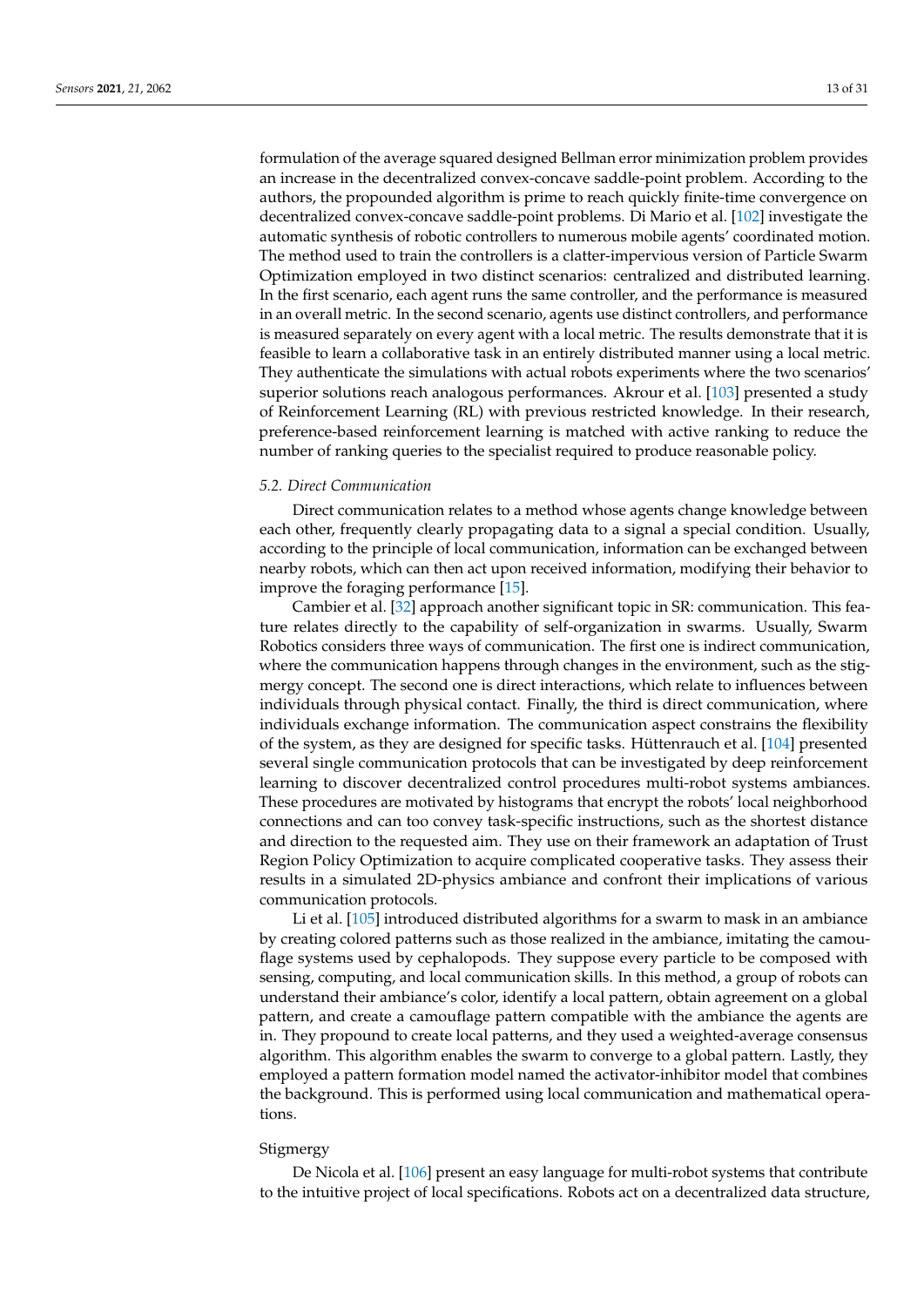the stigmergy, that includes their knowing. Such knowing is asynchronously disseminated per local stigmergy. In this manner, local modifies can induce global conduct. The principal innovation is that the acting mechanism gathers stigmergic interaction with attributebased communication. Particular requirements for interaction can be represented in a model of attributes through exhibition properties of the robots. Furthermore, robots access the global ambiance. They present the language expressiveness in several case studies. They add some introductory outcomes to automatic validation by entrusting an automatic representative encoding that enables them to explore conventional languages' inspection tools. Tang et al. [\[107\]](#page-27-19) implemented a stigmergic interaction strategy for swarm robots to research and follow a dynamical aim. The stigmergic procedure employs the pheromone left in the ambiance to reach knowledge information among agents, which minimizes the demand of agents' communication ability and render the swarm more scalable. The stigmergic procedure is composed of a suggested vectorial pheromone model and approximates after swarm agents get the vectorial pheromones. Two kinds of aim movement paths are checked in simulation and experiments. The outcomes demonstrate that the stigmergic procedure allows the swarm agents to discover the aim quickly and keep a near path to the aim thereafter. Moreover, the stigmergy procedure is even doable with distinct quantities of agents, which proves that this procedure is scalable. Tang et al. [\[108\]](#page-27-20) propound a new system grounded on stigmergy in their investigation for swarm robots to research an aim. Pheromones are a novelty introduced by vectors, which enables them to include more information than conventional systems. The RFID labels are employed as a bearer of pheromones. RFID readers compose agents to read and write information in the RFID labels at the present location. The procedure either contains a velocity and position updating algorithm. Numerical simulations are accomplished completely to prove the propounded procedure.

#### *5.3. Dispersion*

Dispersion is another swarm behavior that consists of agents ought to dispose of in the ambiance, collaboratively filling a broad region. Specifically, the dispersion is generally necessary when investigating the region ought to be extended without connectivity waste. Bayert and Khorbotly [\[109\]](#page-27-21) proposed a method to resolve the dispersion problem standing on the noted gradient descent algorithm in a robotic swarm. The dispersion is obtained when the single robots reduce the collected signals' entire power from nearby robots. The proposed technique is appropriate because it does not need any excessive calculating qualifications. Tests were conducted to evaluate the method through computer simulation and experimental verification. The results prove the proposed method can scatter groups of robots and raise their coverage area. Florea and Buiu [\[110\]](#page-27-22) introduce a membrane computing supported technique for the coordinated dispersion of a group of robots. This membrane computing (XP colonies) is a powerful tool for designing and conducting robots in a swarm because they are parallel and distributed models. Furthermore, XP colonies' employment to manage robots in a swarm is a useful technique for managing the swarms of thousands of robots where parallelization is required. The authors present a study case with illustrative videos for several dispersion models to confirm this technique's legibility. Kshemkalyani et al. [\[111\]](#page-27-23) presented work about robot dispersion problems on graphs. The aim of this work is concurrently decreasing both important performance metrics: time and memory. The authors demonstrated two models for Dispersion of *k* ≤ *n* agents regarding time grid graphs that discover programs in several real-world robotic systems and demonstrate concurrently optimal limits for the two metrics. Novischi and Florea [\[112\]](#page-28-0) developed a formation control technique of communication amid aggregation and dispersion abilities that allow a group of robots to gather and scatter a specified air-gap distance operating merely local communication. The authors supply different simulation experiments and a study of the connection among agents that presents asymptotic stability on the developed technique.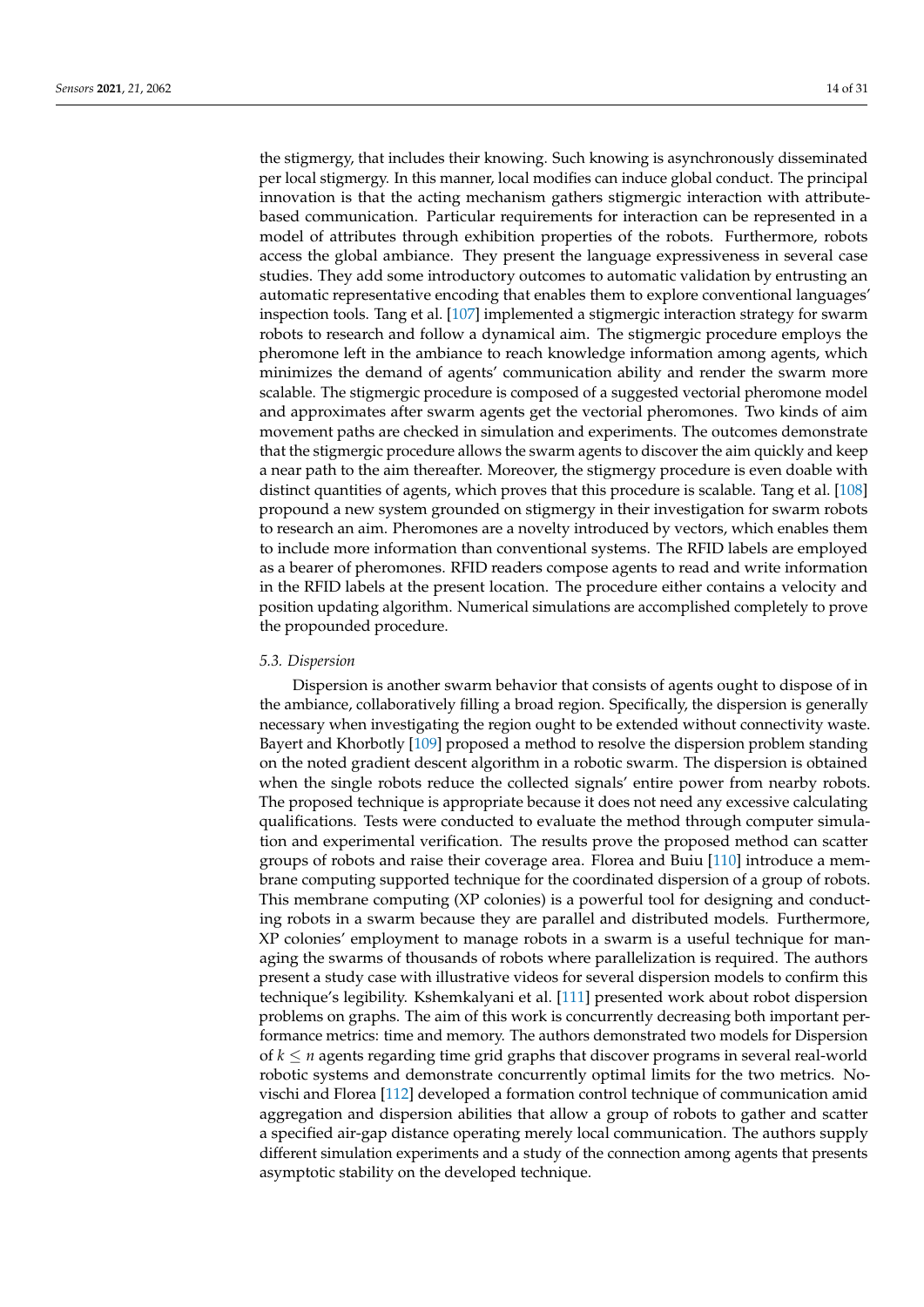#### *5.4. Pattern Formation*

Pattern formation is a technique of organizing the robots in a global structure by modifying their locations. The robots modify their locations, establishing a special form by local communication. Coppola et al. [\[113\]](#page-28-1) developed a strategy to create local behavior agents in a swarm to arrange required global patterns, regardless of very restricted cognitive skills. According to the authors, this strategy was planned to perform the global pattern from the robots' stochastic bearing. The agents obey this stochastic procedure to choose an activity supported on their present understanding of the neighborhood. The authors put forward a proofing method aiming to confirm if the required pattern will constantly appear from the robots' local actions. The proofing method's major feature is that it is mainly local in nature and concentrates on the agents' local conditions and the global consequences of their local actions. It was employed as a local method to minimize computational work when examine the arising of substantial patterns. Lastly, the authors demonstrate numerous experiments on a practical robot model. Li et al. [\[114\]](#page-28-2) discourse about problem of introducing a group of robots gradually to a shaping determined as a point cloud. The authors suggested an algorithm to convert a considering point cloud to an acyclic direct graph to accomplish this task. This graph is employed to enable a swarm of robots to arrange the object form supported just on local choices gradually. This indicates that robots are not information to obtain their position supported on the position realized of the agents previously in the formation. The authors demonstrated their method's effectiveness through experiments grounded on physics and robotic tests, demonstrating the solid confluence. Queralta et al. [\[115\]](#page-28-3) developed a sophisticated formation control algorithm that allows nearly structures to be built without the requirement of connections among agents and without recognizing every agent with only one tag. This method is supported on an index-free description for a location with a shaping that demands distance and bearing measures to show the next robot's location. Furthermore, the descriptions can be adjusted to prevent collision among robots. Wang and Rubenstein [\[116\]](#page-28-4) proposed a distributed shape formation algorithm that allows a group of robots to create a structure by a specified form swiftly and with no impacts. The robots receive targets and apply the local knowledge to share the targets and program no collisions routes simultaneously. The authors performed experiments on a group of robots until 1024 simulated agents and 100 real agents. The tests' conclusion indicated that the algorithm was slower than the centralized technique; however, it can aggregate all agents arranging the intended form. Also, the significant number of experiments demonstrated the algorithm could perform with just a little divergence in the distance, nearly 25% if contrasted to an optimal centralized method.

#### *5.5. Collective Movement*

The agents in Swarm Robotics are portable gadgets. In other words, agents can budge in the ambiance. Considering this fundamental feature, the robots can perform several tasks supported on swarm motions such as the motion of a unique or several agents, the evasion of obstructions, the recognition of other agents or targets, among other labors. The motion of the agents in these motion-associated diverges about self-organization assignments. In collective movement jobs, the whole swarm is assumed to walk from one position to another in the ambiance. In comparison, every agent budge inside the swarm, desiring to reorganize in a spatial organization task. Nevertheless, there is no actual movement of the group.

Talamali et al. [\[117\]](#page-28-5) introduce a cooperative foraging system supported by virtual pheromones, testing with essays, and swarms of up to 200 physical agents. The controllers of individual agents are too simple since they are supported on binary pheromone sensors. Regardless of how simple they are, individual controllers are sufficient to copy standard foraging rehearses guided by qualified real ants that identify pheromones' accumulation and pursue its gradient. The controllers' essential quality is a control parameter that stabilizes the assignment between distance selectivity and individual fodders' quality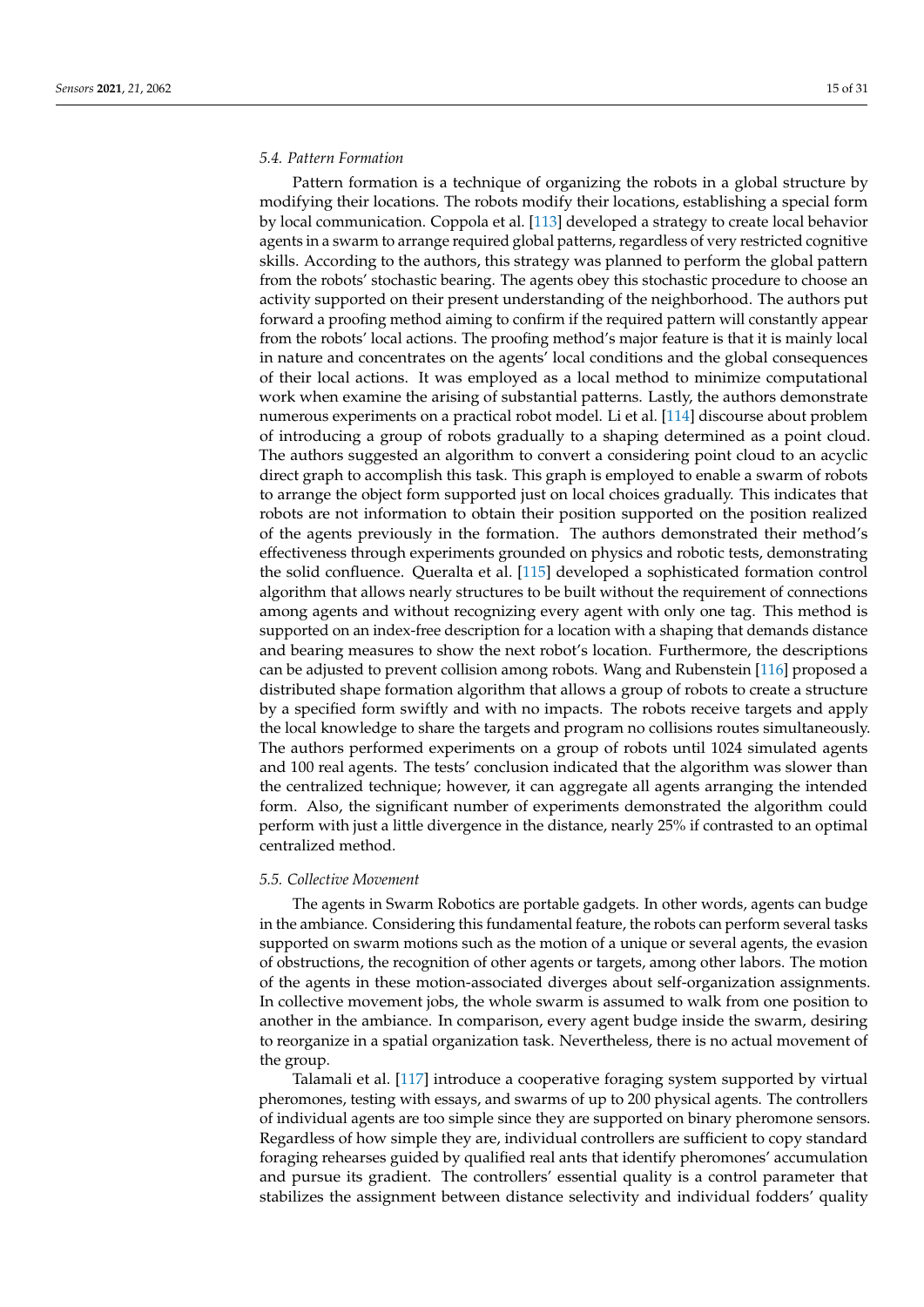selectivity. The authors created a standard prototype of foraging theory that considers the distance and characteristics of the resources and foresees a procedure subject to the swarm's size. They also evaluated swarms by implementing our controllers versus the optimization model and realized that for reasonable swarm dimensions, they could be configured to resemble the ideal foraging approach. The authors state that this work proves the efficiency of simple rules to reproduce an improved collaborative foraging behavior. Yamagishi and Suzuki [\[118\]](#page-28-6) suggested a new swarm-robot distributed movement control approach supported on a thermodynamic representation. The suggested procedure allows the collective movement of a group of robots among obstructions with a variable aggregation appropriate for facing obstruction disposals in the ambiance. The group robot form is determined aggregation created by potential attraction and repulsion forces supported on the suggested procedure. It obeys a representative guide when preserving its form. Whenever the swarm aggregation form cannot be kept throughout displacement regardless of the limited area with obstructions, the robots' group modifies form according to the local ambiance. The procedure applies virtual thermal movement; that is produced with instructions and allows constant movement. Simulation experiments are made to prove the suggested approach's power in allowing the stability and flexibility of the swarm robots' collective movement. Moreover, the experiments demonstrate that the limit setting scope is relevant for enforcing the suggested approach.

Scholz et al. [\[119\]](#page-28-7) present a notably simple and flexible system whereupon 3D-printed robots accomplish self-propelled and self-spinning motion on a tremble table. The authors investigate a blend of minimalist clockwise and counterclockwise rotating robots named rotors. Tests demonstrate that rotors budge collaborative and display diffusive interfacial movement and period detach through spinodal decomposition. The authors show the macroscopic system is a mold of a soft matter when mapping rotor movement on a Langevin equation and by contract with computational experiments. Zhao et al. [\[120\]](#page-28-8) investigate the collective movement problem suggesting algorithms for swarm robots in 3-D space. The authors say the agents are skilled to budge through a predefined route from an origin to a destination whereas fulfilling the next particularities:

- 1. the agents use merely one-hop neighbor knowledge;
- 2. the agents keep connectivity network topology through knowledge swap;
- 3. the agents keep a requested neighboring distance;
- 4. the agents are sufficient to go through obstructions without splitting the agent swarm. The authors emphasize the fundamental idea is to add an orientating force and a topology force inside the process. The orientating force is employed to conduct the agents to their destiny place over the predefined path. According to the authors, it guarantees that the agents proceed to budge up to arrive at their destiny place. The topology force is employed to keep a "decent" topology of the swarm, such as to preserve connectivity of network topology and the required distance among the neighboring agents.

The authors classify their algorithms in three categories:

- 1. no obstructions or no chiefs;
- 2. no obstructions with a chief;
- 3. with obstructions with or without chiefs.

Experimental simulations demonstrate that:

- 1. the algorithms perform all the requisites;
- 2. the algorithms are free to GPS and robot faults.
- 3. the algorithms' self-adjusting control create a network topologies further solid and spare travel time of agents.

## *5.6. Task Allocation*

Task Allocation is a decision method, wherever the agents chose from a set of alternatives, which job each one will perform. The task allocation problem can appear in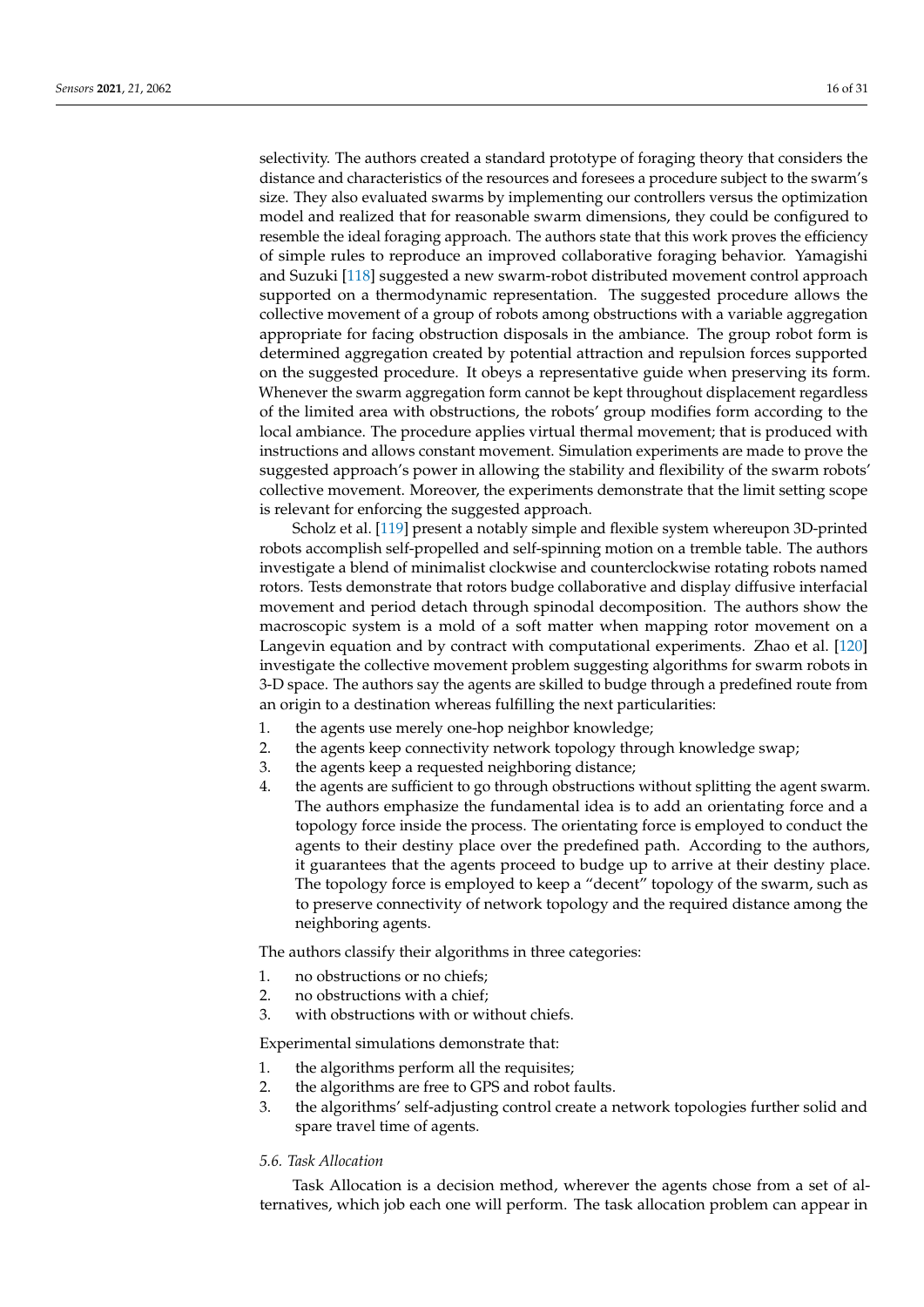multi-robotic systems and swarm robotics. Harwell et al. [\[121\]](#page-28-9) studied the use of task allocation in swarm robotics. The authors examined task decomposition graphs on several levels allowing swarms to use available caches and complicated task decomposition graphs, allowing generate/eliminate caches. They presented the task decomposition graph development is connected with swarm intelligence advent and conduct for varied task allocation techniques in an object collecting task. The authors also investigated how the advance of swarm intelligence emerges of knowledge and investigation of graph form instead of graph composition (costs of nodes).

Khaluf et al. [\[122\]](#page-28-10) presented a powerful approach of task allocation algorithms to swarm robots to perform tasks subject to special time limitations. The strategy is a variant of the famous Ant Colony Optimization method for local computing and upgrade of the pheromone routes using knowledge obtain single robot when performing its task. The authors affirm this work is an original approach to use a system to optimize task allocation. The experiences examined in this work prove that an adequate strategy coordinates the swarm to carry out its designated tasks within specific deadlines, both static and dynamic simulated environments. Lee et al. [\[123\]](#page-28-11) presented a foraging task where a set of robots must collect food particles and transport them to the central nest. Robots transport food to a collective storage region called a cache area (clipboard), and storage robots take food from the collective storage region to the central nest. The authors created a dynamic task assignment method to measure robots' share proportionally to task requests. According to the authors, the collaboration of the article is to make it possible to change the efficient local task of individual robots with the response threshold model, but without communication, performing, in an extreme way, the designation of the tasks desired for a cluster and presenting the convergence mathematics of the assignment of tasks. The authors describe it as a self-structured procedure for dividing a task into sequentially interdependent subtasks and determining individuals in a cluster to perform the subtasks concurrently. They claim that this strategy is intended to decrease interference between individual robots since different worker models are more segregated, and the improved transport efficiency provides a better overall swarm functioning.

Hung et al. [\[124\]](#page-28-12) presented a new adjustable, organized distributed control, allowing a little swarm of mobile robots to follow wide target clouds. According to the authors, distributed control was planned by distribution node control and distributed connectivity control to permit a robot flexibly to get along with movement limitations originated by local minimum topologies of local networks. The collaborative observation task, tracking, and launch algorithm of the collaborative workstations were added to the distributed control to render it adjustable to follow more than one target in ample destination clouds, ensuring the entire global network for the assignment of collaborative tasks. The authors confirmed and legitimized the control method using simulations and authentic analysis.

#### *5.7. Source Search*

Swarm robotics can be extremely helpful in search tasks, mainly those in that the source's spatial model can be complicated as in the case of sound and odor. To determine the miniature robot's orientation with many infrared sensors in a swarm robotic system, Liu et al. [\[125\]](#page-28-13) presented a mathematical model of the behavior of orientation supported on existing positioning models, aiming to improve positioning precision when employed in the practical location. The resultant mathematical model is based on optimization to enhance exactness. The characteristic structure is to order the weights for particular independent variables. Later, use the genetic algorithm (GA) to obtain the optimal values of those proper to remove the positioning error. The results demonstrated that the suggested location model is efficient and thriving to discover a neighboring robot's exact orientation in a system with several robots.

Renzaglia e Briñón-Arranz [\[126\]](#page-28-14) presented a new technique for researching a feeble and rowdy signal and finding its fount using a group of mobile robots. According to the authors, the robots move in a circular composition and swap knowledge to collaboratively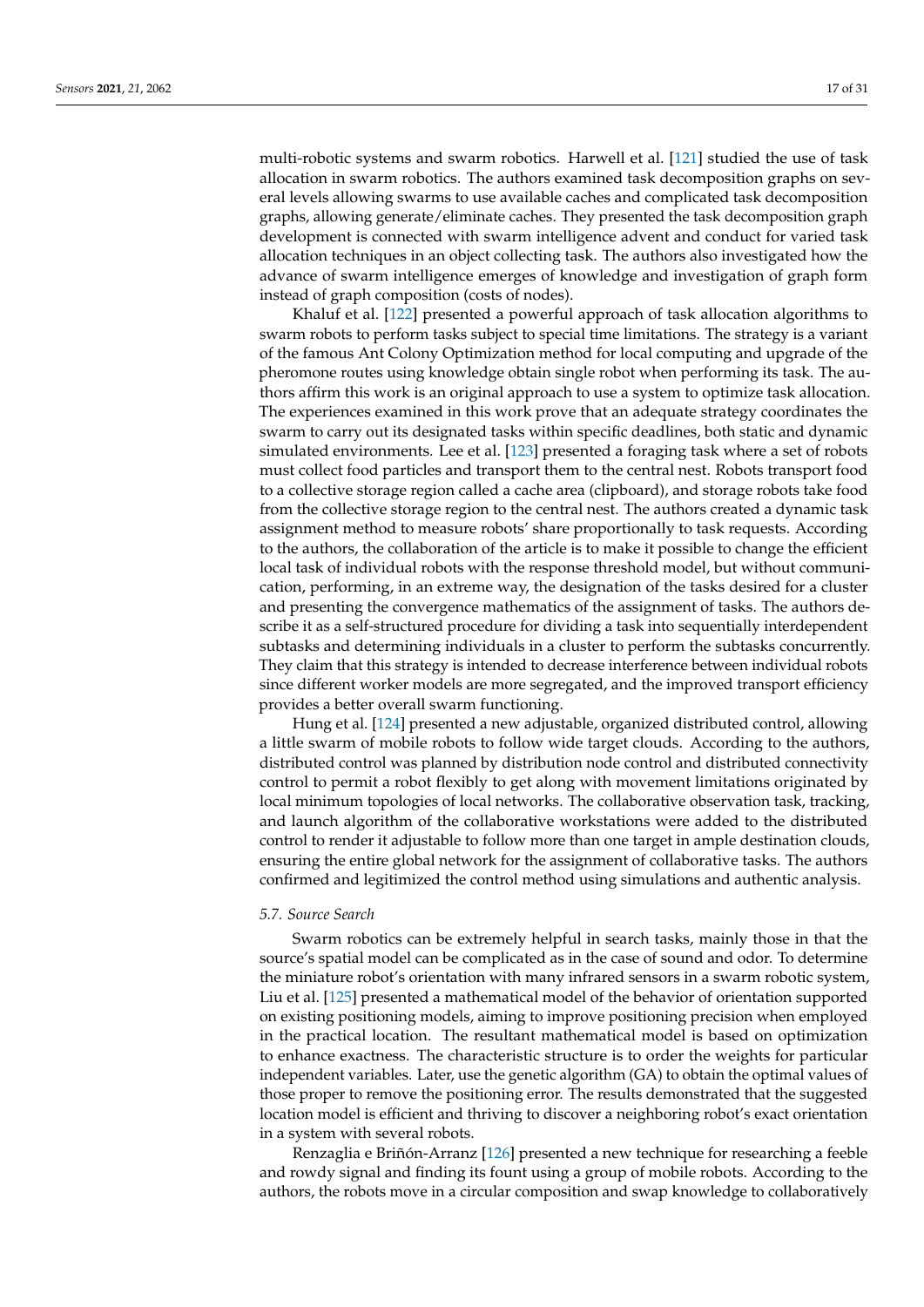predict the signal gradient grounded on noisy mensuration, considering the communication limitations. The training center follows an associated random walk, which guarantees excellent space-filling qualities to investigate a reliable signal strength region successfully. To solve the exploration and the exploitation problem, the assumed gradient plays acts as a trend of distribution probability of the unusual guidance walk, permitting the group a soft transition amid the two techniques and improving the robustness concerning a certain change. The authors claim results in experiments that prove the success of the approach. Dadgar et al. [\[127\]](#page-28-15) employed the repulsion method between homogeneous ions as motivation to define a recent robotic target search technique that was analyzed using the RDPSO algorithm (Robotic Darwin PSO). The suggested procedure presents various significant benefits for the robotic research of targets and the ability to offer a great heterogeneity among robots; thus, the suggested procedure can solve the problem of slow convergence rate and, in complement, it can prevent local optima. The suggested technique aims to restrict the converging search region; this conducts to an excessive exploiting ratio. These characteristics conduct to a powerful robotic search algorithm. Several experiments were carried out to investigate the performance of the proposed method. Experimental results show the supremacy of the suggested method in contrast to other research techniques, particularly when there is a small group of robots.

The problem of searching multiple odor sources is addressed in the paper of Jain et al. [\[128\]](#page-28-16). In this work, the authors presented an approach based on div-PSO. To obtain superior coordination, actions such as group formation, disassembly group, fusing group and dimensions constraints were used. According to the authors, the results indicate the performance improved even more with the approach supported by div-PSO. The plume division is simulated in the 3D environment by the Ansys Fluent software. The simulated responses are introduced into MATLAB and used to quantify the convergence of odor source. The performance of the suggested div-PSO method is superior to the niche-PSO, R-PSO, M-PSO methods in the three divergent environments, as it supports preserving variety and decreases the possibility of stagnancy in local optima. Furthermore, the use of artifices in the proposed div-PSO approach is more satisfactory since it uses the group destruction operator. In addition, if the robots get stuck in the optimal location, the search counter's design will help them escape from the optimal location area.

#### *5.8. Collective Transport of Objects*

Swarm robotics is an encouraging technique to answer the collective transport problem. To improve performance, the use of several robots can represent a benefit to the problem due to the collective manipulation of one object. In Ebel et al. [\[129\]](#page-28-17), a decisionmaking and fully distributed control scheme was developed that allows robots to cooperate as equals, without any central control instance. In addition to coordinating the robots' movements in a distributed manner, they comprise the autonomous determination of the robots' positioning around the object, such as the agreement between robots on which robot is assigned which role or in the transport process. The most fundamental elements of the control scheme are based on optimization, resulting in an instinctive introduction of problems and an adaptable general control scheme, covering the distributed drivers commanding as a compliment, as well as the calculation of formations, i.e., configurations of robots to the around the object, suitable for transportation. Several simulated and experimental results indicate the scheme's flexibility, both in relation to the number of a person in charge and the shapes of the objects transported. In addition, the solutions expand the benefit and usefulness of automatic online reorganizations, where few robots are available for transportation. The hardware experiments' responses indicate that the introduction of techniques is naturally applicable to objects and physicists in the real world and show that the coordination scheme is quite robust to faults as possible noisy.

Gabellierri et al. [\[130\]](#page-28-18) present a common model and a control law for robots that are collaboratively handling an object for terrestrial and floating systems. The control procedure experiences a leader-follower scheme and is only on implicit communication.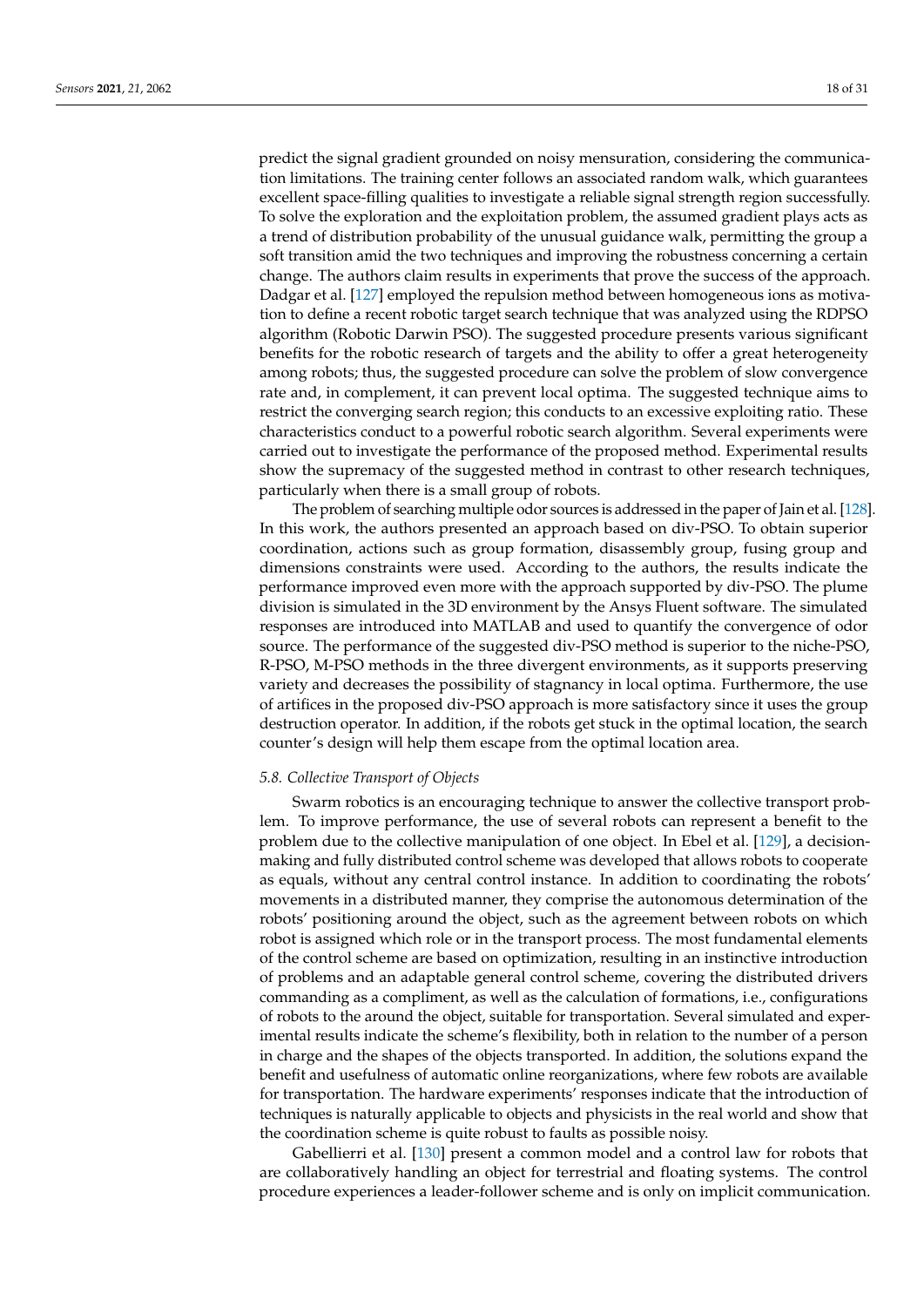The purpose of the control is composed, especially in orienting the object manipulated by the swarm of robots to an intended location and orientation in a collaborative manner. Analytical results were demonstrated on the balance configurations and their stability, which are therefore ratified by numerical simulations. The object's internal forces' function is examined in the convergence of the object's location and orientation to the required values. Likewise, a discussion was presented about additional characteristics of the controlled system that were examined using a complete numerical analysis, i.e., the robustness of the system when the object is topic to outward perturbations in non-standard situations and how the number of leaders in the cluster can affect convergence and robustness.

In view of the many weak sources in the search for the swarm of robots in an unexplored environment, Shi et al. [\[131\]](#page-28-19) created a multi-target model with several signals. The proposed new collaborative technique known as robotic pedestrian swarm behavior (SRPB) was based on pedestrian behavior at subway/train stations. According to the authors, several realistic restrictions were considered, covering limited intercommunication range, restricted working time, unknown sources, unknown extremes, the robots' arbitrary initial location, unguided search, and no central coordination. The paths of the robots from the initial locations to the extremes indicate SRPB can conclude the research activity from the various sources truly. The functioning of the SRPB was analyzed according to the average time to discover the first, the median and the last source, the number of sources, and the collision index. Different experiments demonstrated that SRPB had notable effectiveness and the highest stability in all the comparison strategies and obtained a low collision index and many discovered sources. In addition, several experiments have proven that the collision index was associated with the environment dimension and the number of robots. The quantity of discovered sources was linked to the number of robots. In conclusion, the study of how to implement this technique was created to support new research.

Sugawara [\[132\]](#page-28-20) developed work on the transport of objects by swarm robots established on granular convection. In this work, the segregation phenomenon examined in a mixture of particles of different sizes was highlighted. Its particularities were used to describe a system for moving an object to its destination. In this system, the robot is transported only by a random force association, a continuous force realized by the destination, and a spring force produced by fixed points that act as a limitation. The object is submissive and propelled only by the bump of the robots. Even though no one of the robots has a specific mechanism that identifies the target object and other robots, the object is transported to the destination. Initially, the essential qualities of a system's behavior based on an unrestricted robotic cluster were explained. Subsequently, the behavior of the same system with restrictions was clarified. The results show that the robotic swarm without restrictions carries the object properly when a continuous repulsive force of destination is inserted; the addition of a continuous force of destiny causes the restricted cluster to be transported. It was also shown that the speed of the object's displacement is associated with its size, mainly in the system with restriction, and the higher the density of the robots, the more agile the object moves to the destination, mainly in the system without restriction. In this work, the performance of the system was also discussed, especially through computer simulation.

#### *5.9. Collective Mapping*

Collective mapping is the dilemma of synchronizing a collection of robots and cohesively budging the swarm. This formation owns a precise shape such as a line or is random like a flocking. Arvanitakis and Tzes [\[133\]](#page-28-21) proposed a new procedure of cooperative mapping and navigation in the undiscovered ambiance by a group of movable robots. Every robot is provided with a reached sensor of a restricted area to observe and grasp. A particular aim is attributed to every robot that must explore an unexplored area. The sensory knowledge about ambiance gathered from every robot is swapped to generate a public map of the investigated area. The authors use an objective function that, in the beginning, intends to find out every robot's aims region, a boundary investigation takes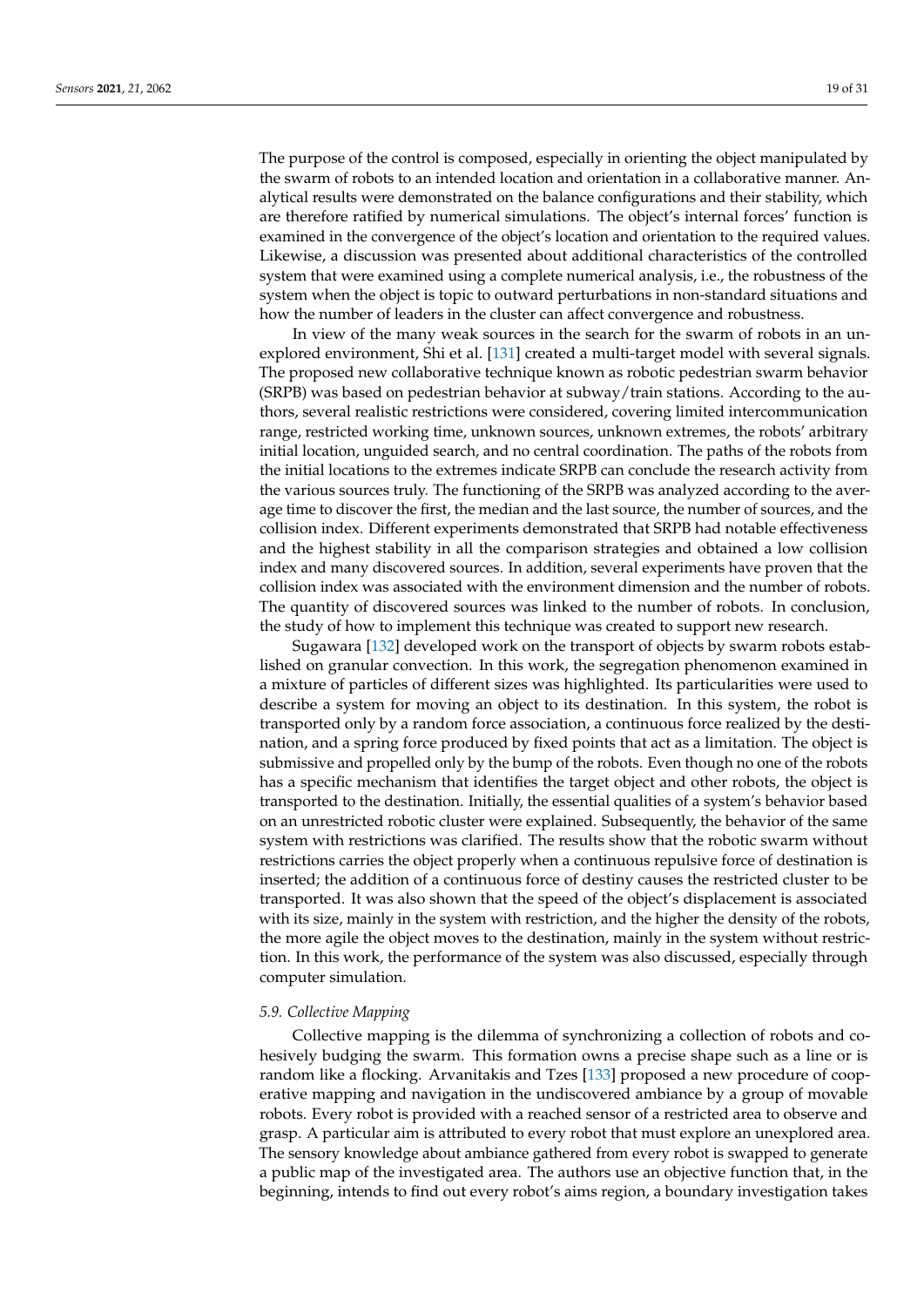place. The boundary is chosen by using a switching cost function that regards the feasible finding out of the aim area of an agent by else limb of the group. When an agent's aim area is within the disconnected explore subarea, the navigation function is changed to a geodesic function that guarantees the navigation to the explored region. Experiment results show that the suggested control method navigates lead the group capably to the specific aim positions.

Delight et al. [\[134\]](#page-28-22) proposed a method for reaching collective movement in a group of robotic boats aiming at ocean surface mapping. The authors show implementation and experimental tests to authenticate the idea in a sea evaluation with 16–24 robotic boats. The method employs local neighbor communication and responds to outer knowledge calculated in a mentor's ambient features or inner knowledge. The authors formulate and prove three types of behaviors and show experimental tests from area assays performed in Catalina Harbor in California. Kegeleirs et al. [\[135\]](#page-28-23) research a swarm mapping procedure wherein the agents initially separately map the environment through random walking. After that, the authors join the agent's maps to a single one. The authors also concentrate on five variants of random walking and contrast the maps' standard that a swarm yields whenever investigating the environment using this variant. The tests indicate that it is feasible together to map the environment blending them. The authors affirm the standard's map relies on the investigation behavior of the agents. Experiments results that notwithstanding the individual maps being unfinished, it is acceptable to create a map by fusing them collaboratively. The results indicate the ballistic motion provides superior mapping outcomes for covered areas.

Kit et al. [\[136\]](#page-28-24) suggested a collective computing system employed on a complicated task: collective mapping. This system is supported by swarm models, which offer these main qualities: robustness, scalability, and flexibility. This system enables a decentralized and distributed mapping with scalability to independents systems managing broad environments compared with present approaches. The experiments affirm the efficiency of this collaborative approach. The authors find out the topology of the network influence the functioning of the collaborative act.

#### <span id="page-19-0"></span>**6. Applications Using Swarm Robotics**

In the previous sections, we presented and defined Swarm Robotics, displayed some of the developed and available testing platforms, evaluated some projects, and discussed their basic behaviors and tasks. For a broader comprehension of Swarm Robotics' importance, it is also necessary to understand its context of use. In this section, we overview some of the real applications of Swarm Robotics.

# *6.1. Marine Environmental Control*

As presented in the introductory section, swarms are compositions of autonomous robots. Unmanned Underwater Vehicles (UUVs) and Unmanned Surface Vehicles (USVs) allow the usage of swarms in several tasks. For instance, swarm robotics in UUVs and USVs improve automated environmental monitoring in marine environments [\[137\]](#page-28-25), oil pollution control [\[138\]](#page-28-26), and exploration [\[139\]](#page-29-0). The applicability of swarm robotics in these environments led to the development of specific simulation tools for these environments, such as microUSV [\[60\]](#page-26-1).

Gregory and Vardy [\[60\]](#page-26-1) introduce an open-source Unmanned Surface Vehicle (USV) projected to act in laboratory ambiances. The first design objective was to minimize the robot's dimension and cost while demonstrating a steady and maneuverable platform with autonomy. To achieve this, the robot is constructed using 3D printed, electronic components and uses a general camera system to simulate sensor data to minimize the number of onboard sensors needed. Their paper reports the context, project, and montage process for a microUSV and shows the platform's base-level functionality in the mold of a controller implementation for either single and multi-agent configuration. In their paper, Gupta and Bayal [\[138\]](#page-28-26) uses a swarm intelligence algorithm, Modified Glowworm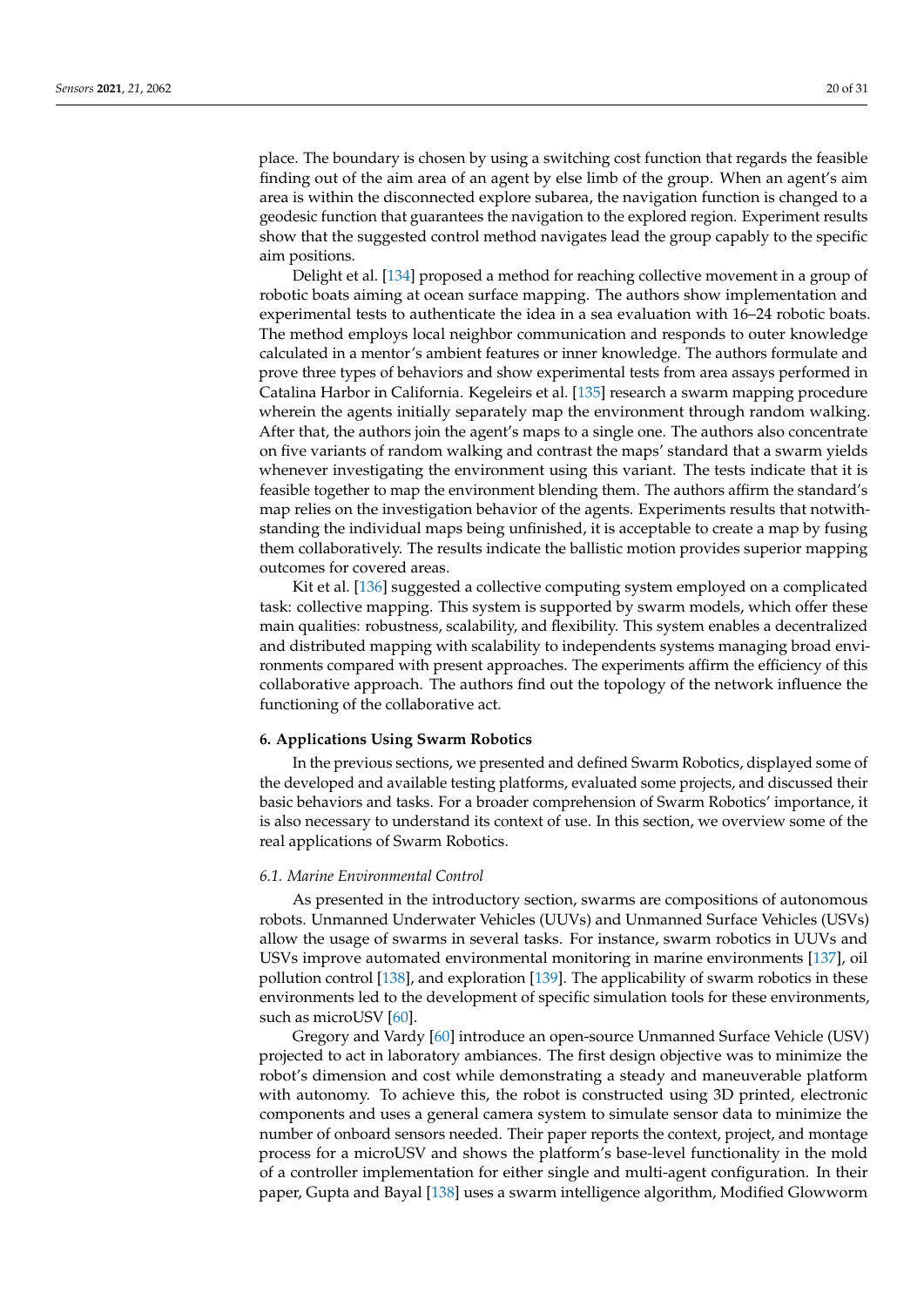Swarm optimization (MGSO) Algorithm, jointly as swarm robots to find out origins of oil pours. Their algorithm uses a variant step size on a static method profile to accelerate the convergence fee. The result shows superior performance if the quantity of iteration and quantity of s-bots get reduced. The comparing analysis is produced by using some benchmark function and estimations measurements based on PCR (Peak Captured Rate). The most significant quantity of origins of oils' pours is discovered.

Lončar et al. [\[137\]](#page-28-25) presents a study of an underwater acoustic sensor network compounded of a heterogeneous robotic swarm used for a long-period scanning underwater ambiances. This swarm contains many underwater robots performing as sensor nodes with restricted motion capacities, and some surface robots assist them in realizing subaqueous overseeing scenarios. Principals interaction between two kinds of robots embraces underwater sensor deployment and relocation, energy and data exchange, and acoustic localization assistance. The hardware capacities of each agent have described inexactness. Agents communication is divided into two tiers: surface and subaqueous communication. Surface communication employs wireless communication using Wi-Fi routers with decentralized routing. Subaqueous communication mostly works with acoustic communication that poses a defiance task whenever used in a wide swarm because of the extreme possibility of interference and data loss. The acoustic communication protocol used to avoid these questions is described in detail. Lastly, additional complicated functionalities of SR are introduced, including sundry results from life-real tests. In the study of Sànchez et al. [\[139\]](#page-29-0), they create an autonomous multi-robot approach to investigate unfamiliar subaqueous ambiances by gathering data about water features and the existence of barriers. Unfamiliar subaqueous spaces are adverse ambiances whose exploration is frequently complicated. The usage of human diapers or equipped vehicles for these scenarios imply significant danger and massive overheads. The systems used for the same tasks generally entrust remotely operated vehicles (ROVs) commanded by a human operator. The troubles related to this technique embrace the substantial costs of hiring a high prepared operator, the necessary presence of a vehicle in closeness to the ROV, and the delay in communication frequently experienced between the operator and the ROV. Their study propounds the usage of autonomous agents that would allow costs to be quite decreased. Furthermore, a distributed swarm method would enable the ambiance to be investigated faster and effectively instead of using a unique robot. The swarm technique reported in their article is supported on Robotic Darwinian Particle Swarm Optimization (RDPSO), which was primarily projected for planar robotic land applications. According to the authors, this is the initial study to generalize the RPSO algorithm for 3D applications, emphasizing subaqueous robotics to demonstrate a topmost exploration fastness upgrade robustness to private faults whenever confronted with conventional ROV proposals.

#### *6.2. Autonomous Aerial Tasks*

One of the most popular swarm robotics applications is the Unmanned Aerial Vehicles (UAVs), popularly known as "drones". With swarm robotics, UAVs can flock and fly in formation without the need for a centralized control unit, even with a larger number of individuals. These techniques also apply to urban traffic management [\[140\]](#page-29-1), farm inspection and mapping [\[141\]](#page-29-2), and many others.

Garcia-Aunon et al. [\[140\]](#page-29-1) introduce an aerial swarm that constantly supervise the traffic in SwarmCity, a simulated city built up in Unity game engine wherever drones and vehicles are designed in a realist manner. The airy swarm's control algorithm is supported on six behaviors with 23 constants required to be tuned. The optimization of these constants is executed with a genetic algorithm in a simple and speedy simulator. The resulting principal configurations are assayed in SwarmCity, proving significant efficiencies in supervising vehicles on total vehicles throughout time windows. The algorithm achieves an excellent performance using a reasonable computational time for the optimization.

Camci et al. [\[141\]](#page-29-2) propound autonomous capacity supervision over rice farms by using quadcopters. Real-time control of vehicles is even defiance as they show a high nonlinear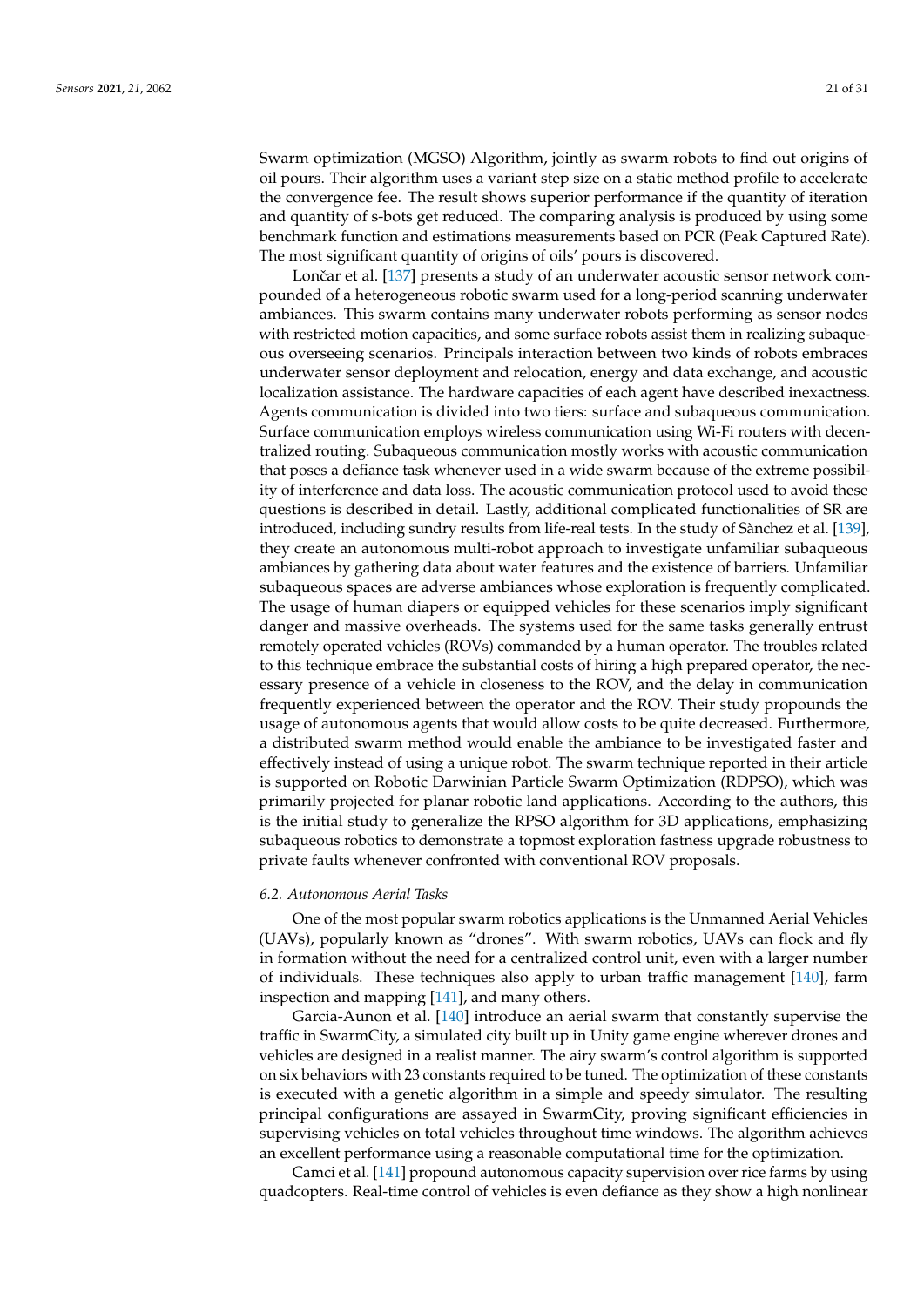behavior, particularly for nimble handling. Moreover, these vehicles must act under unsure circumstances such as gale and storm perturbations as even as positioning mistakes reasoned by inertial measures units and global positioning system. To control these obstacles, type-2 fuzzy neural networks (T2-FNNs) are projected to control a quadcopter. The new particle swarm optimization-sliding mode control (PSO-SMC) theory-based hybrid algorithm is suggested to teach the T2-FNNs. In particular, the continuous version of PSO is chosen to recognize the previous part of the T2-FNNs when the SMC-based update rules are used for the learning of the subsequent part throughout the control. The simulated results for the T2-FNNs are contrasted with the conventional proportionatederivative (PD) controllers for distinct case studies. According to the authors, the results demonstrate that their procedure reduces the trajectory path integral squared error by 26% on PD controllers' standard case, when this rate increase to 95% at unsure circumstances.

#### *6.3. Industry 4.0*

Some of the economic interest in swarm robotics comes from the usage of these techniques in strategic areas such as farming and Industry 4.0 [\[142–](#page-29-3)[144\]](#page-29-4). In the context of Industry 4.0, Limeira et al. [\[145\]](#page-29-5) developed a microrobot platform for experimentation in Industry 4.0. For instance, these applications can manage smart warehouses [\[146–](#page-29-6)[148\]](#page-29-7), machine job scheduling [\[149\]](#page-29-8), and others.

Limeira et al. [\[145\]](#page-29-5) developed a prototyping platform to test aspects of communication necessary in the Industry 4.0 concept. They designed this platform to have typical elements of industrial actuation robots, intending to reach autonomous behaviors. The communication with the other robots and elements happens using Wi-Fi. Lee [\[146\]](#page-29-6) proposed and developed a system that implements an IIoT-Based Smart Warehouse control system. This system relies on Swarm Robotics for the logistic of goods management. He designed and implemented the system, meshing cloud, and local control strategies for Swarm Robotics. He tested his proposal in a simulation environment. Liu et al. [\[148\]](#page-29-7) proposed a Swarm Robotics simulation tool for warehouse logistics. Their approach has tools to avoid collisions, find paths, and schedule tasks. The objective of creating this new task is reaching to specific aspects of warehouse management that general-robot simulators do not assess. Farrugia and Fabri [\[150\]](#page-29-9) proposed a testbed using low-cost robots to perform an object transportation task using Swarm Robotics concepts. The objective of their work was to transport a payload heavier than the individual capacity of these robots. In their results, the robots were able to organize themselves in formations and perform the desired task.

#### *6.4. Farming*

Another relevant area for the application of swarm robotics is farming [\[142,](#page-29-3)[151\]](#page-29-10). These applications can be used for various tasks, such as inspection and mapping [\[152](#page-29-11)[,153\]](#page-29-12). These techniques also apply to seeding [\[154\]](#page-29-13), cereal harvesting [\[155\]](#page-29-14), plant care [\[156\]](#page-29-15), weeding [\[157\]](#page-29-16), and so on. Albani et al. [\[152\]](#page-29-11) developed a roadmap to implement a swarm robotic solution for weed detection and control in the field. They propose the usage of UAVs and computer vision to monitor and identify weeding within a farm environment. They performed bench tests that indicate the feasibility of their proposal. Carbone et al. [\[153\]](#page-29-12) study the usage of UAVs for crop inspections in farming. They overview a set of features, displaying advantages and disadvantages of different UAV models in these tasks performance. Blender et al. [\[154\]](#page-29-13) present a platform for seeding tasks in fields. This robot has the typical swarm robotics features, with a minimal approach on sensors and computational power to remain operative. The task's intelligence comes from a centralized entity, which also connects the robots to cloud services. They performed tests both on simulated environments and with real-world prototypes. Millard et al. [\[155\]](#page-29-14) approach a novel swarm robotics system for autonomous cereal harvesting. They proposed an architecture with decentralized control to reach higher flexibility, scalability, and overall robustness. Their testing was performed in a simulated environment to probe the effect of various parameter changes in the system's performance. Minssen et al. [\[156\]](#page-29-15) propose a novel robot-based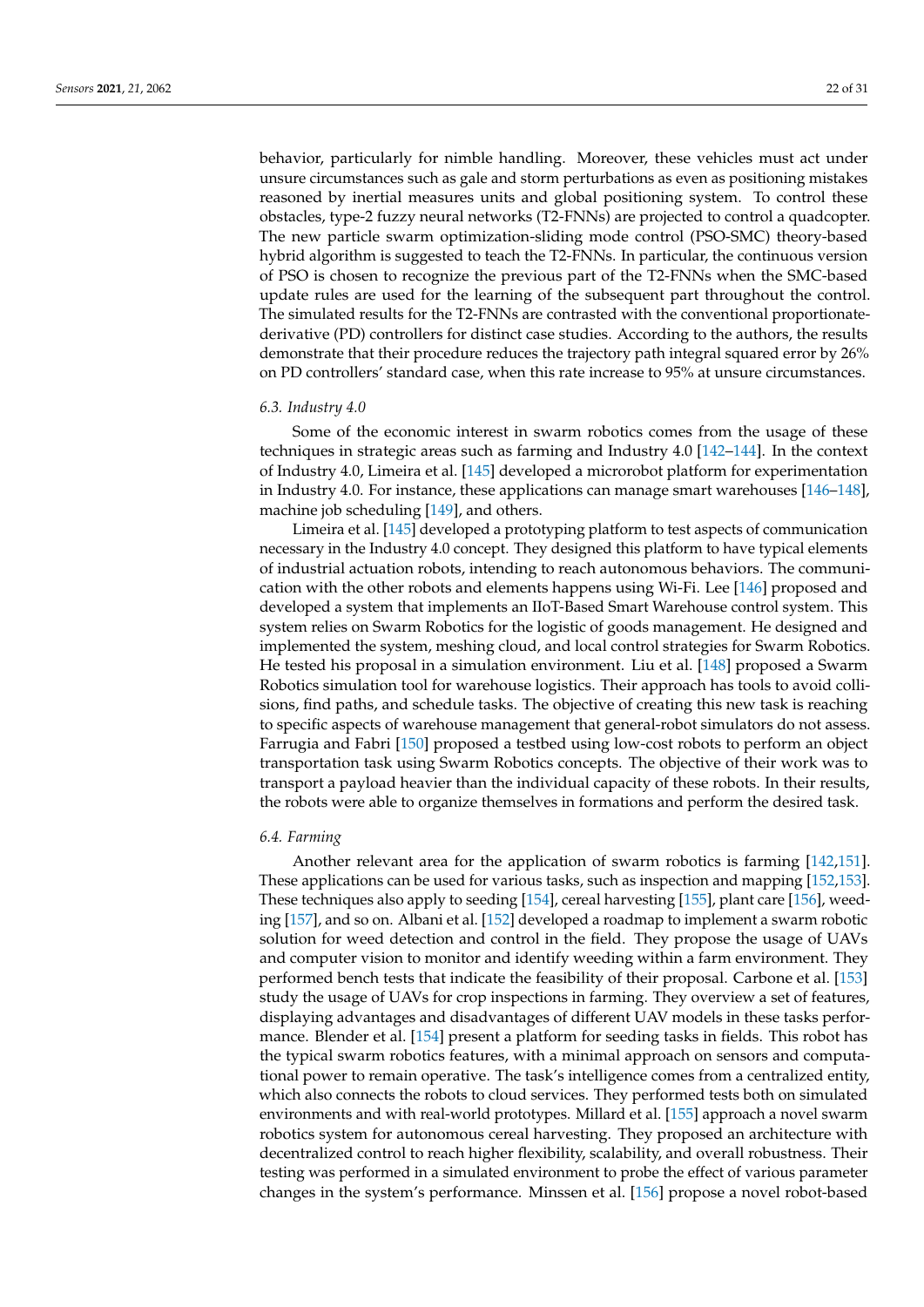system for plant care. Through their process, they evaluate such appliance constraints, raising the steps of the robot creation process. Finally, they developed a modular robot prototype for testing the concepts in a fertilization task from winter wheat.

# *6.5. Civil Construction*

The construction process also benefits from swarm robotics. A number of several types of research have investigated construction-related questions implying the employment of mobile robots and portable building material. The majority have not discoursed the question of automatically creating a specific desired structure, concentrating rather on other factors of the problem. In almost all instances, or the purpose is not to mold a specific structure, or the system is provided a pre-designated order of building stages to pursue.

Melenbrink et al. [\[158\]](#page-29-17) introduce Romu, a wheeled robot that uses a blend of a vibratory hammer and its own body mass to guide equally post and heaps on the floor. They relate to the results of hardware parameters on heap leading acting and prove acting in either limited and natural ambiances. Romu is initially configured to guide interlocking sheet heaps. Furthermore, to their advantages as a foundation, interferences are used to avoid erosion and stimulate groundwater to reload in dry regions. They use simulations supported on real-world grounds to examine the possible impact of a fleet of robots disposed on a broad watershed area, using a plain reactive method dynamically define barrage localization. Romu is so configured to lead a variety of promptly disposable building materials that usually serve as posts. Melenbrink and Werfel [\[159\]](#page-29-18) investigate in simulation a system of decentralized scaling agents able of crossing and enlarging a two-dimensional framework structure and examine the usage of feedback established on force sensing as a manner for the group to foresee and avoid structural faults. They regard a scenery in which agents are charged with constructing an unsupported cantilever throughout a blank where the purpose is for the swarm to construct any steady structure instead of to edify a particular predetermined blueprint. They present that the access to local force measures allows agents to construct cantilevers that span meaningfully further than those constructed by robots lacking access to that information. This advance is reached by taking to preserve equally force and stability, where force is guaranteed by regarding forces throughout moving to avoid joins from ruptures, and stability is preserved by observing how loads transmit to the ground to guarantee versus dropping. They demonstrate that swarms that have equally two types of forces in consideration have to upgrade construction enforcement in either structured scenarios with plain land or unexpected ambiances with harsh terrain. Werfel et al. [\[160\]](#page-29-19) introduced a multi-agent construction system encouraged by mount-building termites, resolving like a reverse problem. A user details a demanded structure, and the system automatically produces low-level regulations for autonomous scaling robots that ensure the production of the building. Agents use just sensing and synchronize their act by the distributed ambiance. They prove the method by a physical experiment with three independents scaling robots restricted to onboard sensing. According to the authors, this study progresses the goal of engineering compound systems that reach particular human-designed aims. Gerling and Von Mammen [\[161\]](#page-29-20) offer a concise study of works that encourage the development of self-organized robotic systems for the objective to build construction. It emphasizes the features of construction material (hard and shapeless), deployed hardware (landed and airborne), and the organizational achievement of the agents' synchronization by resources of stigmergic communication.

#### *6.6. Space Exploration Tasks*

Space is a harsh environment. Thus, humans must rely on robots to perform autonomous tasks, given the difficulty and danger of exposing humans to space environments [\[162](#page-29-21)[–164\]](#page-29-22). space applications of swarm robotics vary from exploration [\[165](#page-30-0)[,166\]](#page-30-1) to the on-orbit structures assembly [\[167](#page-30-2)[,168\]](#page-30-3). On this matter, Vassev et al. [\[164\]](#page-29-22) assessed how NASA approaches Swarm Robotics technologies. In their work, they study both the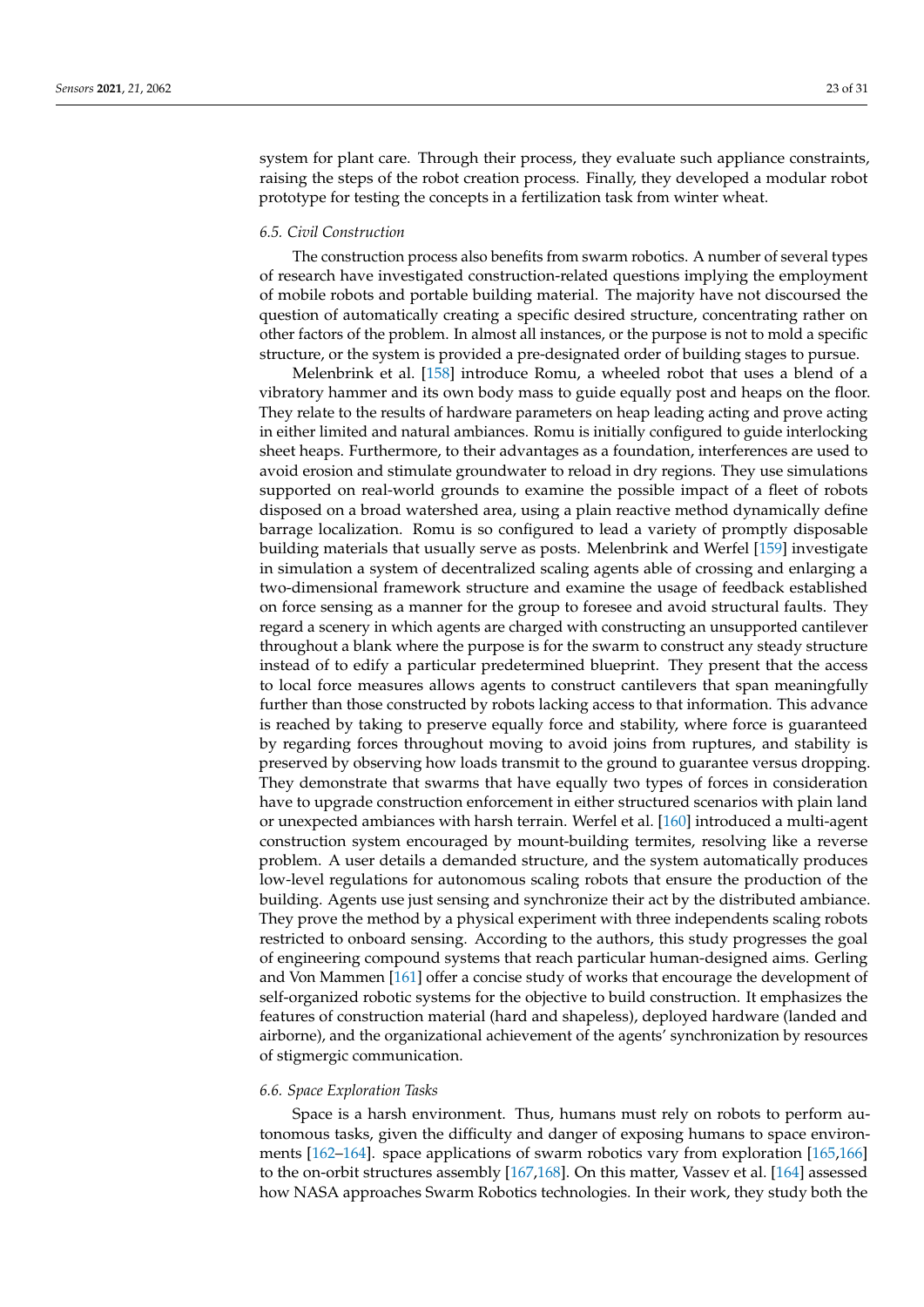development process and present some proposed applications. For instance, they overview appliances to explore the asteroid belt, the Saturn rings, and provide moon landing bases. Hao and Qin [\[165\]](#page-30-0) explore the computational methods to plan paths for robots performing collective tasks in the space environment. They apply the combination of Chaos, Particle Swarm Optimization (PSO) with Immune Network theory to create their algorithm. They tested it in simulated environments, performing successful planning to avoid obstacles and navigate. Sabatini and Palmerini [\[166\]](#page-30-1) study the main individual rules to perform swarms' collective tasks. For this matter, they observe satellite reorganization tasks, such as collective changes in orbits for satellite arrays. They state that these tasks reach success as the composing individuals follow four rules: collision avoidance, group maintenance, neighbor alignment, and goal-reaching. In their study, Katz et al. [\[167\]](#page-30-2) evaluate on-orbit assembly tasks performed by autonomous swarm modules. In their research, they tested several features, such as docking and reconfiguration. Their examinations indicate that the proposed methods create a feasible swarm-based environment. Ayre et al. [\[168\]](#page-30-3) propose a control scheme for spacecraft swarms. They perform mathematical modeling of the dynamical system of the swarm, providing predictability on the collective behavior. Finally, this model is used to impose control laws on each element composing the swarm, achieving typical behavior.

# <span id="page-23-0"></span>**7. Conclusions**

In this paper, an introduction to the world of Swarm Robotics was presented and outlined its enforcements. Swarm Robotics is a comparatively recent researching field inspired by swarms in Nature and robotics. Swarms Robotics is presently one of the most significant application areas for swarm intelligence. Swarms supply the opportunity of improving task performance, high assuredness, small oneness complexity, and low cost alongside conventional robotic systems. They can perform several tasks that would be impracticable for a unique robot to realize. Swarm robots can be employed in various areas, such as agriculture, construction, inspection/maintenance, medicine, manufacturing systems. Regardless of the number of studies that have been developed, it is even enough away for real application. Our goal was to present a review of swarm robotics to comprehend this multi-robotic area study better and elucidate the impressive lines being subject to this area. Concerns recently arising to this subject study can undoubtedly be orientated through the various sections introduced in this paper.

**Author Contributions:** The authors worked on this article as follows: Conceptualization: P.G.F.D., M.C.S., G.P.R.F., P.A.V., L.P.C. and G.P.; Investigation: P.G.F.D., M.C.S., G.P.R.F., P.A.V., L.P.C. and G.P.; Methodology: P.G.F.D., M.C.S., G.P.R.F., G.P.; Resources: P.G.F.D., M.C.S., G.P.R.F., P.A.V., L.P.C. and G.P.; Writing—original draft: P.G.F.D., M.C.S., G.P.R.F., P.A.V., L.P.C. and G.P.; Writing—review & editing: P.G.F.D., M.C.S., G.P.R.F., P.A.V., L.P.C. and G.P. All authors have read and agreed to the published version of the manuscript.

**Funding:** This work was partially funded by the Brazilian agencies CAPES (Finance Code 001), and CNPq (Finance Code CNPq 306423/2020-0).

**Institutional Review Board Statement:** Not applicable.

**Informed Consent Statement:** Not applicable

**Conflicts of Interest:** The authors declare no conflict of interest.

#### **Abbreviations**

The following abbreviations are used in this manuscript:

| SR.        | Swarm Robotics              |
|------------|-----------------------------|
| -SI        | Swarm Intelligence          |
| <b>MRS</b> | Multi-Robotic Systems       |
| MR         | Mobile Robotics             |
| DM-KNN     | Minkowski distance function |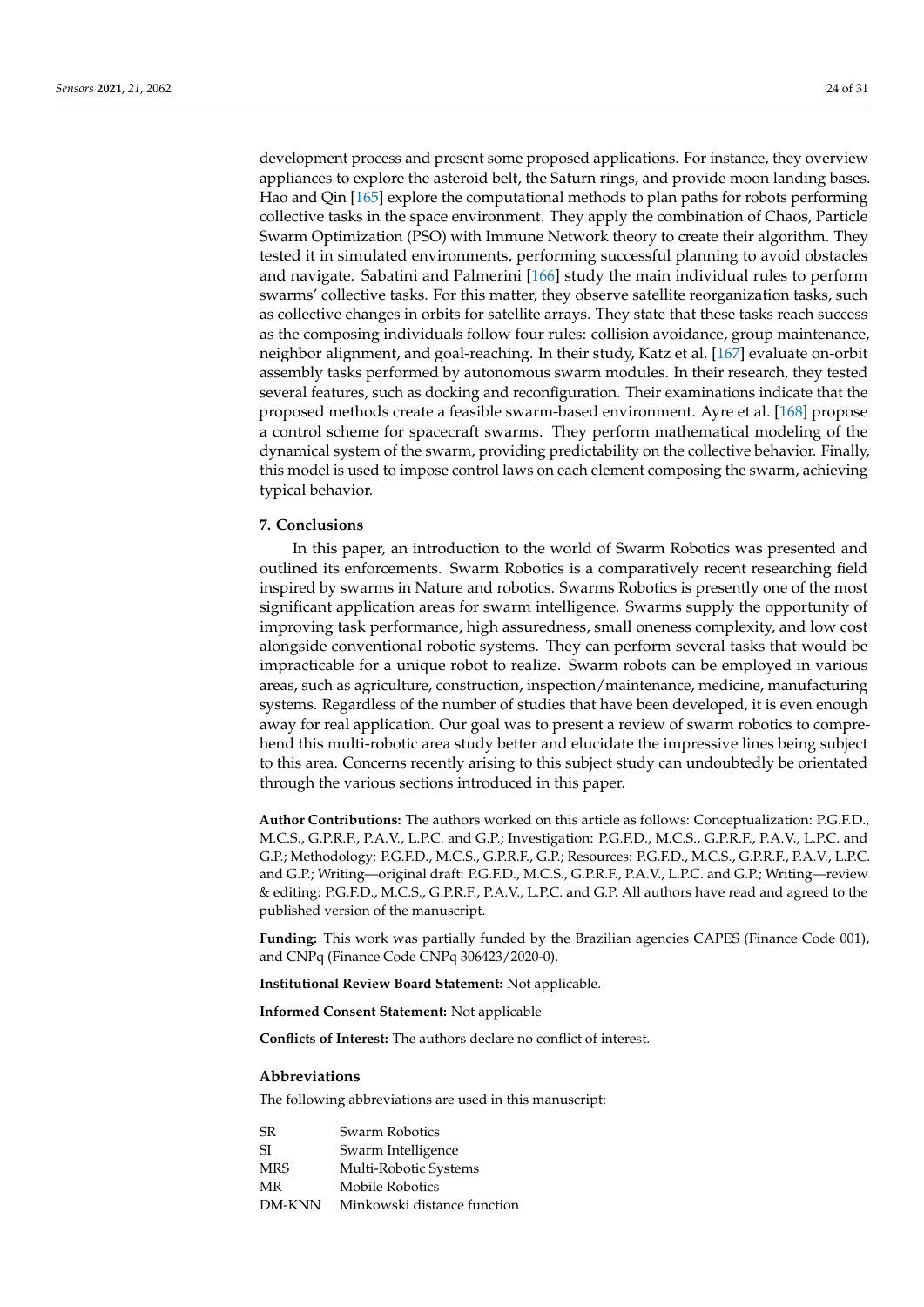| GA           | Genetic Algorithm              |
|--------------|--------------------------------|
| <b>RDPSO</b> | Robotic Darwin PSO             |
| <b>UAV</b>   | <b>Unmanned Aerial Vehicle</b> |
| <b>UAS</b>   | <b>Unmanned Aerial System</b>  |
|              |                                |

#### **References**

- <span id="page-24-0"></span>1. Hinchey, M.G.; Sterritt, R.; Rouff, C. Swarms and swarm intelligence. *Computer* **2007**, *40*, 111–113. [\[CrossRef\]](http://doi.org/10.1109/MC.2007.144)
- <span id="page-24-1"></span>2. Brambilla, M.; Ferrante, E.; Birattari, M.; Dorigo, M. Swarm robotics: A review from the swarm engineering perspective. *Swarm Intell.* **2013**, *7*, 1–41. [\[CrossRef\]](http://dx.doi.org/10.1007/s11721-012-0075-2)
- <span id="page-24-2"></span>3. Woolley, A.W.; Aggarwal, I.; Malone, T.W. Collective intelligence and group performance. *Curr. Dir. Psychol. Sci.* **2015**, *24*, 420–424. [\[CrossRef\]](http://dx.doi.org/10.1177/0963721415599543)
- <span id="page-24-3"></span>4. Bonabeau, E.; Marco, D.D.R.D.F.; Dorigo, M.; Théraulaz, G.; Theraulaz, G. *Swarm Intelligence: From Natural to Artificial Systems*; Number 1; Oxford University Press: Oxford, UK, 1999.
- <span id="page-24-4"></span>5. Blum, C.; Li, X. Swarm intelligence in optimization. In *Swarm Intelligence*; Springer: Berlin/Heidelberg, Germany, 2008; pp. 43–85.
- <span id="page-24-5"></span>6. ¸Sahin, E. Swarm robotics: From sources of inspiration to domains of application. In Proceedings of the International Workshop on Swarm Robotics, Santa Monica, CA, USA, 17 July 2004; pp. 10–20.
- <span id="page-24-6"></span>7. Dorigo, M.; Birattari, M.; Brambilla, M. Swarm robotics. *Scholarpedia* **2014**, *9*, 1463. [\[CrossRef\]](http://dx.doi.org/10.4249/scholarpedia.1463)
- <span id="page-24-8"></span>8. Garattoni, L.; Birattari, M. Swarm robotics. In *Wiley Encyclopedia of Electrical and Electronics Engineering*; Wiley-Interscience: Hoboken, NJ, USA, 2016.
- <span id="page-24-10"></span>9. Hamann, H.; Schmickl, T. Modelling the swarm: Analysing biological and engineered swarm systems. *Math. Comput. Model. Dyn. Syst.* **2012**, *18*, 1–12. [\[CrossRef\]](http://dx.doi.org/10.1080/13873954.2011.601426)
- <span id="page-24-11"></span>10. Trianni, V.; Campo, A. Fundamental collective behaviors in swarm robotics. In *Springer Handbook of Computational Intelligence*; Springer: Berlin/Heidelberg, Germany, 2015; pp. 1377–1394.
- <span id="page-24-7"></span>11. Correll, N.; Hamann, H. Probabilistic modeling of swarming systems. In *Springer Handbook of Computational Intelligence*; Springer: Berlin/Heidelberg, Germany, 2015; pp. 1423–1432.
- <span id="page-24-9"></span>12. Hamann, H. *Swarm Robotics: A Formal Approach*; Springer: Berlin/Heidelberg, Germany, 2018.
- <span id="page-24-12"></span>13. Navarro, I.; Matía, F. An introduction to swarm robotics. *ISRN Robot.* **2013**, doi:10.5402/2013/608164. [\[CrossRef\]](http://dx.doi.org/10.5402/2013/608164)
- <span id="page-24-13"></span>14. Nedjah, N.; Junior, L.S. Review of methodologies and tasks in swarm robotics towards standardization. *Swarm Evol. Comput.* **2019**, *50*, 100565. [\[CrossRef\]](http://dx.doi.org/10.1016/j.swevo.2019.100565)
- <span id="page-24-14"></span>15. Bayındır, L. A review of swarm robotics tasks. *Neurocomputing* **2016**, *172*, 292–321. [\[CrossRef\]](http://dx.doi.org/10.1016/j.neucom.2015.05.116)
- <span id="page-24-15"></span>16. Beni, G. From swarm intelligence to swarm robotics. In Proceedings of the International Workshop on Swarm Robotic, Santa Monica, CA, USA, 17 July 2004; pp. 1–9.
- <span id="page-24-16"></span>17. Farooq, M.; Caro, G.A.D. Routing Protocols for Next-Generation Networks Inspired by Collective Behaviors of Insect Societies: An Overview. In *Natural Computing Series*; Springer: Berlin/Heidelberg, Germany, 2008; pp. 101–160.\_4. [\[CrossRef\]](http://dx.doi.org/10.1007/978-3-540-74089-6_4)
- 18. Lu, J.; Liu, J.; Couzin, I.D.; Levin, S.A. Emerging collective behaviors of animal groups. In Proceedings of the 2008 7th World Congress on Intelligent Control and Automation, Chongqing, China, 27–25 June 2008; pp. 1060–1065.
- 19. Giardina, I. Collective behavior in animal groups: Theoretical models and empirical studies. *HFSP J.* **2008**, *2*, 205–219. [\[CrossRef\]](http://dx.doi.org/10.2976/1.2961038)
- <span id="page-24-17"></span>20. Couzin, I.D. Collective cognition in animal groups. *Trends Cogn. Sci.* **2009**, *13*, 36–43. [\[CrossRef\]](http://dx.doi.org/10.1016/j.tics.2008.10.002)
- <span id="page-24-18"></span>21. Puliafito, A.; Hufnagel, L.; Neveu, P.; Streichan, S.; Sigal, A.; Fygenson, D.K.; Shraiman, B.I. Collective and single cell behavior in epithelial contact inhibition. *Proc. Natl. Acad. Sci. USA* **2012**, *109*, 739–744. [\[CrossRef\]](http://dx.doi.org/10.1073/pnas.1007809109)
- <span id="page-24-19"></span>22. Couzin, I.D.; Krause, J. Self-organization and collective behavior in vertebrates. *Adv. Study Behav.* **2003**, *32*, 10–1016.
- <span id="page-24-20"></span>23. Janson, S.; Merkle, D.; Middendorf, M. A decentralization approach for swarm intelligence algorithms in networks applied to multi swarm PSO. *Int. J. Intell. Comput. Cybern.* **2008**, *1*, 25-45. [\[CrossRef\]](http://dx.doi.org/10.1108/17563780810857112)
- <span id="page-24-21"></span>24. Garnier, S.; Gautrais, J.; Theraulaz, G. The biological principles of swarm intelligence. *Swarm Intell.* **2007**, *1*, 3–31. [\[CrossRef\]](http://dx.doi.org/10.1007/s11721-007-0004-y)
- <span id="page-24-22"></span>25. Tan, Y.; Zheng, Z.Y. Research advance in swarm robotics. *Def. Technol.* **2013**, *9*, 18–39. [\[CrossRef\]](http://dx.doi.org/10.1016/j.dt.2013.03.001)
- <span id="page-24-23"></span>26. Nehmzow, U. *Mobile Robotics: A Practical Introduction*; Springer Science & Business Media: Berlin/Heidelberg, Germany, 2012.
- <span id="page-24-24"></span>27. Osaba, E.; Del Ser, J.; Iglesias, A.; Yang, X.S. *Soft Computing for Swarm Robotics: New Trends and Applications*; Elsevier: Amsterdam, The Netherlands, 2020.
- <span id="page-24-25"></span>28. Yang, H.a.; Cao, S.; Bai, L.; Zhang, Z.; Kong, J. A distributed and parallel self-assembly approach for swarm robotics. *Robot. Auton. Syst.* **2019**, *118*, 80–92. [\[CrossRef\]](http://dx.doi.org/10.1016/j.robot.2019.04.011)
- <span id="page-24-26"></span>29. Li, J.; Tan, Y. A probabilistic finite state machine based strategy for multi-target search using swarm robotics. *Appl. Soft Comput.* **2019**, *77*, 467–483. [\[CrossRef\]](http://dx.doi.org/10.1016/j.asoc.2019.01.023)
- <span id="page-24-27"></span>30. Singh, P.K.; Singh, R.; Nandi, S.K.; Ghafoor, K.Z.; Rawat, D.B.; Nandi, S. An efficient blockchain-based approach for cooperative decision making in swarm robotics. *Internet Technol. Lett.* **2020**, *3*, e140. [\[CrossRef\]](http://dx.doi.org/10.1002/itl2.140)
- <span id="page-24-28"></span>31. Ali, S.; Khan, Z.; Din, A.; HASSAN, M.U. Investigation on communication aspects of multiple swarm networked robotics. *Turk. J. Electr. Eng. Comput. Sci.* **2019**, *27*, 2010–2020. [\[CrossRef\]](http://dx.doi.org/10.3906/elk-1710-260)
- <span id="page-24-29"></span>32. Cambier, N.; Miletitch, R.; Frémont, V.; Dorigo, M.; Ferrante, E.; Trianni, V. Language Evolution in Swarm Robotics: A Perspective. *Front. Robot. AI* **2020**, *7*, 12. [\[CrossRef\]](http://dx.doi.org/10.3389/frobt.2020.00012)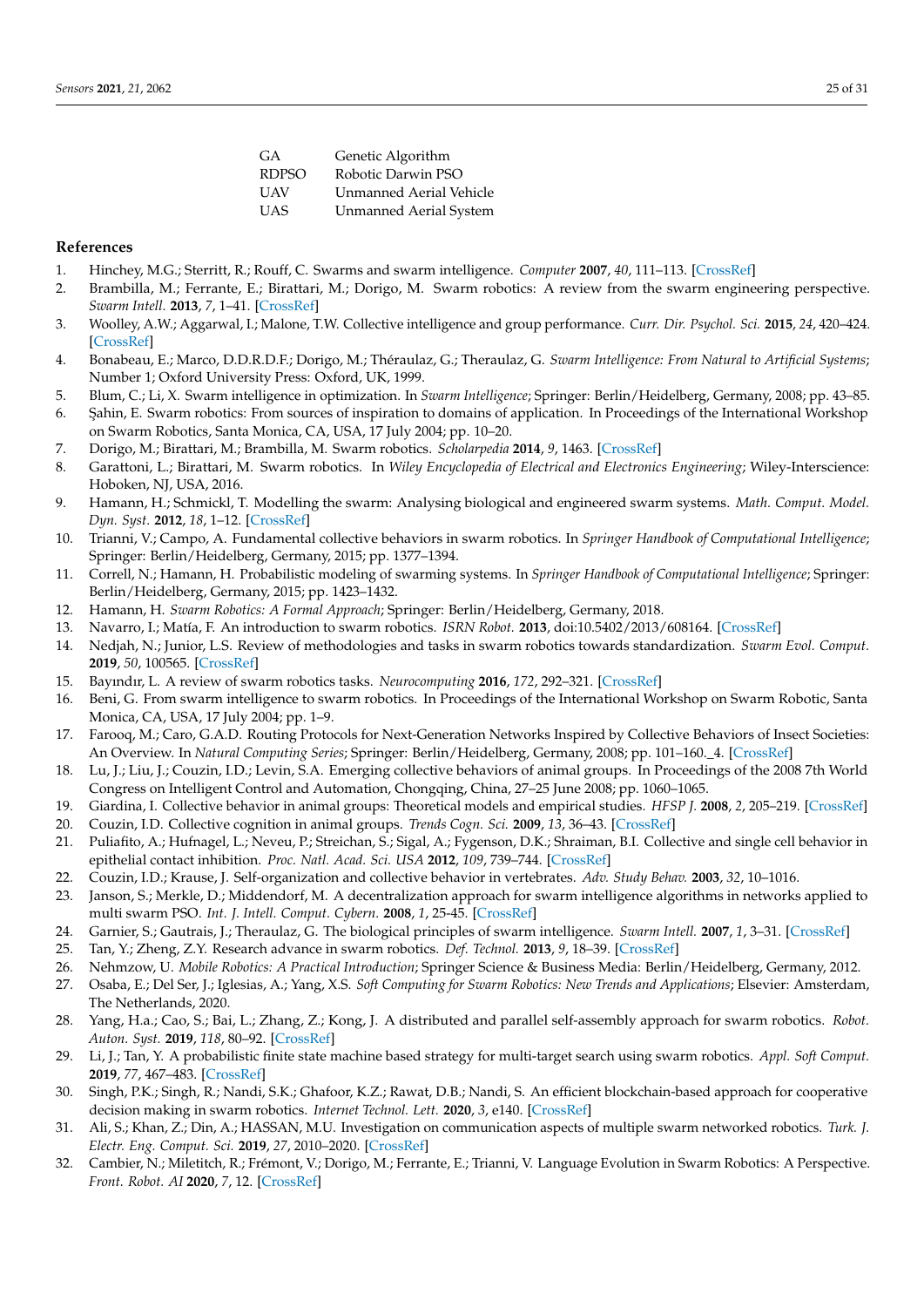- <span id="page-25-0"></span>33. Chattopadhyay, I.; Ray, A. Supervised self-organization of homogeneous swarms using ergodic projections of Markov chains. *IEEE Trans. Syst. Man, Cybern. Part B (Cybernetics)* **2009**, *39*, 1505–1515. [\[CrossRef\]](http://dx.doi.org/10.1109/TSMCB.2009.2020173)
- <span id="page-25-1"></span>34. Rizk, Y.; Awad, M.; Tunstel, E.W. Cooperative heterogeneous multi-robot systems: A survey. *ACM Comput. Surv. (CSUR)* **2019**, *52*, 1–31. [\[CrossRef\]](http://dx.doi.org/10.1145/3303848)
- <span id="page-25-2"></span>35. Su, H.; Zhang, J.; Zeng, Z. Formation-containment control of multi-robot systems under a stochastic sampling mechanism. *Sci. China Technol. Sci.* **2020**, *63*, 1025–1034. [\[CrossRef\]](http://dx.doi.org/10.1007/s11431-019-1451-6)
- <span id="page-25-3"></span>36. Yu, H.; Shi, P.; Lim, C.C.; Wang, D. Formation control for multi-robot systems with collision avoidance. *Int. J. Control* **2019**, *92*, 2223–2234. [\[CrossRef\]](http://dx.doi.org/10.1080/00207179.2018.1435906)
- <span id="page-25-4"></span>37. Leofante, F.; Ábrahám, E.; Niemueller, T.; Lakemeyer, G.; Tacchella, A. Integrated synthesis and execution of optimal plans for multi-robot systems in logistics. *Inf. Syst. Front.* **2019**, *21*, 87–107. [\[CrossRef\]](http://dx.doi.org/10.1007/s10796-018-9858-3)
- <span id="page-25-5"></span>38. Khalastchi, E.; Kalech, M. Fault Detection and Diagnosis in Multi-Robot Systems: A Survey. *Sensors* **2019**, *19*, 4019. [\[CrossRef\]](http://dx.doi.org/10.3390/s19184019) [\[PubMed\]](http://www.ncbi.nlm.nih.gov/pubmed/31540376)
- <span id="page-25-6"></span>39. Notomista, G.; Mayya, S.; Hutchinson, S.; Egerstedt, M. An optimal task allocation strategy for heterogeneous multi-robot systems. In Proceedings of the 2019 18th European Control Conference (ECC), Naples, Italy, 25–28 June 2019; pp. 2071–2076.
- <span id="page-25-7"></span>40. Mondada, F.; Franzi, E.; Guignard, A. The development of khepera. Experiments with the Mini-Robot Khepera. In Proceedings of the First International Khepera Workshop, Paderborn, Germany, 10–11 December 1999; pp. 7–14.
- <span id="page-25-8"></span>41. Pugh, J.; Raemy, X.; Favre, C.; Falconi, R.; Martinoli, A. A fast onboard relative positioning module for multirobot systems. *IEEE/ASME Trans. Mechatron.* **2009**, *14*, 151–162. [\[CrossRef\]](http://dx.doi.org/10.1109/TMECH.2008.2011810)
- <span id="page-25-9"></span>42. Soares, J.M.; Navarro, I.; Martinoli, A. The Khepera IV mobile robot: Performance evaluation, sensory data and software toolbox. In Proceedings of the Robot 2015: Second Iberian Robotics Conference, Lisbon, Portugal, 19–21 November 2015; pp. 767–781.
- <span id="page-25-10"></span>43. Caprari, G.; Estier, T.; Siegwart, R. Fascination of down scaling-Alice the sugar cube robot. *J. Micromechatron.* **2001**, *1*, 177–189. [\[CrossRef\]](http://dx.doi.org/10.1163/156856301760132097)
- <span id="page-25-11"></span>44. Caprari, G.; Siegwart, R. Mobile micro-robots ready to use: Alice. In Proceedings of the 2005 IEEE/RSJ International Conference on Intelligent Robots and Systems, Edmonton, AB, Canada, 2–6 August 2005; pp. 3295–3300.
- <span id="page-25-12"></span>45. Turgut, A.E.; Çelikkanat, H.; Gökçe, F.; ¸Sahin, E. Self-organized flocking in mobile robot swarms. *Swarm Intell.* **2008**, *2*, 97–120. [\[CrossRef\]](http://dx.doi.org/10.1007/s11721-008-0016-2)
- <span id="page-25-13"></span>46. Mondada, F.; Bonani, M.; Raemy, X.; Pugh, J.; Cianci, C.; Klaptocz, A.; Magnenat, S.; Zufferey, J.C.; Floreano, D.; Martinoli, A. The e-puck, a robot designed for education in engineering. In Proceedings of the 9th Conference on Autonomous Robot Systems and Competitions, Branco, Portugal, 7 May 2009; IPCB: Castelo Branco, Portugal, 2009; Volume 1, pp. 59–65.
- <span id="page-25-14"></span>47. Kornienko, S.; Kornienko, O.; Levi, P. Collective AI: Context awareness via communication. In Proceedings of the IJCAI, Scotland, UK, 30 July–5 August 2005; Volume 5, pp. 1464–1470.
- <span id="page-25-15"></span>48. Wei, H.; Chen, Y.; Tan, J.; Wang, T. Sambot: A self-assembly modular robot system. *IEEE/ASME Trans. Mechatron.* **2010**, *16*, 745–757. [\[CrossRef\]](http://dx.doi.org/10.1109/TMECH.2010.2085009)
- <span id="page-25-16"></span>49. Seyfried, J.; Szymanski, M.; Bender, N.; Estaña, R.; Thiel, M.; Wörn, H. The I-SWARM project: Intelligent small world autonomous robots for micro-manipulation. In Proceedings of the International Workshop on Swarm Robotics, Monica, CA, USA, 17 July 2004; pp. 70–83.
- <span id="page-25-17"></span>50. Valdastri, P.; Corradi, P.; Menciassi, A.; Schmickl, T.; Crailsheim, K.; Seyfried, J.; Dario, P. Micromanipulation, communication and swarm intelligence issues in a swarm microrobotic platform. *Robot. Auton. Syst.* **2006**, *54*, 789–804. [\[CrossRef\]](http://dx.doi.org/10.1016/j.robot.2006.05.001)
- <span id="page-25-18"></span>51. Mondada, F.; Guignard, A.; Bonani, M.; Bar, D.; Lauria, M.; Floreano, D. Swarm-bot: From concept to implementation. In Proceedings of the 2003 IEEE/RSJ International Conference on Intelligent Robots and Systems (IROS 2003) (Cat. No. 03CH37453), Las Vegas, NV, USA , 27–31 October 2003; Volume 2; pp. 1626–1631.
- <span id="page-25-19"></span>52. Arvin, F.; Samsudin, K.; Ramli, A.R. Development of a miniature robot for swarm robotic application. *Int. J. Comput. Electr. Eng.* **2009**, *1*, 436–442. [\[CrossRef\]](http://dx.doi.org/10.7763/IJCEE.2009.V1.67)
- <span id="page-25-20"></span>53. Arvin, F.; Murray, J.; Zhang, C.; Yue, S. Colias: An autonomous micro robot for swarm robotic applications. *Int. J. Adv. Robot. Syst.* **2014**, *11*, 113. [\[CrossRef\]](http://dx.doi.org/10.5772/58730)
- <span id="page-25-21"></span>54. Arvin, F.; Krajník, T.; Turgut, A.E.; Yue, S. COSΦ: Artificial pheromone system for robotic swarms research. In Proceedings of the 2015 IEEE/RSJ international conference on intelligent robots and systems (IROS), Vancouver, BC, Canada, 24–28 September 2015; pp. 407–412.
- <span id="page-25-22"></span>55. Hu, C.; Fu, Q.; Yue, S. Colias IV: The affordable micro robot platform with bio-inspired vision. In Proceedings of the Annual Conference Towards Autonomous Robotic Systems, Bristol, UK, 25–27 July 2018; pp. 197–208.
- <span id="page-25-23"></span>56. Sun, X.; Liu, T.; Hu, C.; Fu, Q.; Yue, S. ColCOS *ϕ*: A multiple pheromone communication system for swarm robotics and social insects research. In Proceedings of the 2019 IEEE 4th International Conference on Advanced Robotics and Mechatronics (ICARM), Toyonaka, Japan, 3–5 July 2019; pp. 59–66.
- <span id="page-25-24"></span>57. Couceiro, M.S.; Figueiredo, C.M.; Luz, J.M.A.; Ferreira, N.M.; Rocha, R.P. A Low-Cost Educational Platform for Swarm Robotics. *Int. J. Robot. Educ. Art* **2012**, *2*, 1–15.
- <span id="page-25-25"></span>58. Wilson, S.; Gameros, R.; Sheely, M.; Lin, M.; Dover, K.; Gevorkyan, R.; Haberland, M.; Bertozzi, A.; Berman, S. Pheeno, a versatile swarm robotic research and education platform. *IEEE Robot. Autom. Lett.* **2016**, *1*, 884–891. [\[CrossRef\]](http://dx.doi.org/10.1109/LRA.2016.2524987)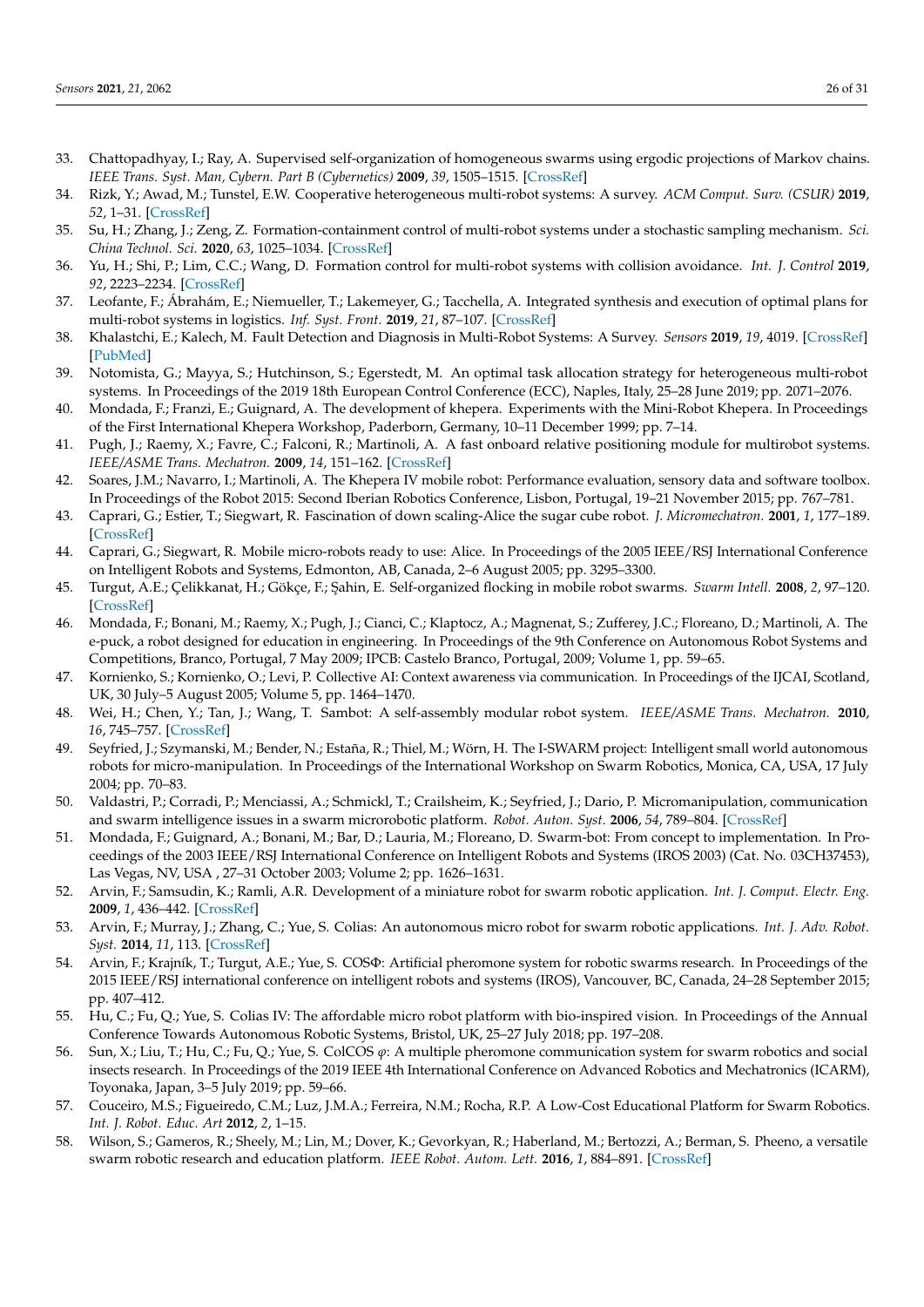- <span id="page-26-0"></span>59. Hilder, J.; Naylor, R.; Rizihs, A.; Franks, D.; Timmis, J. The pi swarm: A low-cost platform for swarm robotics research and education. In Proceedings of the Conference Towards Autonomous Robotic Systems, Birmingham, UK, 1–3 September 2014; pp. 151–162.
- <span id="page-26-1"></span>60. Gregory, C.; Vardy, A. microUSV: A low-cost platform for indoor marine swarm robotics research. *HardwareX* **2020**, *7*, e00105. [\[CrossRef\]](http://dx.doi.org/10.1016/j.ohx.2020.e00105)
- <span id="page-26-2"></span>61. Eshaghi, K.; Li, Y.; Kashino, Z.; Nejat, G.; Benhabib, B. mROBerTO 2.0–An Autonomous Millirobot With Enhanced Locomotion for Swarm Robotics. *IEEE Robot. Autom. Lett.* **2020**, *5*, 962–969. [\[CrossRef\]](http://dx.doi.org/10.1109/LRA.2020.2966411)
- <span id="page-26-3"></span>62. Rubenstein, M.; Ahler, C.; Nagpal, R. Kilobot: A low cost scalable robot system for collective behaviors. In Proceedings of the 2012 IEEE International Conference on Robotics and Automation, Saint Paul, MN, USA, 14–18 May 2012; pp. 3293–3298.
- <span id="page-26-4"></span>63. Rubenstein, M.; Ahler, C.; Hoff, N.; Cabrera, A.; Nagpal, R. Kilobot: A low cost robot with scalable operations designed for collective behaviors. *Robot. Auton. Syst.* **2014**, *62*, 966–975. [\[CrossRef\]](http://dx.doi.org/10.1016/j.robot.2013.08.006)
- <span id="page-26-5"></span>64. Zhakypov, Z.; Mori, K.; Hosoda, K.; Paik, J. Designing minimal and scalable insect-inspired multi-locomotion millirobots. *Nature* **2019**, *571*, 381–386. [\[CrossRef\]](http://dx.doi.org/10.1038/s41586-019-1388-8)
- <span id="page-26-6"></span>65. Rusu, R.B.; Maldonado, A.; Beetz, M.; Gerkey, B. Extending Player/Stage/Gazebo towards cognitive robots acting in ubiquitous sensor-equipped environments. In International Conference on Robotics and Automation (ICRA) Workshop for Network Robot Systems, Roma, Italy, 10 April–14 April 2007.
- <span id="page-26-7"></span>66. Gerkey, B.; Vaughan, R.T.; Howard, A. The player/stage project: Tools for multi-robot and distributed sensor systems. In Proceedings of the 11th International Conference on Advanced Robotics, Coimbra, Portuga, 30 June–3 July 2003; Volume 1, pp. 317–323.
- <span id="page-26-8"></span>67. Browning, B.; Tryzelaar, E. Ubersim: A realistic simulation engine for robot soccer. In Proceedings of the Autonomous Agents and Multi-Agent Systems, AAMAS'03, Auckland, New Zealand, 9–13 May 2003.
- <span id="page-26-9"></span>68. Carpin, S.; Lewis, M.; Wang, J.; Balakirsky, S.; Scrapper, C. USARSim: A robot simulator for research and education. In Proceedings of the 2007 IEEE International Conference on Robotics and Automation, Rome, Italy, 10–14 April 2007; pp. 1400–1405.
- <span id="page-26-10"></span>69. Balakirsky, S.; Kootbally, Z. Usarsim/ros: A combined framework for robotic control and simulation. In Proceedings of the International Symposium on Flexible Automation, St. Louis, MI, USA, 18–20 June 2012; Volume 45110, pp. 101–108.
- <span id="page-26-11"></span>70. Pettinaro, G.C.; Kwee, I.W.; Gambardella, L.M. *Swarmbot3D User Manual*, Technical Report No. IDSIA-22-03; IDSIA: Manno, Switzerland; 2003.
- <span id="page-26-12"></span>71. Pettinaro, G.C.; Kwee, I.W.; Gambardella, L.M. *Definition, Implementation, and Calibration of the Swarmbot3d Simulator*; Technical Report No. IDSIA-21-03; IDSIA: Manno, Switzerland; 2003; pp. 7–10.
- <span id="page-26-13"></span>72. Jackson, J. Microsoft robotics studio: A technical introduction. *IEEE Robot. Autom. Mag.* **2007**, *14*, 82–87. [\[CrossRef\]](http://dx.doi.org/10.1109/M-RA.2007.905745)
- <span id="page-26-14"></span>73. Pinciroli, C.; Trianni, V.; O'Grady, R.; Pini, G.; Brutschy, A.; Brambilla, M.; Mathews, N.; Ferrante, E.; Di Caro, G.; Ducatelle, F.; et al. ARGoS: A modular, parallel, multi-engine simulator for multi-robot systems. *Swarm Intell.* **2012**, *6*, 271–295. [\[CrossRef\]](http://dx.doi.org/10.1007/s11721-012-0072-5)
- <span id="page-26-15"></span>74. Valentini, G.; Antoun, A.; Trabattoni, M.; Wiandt, B.; Tamura, Y.; Hocquard, E.; Trianni, V.; Dorigo, M. Kilogrid: A novel experimental environment for the Kilobot robot. *Swarm Intell.* **2018**, *12*, 245–266. [\[CrossRef\]](http://dx.doi.org/10.1007/s11721-018-0155-z)
- <span id="page-26-16"></span>75. Antoun, A.; Valentini, G.; Hocquard, E.; Wiandt, B.; Trianni, V.; Dorigo, M. Kilogrid: A modular virtualization environment for the kilobot robot. In Proceedings of the 2016 IEEE/RSJ International Conference on Intelligent Robots and Systems (IROS), Daejeon, Korea, 9–14 October 2016; pp. 3809–3814.
- <span id="page-26-17"></span>76. Hugues, L.; Bredeche, N. Simbad: An autonomous robot simulation package for education and research. In Proceedings of the International Conference on Simulation of Adaptive Behavior, Daejeon, Korea, 9–14 October 2006; pp. 831–842.
- <span id="page-26-18"></span>77. Kudelski, M.; Gambardella, L.M.; Di Caro, G.A. RoboNetSim: An integrated framework for multi-robot and network simulation. *Robot. Auton. Syst.* **2013**, *61*, 483–496. [\[CrossRef\]](http://dx.doi.org/10.1016/j.robot.2013.01.003)
- <span id="page-26-19"></span>78. Michel, O. Cyberbotics Ltd. Webots™: Professional mobile robot simulation. *Int. J. Adv. Robot. Syst.* **2004**, *1*, 5. [\[CrossRef\]](http://dx.doi.org/10.5772/5618)
- <span id="page-26-20"></span>79. Scott, A.F.; Yu, C. Cooperative multi-agent mapping and exploration in Webots®. In Proceedings of the 2009 4th International Conference on Autonomous Robots and Agents, Wellington, New Zealand, 10–12 February 2009; pp. 56–61.
- <span id="page-26-21"></span>80. Duarte, M.; Silva, F.; Rodrigues, T.; Moura Oliveira, S.; Christensen, A. JBotEvolver: A Versatile Simulation Program for Evolutionary Robotics. In Artificial Life 14: Proceedings of the Fourteenth International Conference on the Synthesis and Simulation of Living Systems, New York, NY, USA, 30 July–2 August 2014; MIT Press: Cambridge, MA, USA, 2014; pp. 210–211.
- <span id="page-26-22"></span>81. Rohmer, E.; Singh, S.; Freese, M. Coppeliasim (formerly v-rep): A versatile and scalable robot simulation framework. In Proceedings of the 2013 IEEE/RSJ International Conference on Intelligent Robots and Systems, Tokyo, Japan, 3–7 November 2013.
- <span id="page-26-23"></span>82. Chen, W.; Liu, B.; Huang, H.; Guo, S.; Zheng, Z. When UAV swarm meets edge-cloud computing: The QoS perspective. *IEEE Netw.* **2019**, *33*, 36–43. [\[CrossRef\]](http://dx.doi.org/10.1109/MNET.2019.1800222)
- <span id="page-26-24"></span>83. Wan, S.; Gu, Z.; Ni, Q. Cognitive computing and wireless communications on the edge for healthcare service robots. *Comput. Commun.* **2020**, *149*, 99–106. [\[CrossRef\]](http://dx.doi.org/10.1016/j.comcom.2019.10.012)
- <span id="page-26-25"></span>84. Ivanov, D. Fog robotics distributed computing in a monitoring task. In Proceedings of the Computer Science On-line Conference, Zlin, Czech Republic, 24–27 April 2020; pp. 554–562.
- 85. Hou, X.; Ren, Z.; Wang, J.; Zheng, S.; Cheng, W.; Zhang, H. Distributed fog computing for latency and reliability guaranteed swarm of drones. *IEEE Access* **2020**, *8*, 7117–7130. [\[CrossRef\]](http://dx.doi.org/10.1109/ACCESS.2020.2964073)
- <span id="page-26-26"></span>86. Secinti, G.; Trotta, A.; Mohanti, S.; Di Felice, M.; Chowdhury, K.R. FOCUS: Fog computing in UAS software-defined mesh networks. *IEEE Trans. Intell. Transp. Syst.* **2019**, *21*, 2664–2674. [\[CrossRef\]](http://dx.doi.org/10.1109/TITS.2019.2960305)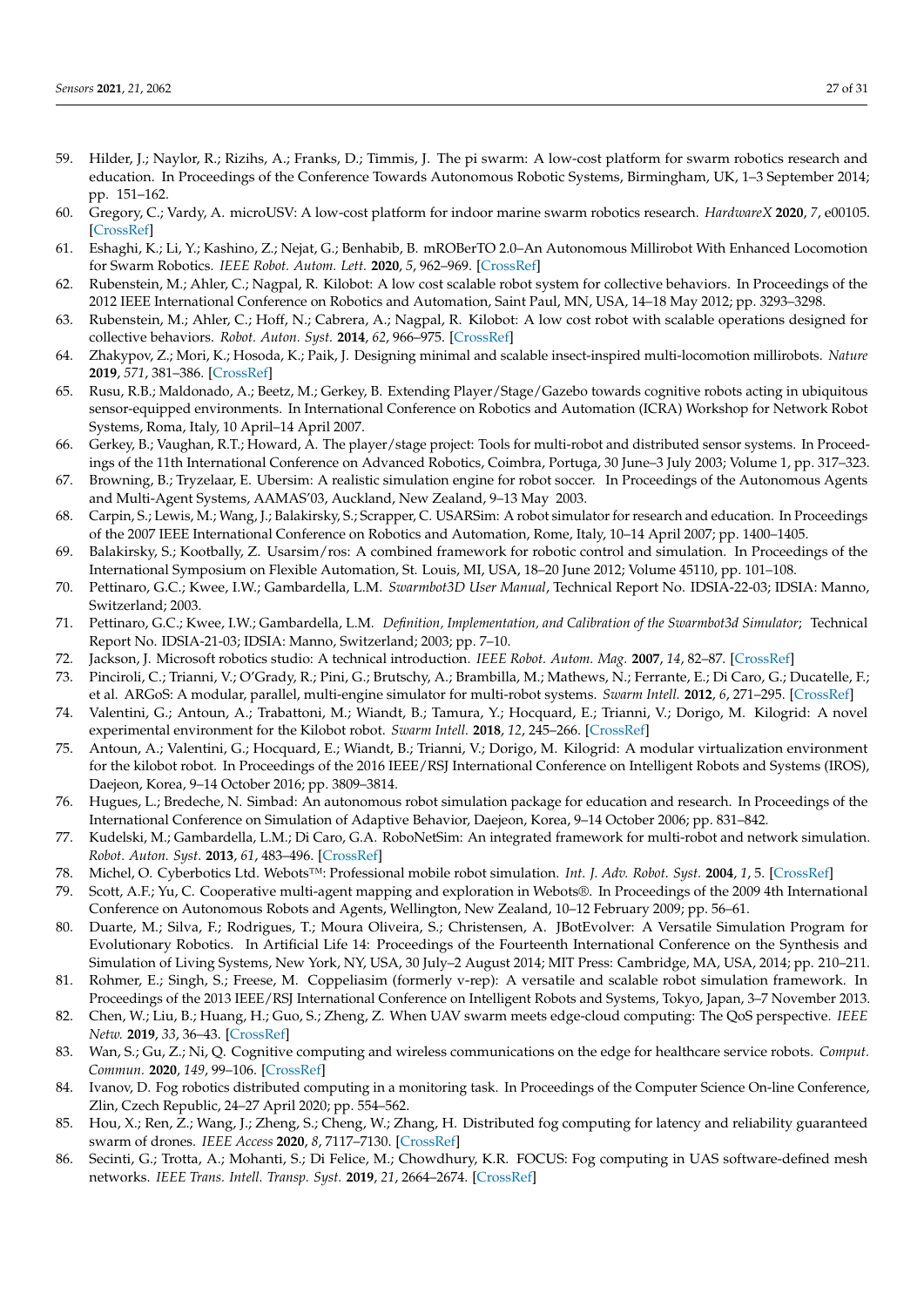- <span id="page-27-0"></span>87. Chen, Y.; Du, Z.; Garcia-Acosta, M. Robot as a service in cloud computing. In Proceedings of the 2010 Fifth IEEE International Symposium on Service Oriented System Engineering, Nanjing, China, 4–5 June 2010; pp. 151–158.
- 88. He, H.; Kamburugamuve, S.; Fox, G.C.; Zhao, W. Cloud based real-time multi-robot collision avoidance for swarm robotics. *Int. J. Grid Distrib. Comput.* **2016**, *9*, 339–358. [\[CrossRef\]](http://dx.doi.org/10.14257/ijgdc.2016.9.6.30)
- <span id="page-27-1"></span>89. Turnbull, L.; Samanta, B. Cloud robotics: Formation control of a multi robot system utilizing cloud infrastructure. In Proceedings of the 2013 Proceedings of IEEE Southeastcon, Jacksonville, FL, USA, 4–7 April 2013; pp. 1–4.
- <span id="page-27-2"></span>90. Queralta, J.P.; Qingqing, L.; Gia, T.N.; Truong, H.L.; Westerlund, T. End-to-end design for self-reconfigurable heterogeneous robotic swarms. In Proceedings of the 2020 16th International Conference on Distributed Computing in Sensor Systems (DCOSS), Marina del Rey, CA, USA, 25–27 May 2020; pp. 281–287.
- <span id="page-27-3"></span>91. Sanchez-Lopez, J.L.; Fernández, R.A.S.; Bavle, H.; Sampedro, C.; Molina, M.; Pestana, J.; Campoy, P. Aerostack: An architecture and open-source software framework for aerial robotics. In Proceedings of the 2016 International Conference on Unmanned Aircraft Systems (ICUAS), Marriott, VA, USA, 7–10 June 2016; pp. 332–341.
- <span id="page-27-4"></span>92. Pinto, M.F.; Honorio, L.M.; Melo, A.; Marcato, A.L. A Robotic Cognitive Architecture for Slope and Dam Inspections. *Sensors* **2020**, *20*, 4579. [\[CrossRef\]](http://dx.doi.org/10.3390/s20164579) [\[PubMed\]](http://www.ncbi.nlm.nih.gov/pubmed/32824151)
- <span id="page-27-5"></span>93. Parker, L.E. ALLIANCE: An architecture for fault tolerant multirobot cooperation. *IEEE Trans. Robot. Autom.* **1998**, *14*, 220–240. [\[CrossRef\]](http://dx.doi.org/10.1109/70.681242)
- <span id="page-27-6"></span>94. Boskovic, J.; Knoebel, N.; Moshtagh, N.; Amin, J.; Larson, G. Collaborative mission planning & autonomous control technology (compact) system employing swarms of uavs. In Proceedings of the AIAA Guidance, Navigation, and Control Conference, Chicago, IL, USA, 10–13 August 2009; p. 5653.
- <span id="page-27-7"></span>95. Firat, Z.; Ferrante, E.; Gillet, Y.; Tuci, E. On self-organised aggregation dynamics in swarms of robots with informed robots. *Neural Comput. Appl.* **2020**, *32*, 13825–13841. [\[CrossRef\]](http://dx.doi.org/10.1007/s00521-020-04791-0)
- <span id="page-27-8"></span>96. Khaldi, B.; Harrou, F.; Cherif, F.; Sun, Y. Improving robots swarm aggregation performance through the Minkowski distance function. In Proceedings of the 2020 6th International Conference on Mechatronics and Robotics Engineering (ICMRE), Barcelona, Spain, 12–15 February 2020; pp. 87–91.
- <span id="page-27-9"></span>97. Mısır, O.; Gökrem, L.; Can, M.S. Fuzzy-based self organizing aggregation method for swarm robots. *Biosystems* **2020**, *196*, 104187. [\[CrossRef\]](http://dx.doi.org/10.1016/j.biosystems.2020.104187) [\[PubMed\]](http://www.ncbi.nlm.nih.gov/pubmed/32599012)
- <span id="page-27-10"></span>98. Shah, D.; Vachhani, L. Swarm aggregation without communication and global positioning. *IEEE Robot. Autom. Lett.* **2019**, *4*, 886–893. [\[CrossRef\]](http://dx.doi.org/10.1109/LRA.2019.2893413)
- <span id="page-27-11"></span>99. Hüttenrauch, M.; Adrian, S.; Neumann, G. Deep reinforcement learning for swarm systems. *J. Mach. Learn. Res.* **2019**, *20*, 1–31.
- <span id="page-27-12"></span>100. Sartoretti, G.; Wu, Y.; Paivine, W.; Kumar, T.S.; Koenig, S.; Choset, H. Distributed reinforcement learning for multi-robot decentralized collective construction. In *Distributed Autonomous Robotic Systems*; Springer: Berlin/Heidelberg, Germany, 2019; pp. 35–49.
- <span id="page-27-13"></span>101. Wai, H.T.; Yang, Z.; Wang, Z.; Hong, M. Multi-agent reinforcement learning via double averaging primal-dual optimization. *arXiv* **2018**, arXiv:1806.00877.
- <span id="page-27-14"></span>102. Di Mario, E.; Navarro, I.; Martinoli, A. Distributed learning of cooperative robotic behaviors using particle swarm optimization. In Proceedings of the Experimental Robotics, Tokyo, Japan, 3–6 October 2016; pp. 591–604.
- <span id="page-27-15"></span>103. Akrour, R.; Schoenauer, M.; Sebag, M. April: Active preference learning-based reinforcement learning. In Proceedings of the Joint European Conference on Machine Learning and Knowledge Discovery in Databases, Bristol, UK, 24–28 September 2012; pp. 116–131.
- <span id="page-27-16"></span>104. Hüttenrauch, M.; Šošić, A.; Neumann, G. Local communication protocols for learning complex swarm behaviors with deep reinforcement learning. In Proceedings of the International Conference on Swarm Intelligence, Rome, Italy, 29–31 October 2018; pp. 71–83.
- <span id="page-27-17"></span>105. Li, Y.; Klingner, J.; Correll, N. Distributed camouflage for swarm robotics and smart materials. *Auton. Robot.* **2018**, *42*, 1635–1650. [\[CrossRef\]](http://dx.doi.org/10.1007/s10514-018-9717-6)
- <span id="page-27-18"></span>106. De Nicola, R.; Di Stefano, L.; Inverso, O. Multi-agent systems with virtual stigmergy. In Proceedings of the Federation of International Conferences on Software Technologies: Applications and Foundations, Toulouse, France, 25–29 June 2018; pp. 351–366.
- <span id="page-27-19"></span>107. Tang, Q.; Xu, Z.; Yu, F.; Zhang, Z.; Zhang, J. Dynamic target searching and tracking with swarm robots based on stigmergy mechanism. *Robot. Auton. Syst.* **2019**, *120*, 103251. [\[CrossRef\]](http://dx.doi.org/10.1016/j.robot.2019.103251)
- <span id="page-27-20"></span>108. Tang, Q.; Yu, F.; Zhang, Y.; Ding, L.; Eberhard, P. A stigmergy based search method for swarm robots. In Proceedings of the International Conference on Swarm Intelligence, Fukuoka, Japan, 27 July 2017; pp. 199–209.
- <span id="page-27-21"></span>109. Bayert, J.; Khorbotly, S. Robotic Swarm Dispersion Using Gradient Descent Algorithm. In Proceedings of the 2019 IEEE International Symposium on Robotic and Sensors Environments (ROSE), Ottawa, ON, Canada, 17–18 June 2019; pp. 1–6.
- <span id="page-27-22"></span>110. Florea, A.G.; Buiu, C. Synchronized dispersion of robotic swarms using XP colonies. In Proceedings of the 2016 8th International Conference on Electronics, Computers and Artificial Intelligence (ECAI), Ploiesti, Romania. 30 June–2 July 2016; pp. 1–6.
- <span id="page-27-23"></span>111. Kshemkalyani, A.D.; Molla, A.R.; Sharma, G. Dispersion of Mobile Robots on Grids. In Proceedings of the International Workshop on Algorithms and Computation, Singapore, 31 March–2 April 2020; pp. 183–197.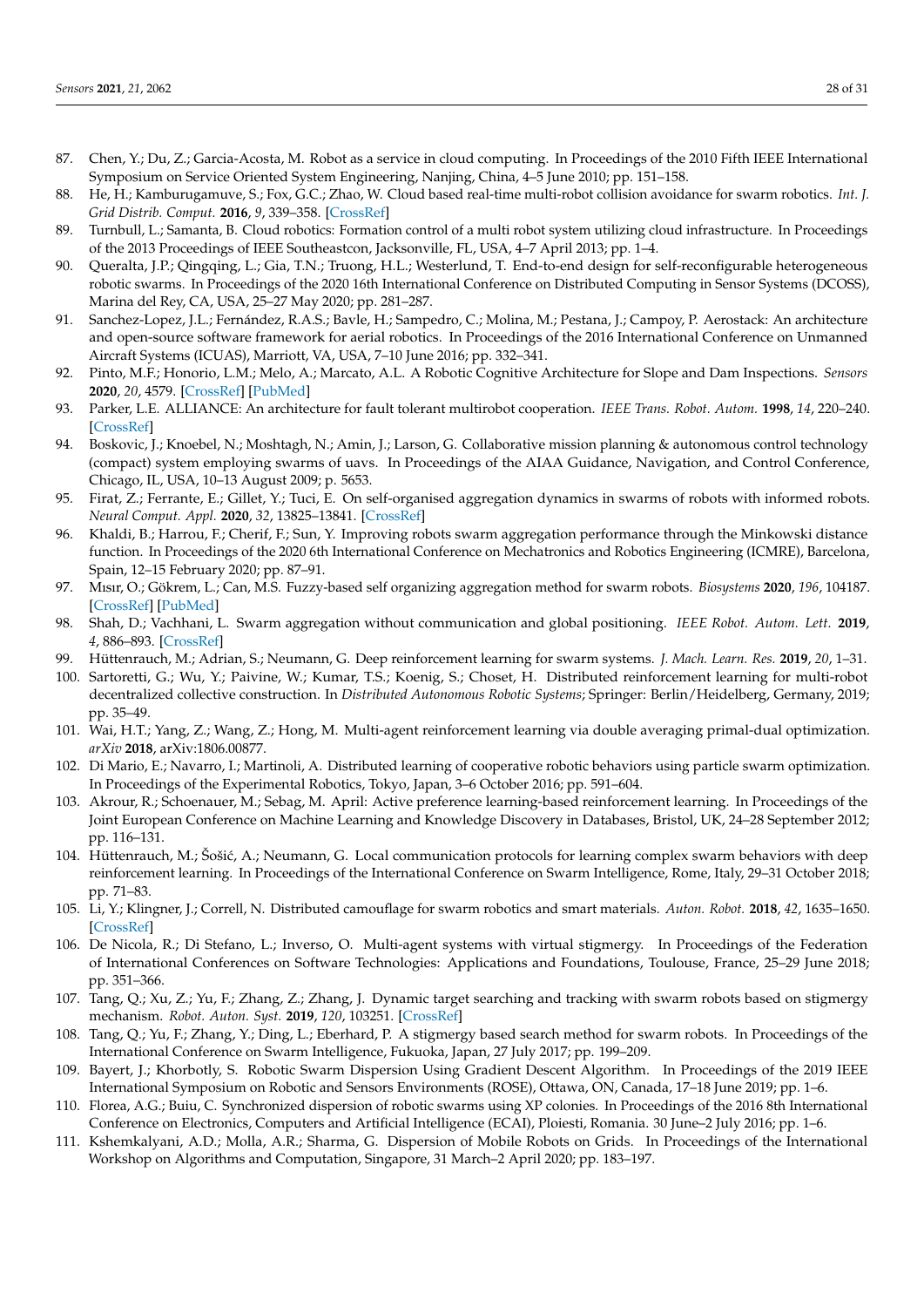- <span id="page-28-0"></span>112. Novischi, D.M.; Florea, A.M. Decentralized Swarm Aggregation and Dispersion with Inter-Member Collision Avoidance for Non-holonomic Multi-Robot Systems. In Proceedings of the 2018 IEEE 14th International Conference on Intelligent Computer Communication and Processing (ICCP), Cluj-Napoca, Romania, 6–8 September 2018; pp. 89–95.
- <span id="page-28-1"></span>113. Coppola, M.; Guo, J.; Gill, E.; de Croon, G.C. Provable self-organizing pattern formation by a swarm of robots with limited knowledge. *Swarm Intell.* **2019**, *13*, 59–94. [\[CrossRef\]](http://dx.doi.org/10.1007/s11721-019-00163-0)
- <span id="page-28-2"></span>114. Li, G.; St-Onge, D.; Pinciroli, C.; Gasparri, A.; Garone, E.; Beltrame, G. Decentralized progressive shape formation with robot swarms. *Auton. Robot.* **2019**, *43*, 1505–1521. [\[CrossRef\]](http://dx.doi.org/10.1007/s10514-018-9807-5)
- <span id="page-28-3"></span>115. Queralta, J.P.; McCord, C.; Gia, T.N.; Tenhunen, H.; Westerlund, T. Communication-free and index-free distributed formation control algorithm for multi-robot systems. *Procedia Comput. Sci.* **2019**, *151*, 431–438. [\[CrossRef\]](http://dx.doi.org/10.1016/j.procs.2019.04.059)
- <span id="page-28-4"></span>116. Wang, H.; Rubenstein, M. Shape Formation in Homogeneous Swarms Using Local Task Swapping. *IEEE Trans. Robot.* **2020**, *36*, 597–612. [\[CrossRef\]](http://dx.doi.org/10.1109/TRO.2020.2967656)
- <span id="page-28-5"></span>117. Talamali, M.S.; Bose, T.; Haire, M.; Xu, X.; Marshall, J.A.; Reina, A. Sophisticated collective foraging with minimalist agents: A swarm robotics test. *Swarm Intell.* **2020**, *14*, 25–56. [\[CrossRef\]](http://dx.doi.org/10.1007/s11721-019-00176-9)
- <span id="page-28-6"></span>118. Yamagishi, K.; Suzuki, T. Collective movement method for swarm robot based on a thermodynamic model. *Int. J. Adv. Comput. Sci. Appl.* **2017**, *8*, 513–519. [\[CrossRef\]](http://dx.doi.org/10.14569/IJACSA.2017.081163)
- <span id="page-28-7"></span>119. Scholz, C.; Engel, M.; Pöschel, T. Rotating robots move collectively and self-organize. *Nat. Commun.* **2018**, *9*, 1–8. [\[CrossRef\]](http://dx.doi.org/10.1038/s41467-018-03154-7)
- <span id="page-28-8"></span>120. Zhao, H.; Liu, H.; Leung, Y.W.; Chu, X. Self-adaptive collective motion of swarm robots. *IEEE Trans. Autom. Sci. Eng.* **2018**, *15*, 1533–1545. [\[CrossRef\]](http://dx.doi.org/10.1109/TASE.2018.2840828)
- <span id="page-28-9"></span>121. Harwell, J.; Lowmanstone, L.; Gini, M. Demystifying Emergent Intelligence and Its Effect on Performance In Large Robot Swarms. In Proceedings of the 19th International Conference on Autonomous Agents and MultiAgent Systems, Auckland, New Zealand, 9–13 May 2020; pp. 474–482.
- <span id="page-28-10"></span>122. Khaluf, Y.; Vanhee, S.; Simoens, P. Local ant system for allocating robot swarms to time-constrained tasks. *J. Comput. Sci.* **2019**, *31*, 33–44. [\[CrossRef\]](http://dx.doi.org/10.1016/j.jocs.2018.12.012)
- <span id="page-28-11"></span>123. Lee, W.; Vaughan, N.; Kim, D. Task Allocation Into a Foraging Task With a Series of Subtasks in Swarm Robotic System. *IEEE Access* **2020**, *8*, 107549–107561. [\[CrossRef\]](http://dx.doi.org/10.1109/ACCESS.2020.2999538)
- <span id="page-28-12"></span>124. Hung, P.D.; La, H.M.; Ngo, T.D. Adaptive hierarchical distributed control with cooperative task allocation for robot swarms. In Proceedings of the 2020 IEEE/SICE International Symposium on System Integration (SII), Honolulu, HI, USA, 12–15 January 2020; pp. 1300–1305.
- <span id="page-28-13"></span>125. Liu, Z.; West, C.; Lennox, B.; Arvin, F. Local Bearing Estimation for a Swarm of Low-Cost Miniature Robots. *Sensors* **2020**, *20*, 3308. [\[CrossRef\]](http://dx.doi.org/10.3390/s20113308) [\[PubMed\]](http://www.ncbi.nlm.nih.gov/pubmed/32532071)
- <span id="page-28-14"></span>126. Renzaglia, A.; Briñón-Arranz, L. Search and Localization of a Weak Source with a Multi-robot Formation. *J. Intell. Robot. Syst.* **2020**, *97*, 623–634. [\[CrossRef\]](http://dx.doi.org/10.1007/s10846-019-01014-0)
- <span id="page-28-15"></span>127. Dadgar, M.; Couceiro, M.S.; Hamzeh, A. RbRDPSO: Repulsion-Based RDPSO for Robotic Target Searching. *Iran. J. Sci. Technol. Trans. Electr. Eng.* **2020**, *44*, 551–563. [\[CrossRef\]](http://dx.doi.org/10.1007/s40998-019-00245-z)
- <span id="page-28-16"></span>128. Jain, U.; Tiwari, R.; Godfrey, W.W. Multiple odor source localization using diverse-PSO and group-based strategies in an unknown environment. *J. Comput. Sci.* **2019**, *34*, 33–47. [\[CrossRef\]](http://dx.doi.org/10.1016/j.jocs.2019.04.008)
- <span id="page-28-17"></span>129. Ebel, H.; Luo, W.; Yu, F.; Tang, Q.; Eberhard, P. Design and Experimental Validation of a Distributed Cooperative Transportation Scheme. *IEEE Trans. Autom. Sci. Eng.* **2020**. [\[CrossRef\]](http://dx.doi.org/10.1109/TASE.2020.2997411)
- <span id="page-28-18"></span>130. Gabellieri, C.; Tognon, M.; Sanalitro, D.; Pallottino, L.; Franchi, A. A study on force-based collaboration in swarms. *Swarm Intell.* **2020**, *14*, 57–82. [\[CrossRef\]](http://dx.doi.org/10.1007/s11721-019-00178-7)
- <span id="page-28-19"></span>131. Shi, H.; Li, J.; Li, Z. A distributed strategy for cooperative autonomous robots using pedestrian behavior for multi-target search in the unknown environment. *Sensors* **2020**, *20*, 1606. [\[CrossRef\]](http://dx.doi.org/10.3390/s20061606) [\[PubMed\]](http://www.ncbi.nlm.nih.gov/pubmed/32183107)
- <span id="page-28-20"></span>132. Sugawara, K. Object Transportation by Swarm Robots Based on Constraint Granular Convection. In *Distributed Autonomous Robotic Systems*; Springer: Berlin/Heidelberg, Germany, 2019; pp. 329–340.
- <span id="page-28-21"></span>133. Arvanitakis, I.; Tzes, A. Collaborative mapping and navigation for a mobile robot swarm. In Proceedings of the 2017 25th Mediterranean Conference on Control and Automation (MED), Valletta, Malta, 3–6 July 2017; pp. 696–700.
- <span id="page-28-22"></span>134. Delight, M.; Ramakrishnan, S.; Zambrano, T.; MacCready, T. Developing robotic swarms for ocean surface mapping. In Proceedings of the 2016 IEEE International Conference on Robotics and Automation (ICRA), Stockholm, Sweden, 16–21 May 2016; pp. 5309–5315.
- <span id="page-28-23"></span>135. Kegeleirs, M.; Ramos, D.G.; Birattari, M. Random walk exploration for swarm mapping. In Proceedings of the Annual Conference Towards Autonomous Robotic Systems, London, UK, 3–5 July 2019; pp. 211–222.
- <span id="page-28-24"></span>136. Kit, J.L.; Mateo, D.; Bouffanais, R. A decentralized mobile computing network for multi-robot systems operations. In Proceedings of the 2018 9th IEEE Annual Ubiquitous Computing, Electronics & Mobile Communication Conference (UEMCON), New York, USA, 8–10 November 2018; pp. 309–314.
- <span id="page-28-25"></span>137. Lončar, I.; Babić, A.; Arbanas, B.; Vasiljević, G.; Petrović, T.; Bogdan, S.; Mišković, N. A Heterogeneous Robotic Swarm for Long-Term Monitoring of Marine Environments. *Appl. Sci.* **2019**, *9*, 1388. [\[CrossRef\]](http://dx.doi.org/10.3390/app9071388)
- <span id="page-28-26"></span>138. Gupta, R.; Bayal, R. Source Detection of Oil Spill using Modified Glowworm Swarm optimization. In Proceedings of the 2020 5th International Conference on Computing, Communication and Security (ICCCS), Patna, India, 14–16 October 2020; pp. 1–6.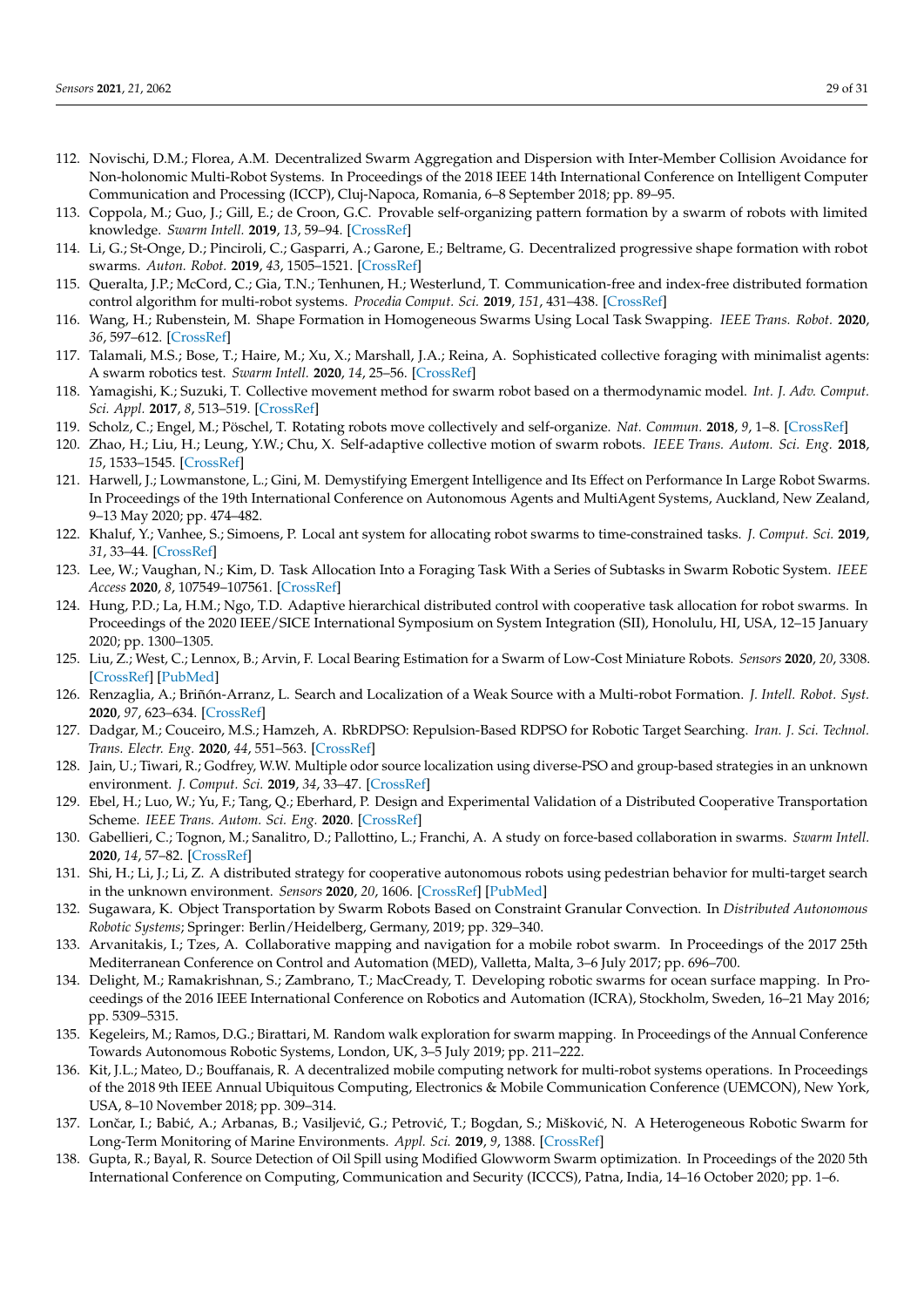- <span id="page-29-0"></span>139. Sànchez, N.D.G.; Vargas, P.A.; Couceiro, M.S. A darwinian swarm robotics strategy applied to underwater exploration. In Proceedings of the 2018 IEEE Congress on Evolutionary Computation (CEC), Rio de Janeiro, Brazil, 8–13 July 2018; pp. 1–6.
- <span id="page-29-1"></span>140. Garcia-Aunon, P.; Roldán, J.J.; Barrientos, A. Monitoring traffic in future cities with aerial swarms: Developing and optimizing a behavior-based surveillance algorithm. *Cogn. Syst. Res.* **2019**, *54*, 273–286. [\[CrossRef\]](http://dx.doi.org/10.1016/j.cogsys.2018.10.031)
- <span id="page-29-2"></span>141. Camci, E.; Kripalani, D.R.; Ma, L.; Kayacan, E.; Khanesar, M.A. An aerial robot for rice farm quality inspection with type-2 fuzzy neural networks tuned by particle swarm optimization-sliding mode control hybrid algorithm. *Swarm Evol. Comput.* **2018**, *41*, 1–8. [\[CrossRef\]](http://dx.doi.org/10.1016/j.swevo.2017.10.003)
- <span id="page-29-3"></span>142. Zambon, I.; Cecchini, M.; Egidi, G.; Saporito, M.G.; Colantoni, A. Revolution 4.0: Industry vs. agriculture in a future development for SMEs. *Processes* **2019**, *7*, 36. [\[CrossRef\]](http://dx.doi.org/10.3390/pr7010036)
- 143. Turner, C.J.; Oyekan, J.; Stergioulas, L.; Griffin, D. Utilizing Industry 4.0 on the Construction Site Challenges and Opportunities. *IEEE Trans. Ind. Inf.* **2020**, *17*, 746–756. [\[CrossRef\]](http://dx.doi.org/10.1109/TII.2020.3002197)
- <span id="page-29-4"></span>144. Benotsmane, R.; Kovács, G.; Dudás, L. Economic, Social Impacts and Operation of Smart Factories in Industry 4.0 Focusing on Simulation and Artificial Intelligence of Collaborating Robots. *Soc. Sci.* **2019**, *8*, 143. [\[CrossRef\]](http://dx.doi.org/10.3390/socsci8050143)
- <span id="page-29-5"></span>145. Limeira, M.A.; Piardi, L.; Kalempa, V.C.; de Oliveira, A.S.; Leitão, P. WsBot: A Tiny, Low-Cost Swarm Robot for Experimentation on Industry 4.0. In Proceedings of the 2019 Latin American Robotics Symposium (LARS), 2019 Brazilian Symposium on Robotics (SBR) and 2019 Workshop on Robotics in Education (WRE), Grande do Sul, Brazil, 22–26 October 2019; pp. 293–298.
- <span id="page-29-6"></span>146. Lee, C. Development of an industrial Internet of Things (IIoT) based smart robotic warehouse management system. In Proceedings of the International Conference on Information Resources Management (CONF-IRM), Ningbo, China, 3–5 June 2018.
- 147. Liu, X.; Cao, J.; Yang, Y.; Jiang, S. CPS-based smart warehouse for industry 4.0: A survey of the underlying technologies. *Computers* **2018**, *7*, 13.
- <span id="page-29-7"></span>148. Liu, Y.; Wang, L.; Huang, H.; Liu, M.; Xu, C.Z. A novel swarm robot simulation platform for warehousing logistics. In Proceedings of the 2017 IEEE International Conference on Robotics and Biomimetics (ROBIO), Macau, China, 5–8 December 2017; pp. 2669–2674.
- <span id="page-29-8"></span>149. Zhang, J.; Ding, G.; Zou, Y.; Qin, S.; Fu, J. Review of job shop scheduling research and its new perspectives under Industry 4.0. *J. Intell. Manuf.* **2019**, *30*, 1809–1830. [\[CrossRef\]](http://dx.doi.org/10.1007/s10845-017-1350-2)
- <span id="page-29-9"></span>150. Farrugia, J.L.; Fabri, S.G. Swarm robotics for object transportation. In Proceedings of the 2018 UKACC 12th International Conference on Control (CONTROL), Sheffield, UK, 5–7 September 2018; pp. 353–358.
- <span id="page-29-10"></span>151. Anil, H.; Nikhil, K.; Chaitra, V.; Sharan, B.G. Revolutionizing farming using swarm robotics. In Proceedings of the 2015 6th International Conference on Intelligent Systems, Modelling and Simulation, Kuala Lumpur, Malaysia, 9–12 February 2015; pp. 141–147.
- <span id="page-29-11"></span>152. Albani, D.; IJsselmuiden, J.; Haken, R.; Trianni, V. Monitoring and mapping with robot swarms for agricultural applications. In Proceedings of the 2017 14th IEEE International Conference on Advanced Video and Signal Based Surveillance (AVSS), Lecce, Italy, 29 August–1 September 2017; pp. 1–6.
- <span id="page-29-12"></span>153. Carbone, C.; Garibaldi, O.; Kurt, Z. Swarm robotics as a solution to crops inspection for precision agriculture. *KnE Eng.* **2018**, 552–562. [\[CrossRef\]](http://dx.doi.org/10.18502/keg.v3i1.1459)
- <span id="page-29-13"></span>154. Blender, T.; Buchner, T.; Fernandez, B.; Pichlmaier, B.; Schlegel, C. Managing a mobile agricultural robot swarm for a seeding task. In Proceedings of the IECON 2016-42nd Annual Conference of the IEEE Industrial Electronics Society, Florence, Italy, 23–26 October 2016; pp. 6879–6886.
- <span id="page-29-14"></span>155. Millard, A.G.; Ravikanna, R.; Groß, R.; Chesmore, D. Towards a Swarm Robotic System for Autonomous Cereal Harvesting. In Proceedings of the Annual Conference Towards Autonomous Robotic Systems, London, UK, 3–5 July 2019; pp. 458–461.
- <span id="page-29-15"></span>156. Minßen, T.; Gaus, C.; Urso, L.; Hanke, S.; Schattenberg, J.; Frerichs, L. Robots for plant-specific care operations in Arable Farming-concept and technological requirements for the operation of robot swarms for plant care tasks. *EFITA/WCCA* **2011**, *11*, 1–11.
- <span id="page-29-16"></span>157. Gaus, C.C.; Urso, L.M.; Minßen, T.F.; de Witte, T. Economics of Mechanical Weeding by a Swarm of Small Field Robots. In Proceedings of the 57th Annual Conference of the German Association of Agricultural Economists (GEWISOLA), Weihenstephan, Germany, 13–15 September 2017. [\[CrossRef\]](http://dx.doi.org/10.22004/ag.econ.262169)
- <span id="page-29-17"></span>158. Melenbrink, N.; Rinderspacher, K.; Menges, A.; Werfel, J. Autonomous anchoring for robotic construction. *Autom. Constr.* **2020**, *120*, 103391. [\[CrossRef\]](http://dx.doi.org/10.1016/j.autcon.2020.103391)
- <span id="page-29-18"></span>159. Melenbrink, N.; Werfel, J. Local force cues for strength and stability in a distributed robotic construction system. *Swarm Intell.* **2018**, *12*, 129–153. [\[CrossRef\]](http://dx.doi.org/10.1007/s11721-017-0149-2)
- <span id="page-29-19"></span>160. Werfel, J.; Petersen, K.; Nagpal, R. Designing collective behavior in a termite-inspired robot construction team. *Science* **2014**, *343*, 754–758. [\[CrossRef\]](http://dx.doi.org/10.1126/science.1245842) [\[PubMed\]](http://www.ncbi.nlm.nih.gov/pubmed/24531967)
- <span id="page-29-20"></span>161. Gerling, V.; Von Mammen, S. Robotics for self-organised construction. In Proceedings of the 2016 IEEE 1st International Workshops on Foundations and Applications of Self\* Systems (FAS\* W), Augsburg, Germany, 12–16 September 2016; pp. 162–167.
- <span id="page-29-21"></span>162. Rouff, C.A.; Hinchey, M.G.; Truszkowski, W.F.; Rash, J.L. Experiences applying formal approaches in the development of swarm-based space exploration systems. *Int. J. Softw. Tools Technol. Transf.* **2006**, *8*, 587–603. [\[CrossRef\]](http://dx.doi.org/10.1007/s10009-006-0027-5)
- 163. Masár, M.; Zelenka, J. Modification of PSO algorithm for the purpose of space exploration. In Proceedings of the 2012 IEEE 16th International Conference on Intelligent Engineering Systems (INES), Lisbon, Portugal, 13–15 June 2012; pp. 51–54.
- <span id="page-29-22"></span>164. Vassev, E.; Sterritt, R.; Rouff, C.; Hinchey, M. Swarm technology at NASA: Building resilient systems. *IT Prof.* **2012**, *14*, 36–42. [\[CrossRef\]](http://dx.doi.org/10.1109/MITP.2012.18)